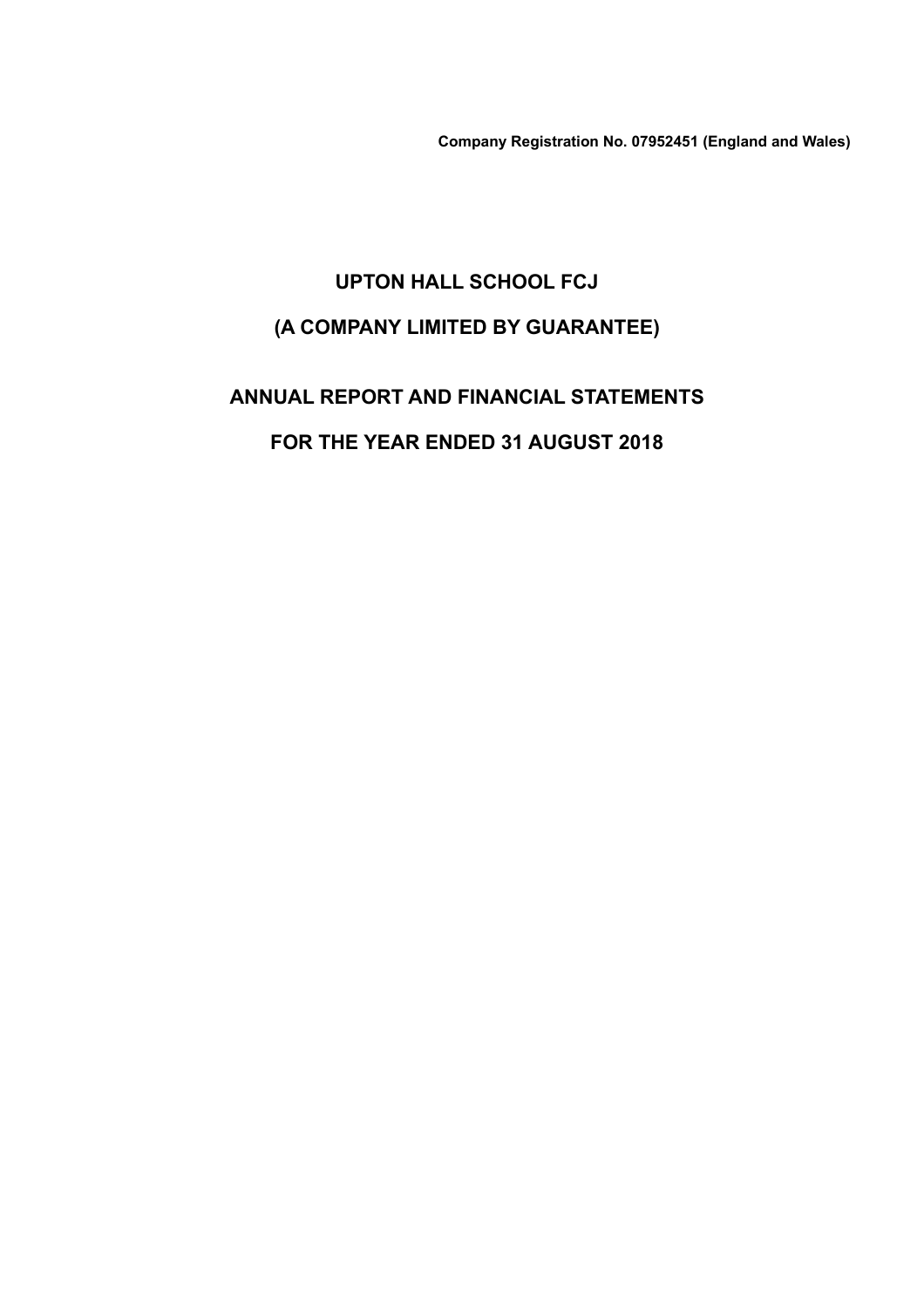### **REFERENCE AND ADMINISTRATIVE DETAILS**

| Trustees (who are also governors)                                                                                                                                                                                     | Sr M Cashmore<br>Mrs C Green (Chair of Governors)<br>Mr B Larkin<br>Sr B Halligan<br>Mr D Norton<br>Mr P Hoskinson<br>Mr J Prothero<br>Mrs N Teare<br>Mr R Duggan (Headteacher - St Anselm's College)<br>Mrs P Young (Headteacher and accounting officer up to 31st August<br>2018)<br>Dr E Smears<br>Mrs H Boyd<br>Mrs T Hughes<br>Prof J Hunt<br>Mr R Williams<br>Mrs H Whitehurst<br>Mrs S Moore<br>Sr M Sykes<br>Mrs L Smith<br>Mrs C Lea |
|-----------------------------------------------------------------------------------------------------------------------------------------------------------------------------------------------------------------------|-----------------------------------------------------------------------------------------------------------------------------------------------------------------------------------------------------------------------------------------------------------------------------------------------------------------------------------------------------------------------------------------------------------------------------------------------|
| <b>Members</b><br>- Vice Chair of Governors<br>- Superior General FCJ Society<br>- Foundation Governor<br>- Chair of Governors                                                                                        | Mr J Prothero<br>Sr Mary Sykes<br>Sr Moira Cashmore<br>Mrs C Green                                                                                                                                                                                                                                                                                                                                                                            |
| Senior management team<br>- Headteacher (until 31 August 2018)<br>- Deputy Headteacher<br>- Deputy Headteacher (from 1 September<br>2018)<br>- Assistant Headteacher<br>- Assistant Headteacher<br>- Business Manager | Mrs P Young<br>Mr M Quinn<br>Mrs A Gaunt<br>Mrs Natalie Hall<br>Miss S Taylor<br>Mrs A Darroch                                                                                                                                                                                                                                                                                                                                                |
| <b>Consultant Business Manager and</b><br><b>Company secretary</b>                                                                                                                                                    | Mrs D Chesters                                                                                                                                                                                                                                                                                                                                                                                                                                |
| <b>Company registration number</b>                                                                                                                                                                                    | 07952451 (England and Wales)                                                                                                                                                                                                                                                                                                                                                                                                                  |
| <b>Registered office</b>                                                                                                                                                                                              | Upton Hall School FCJ<br>Upton<br>Wirral<br>CH49 6LJ                                                                                                                                                                                                                                                                                                                                                                                          |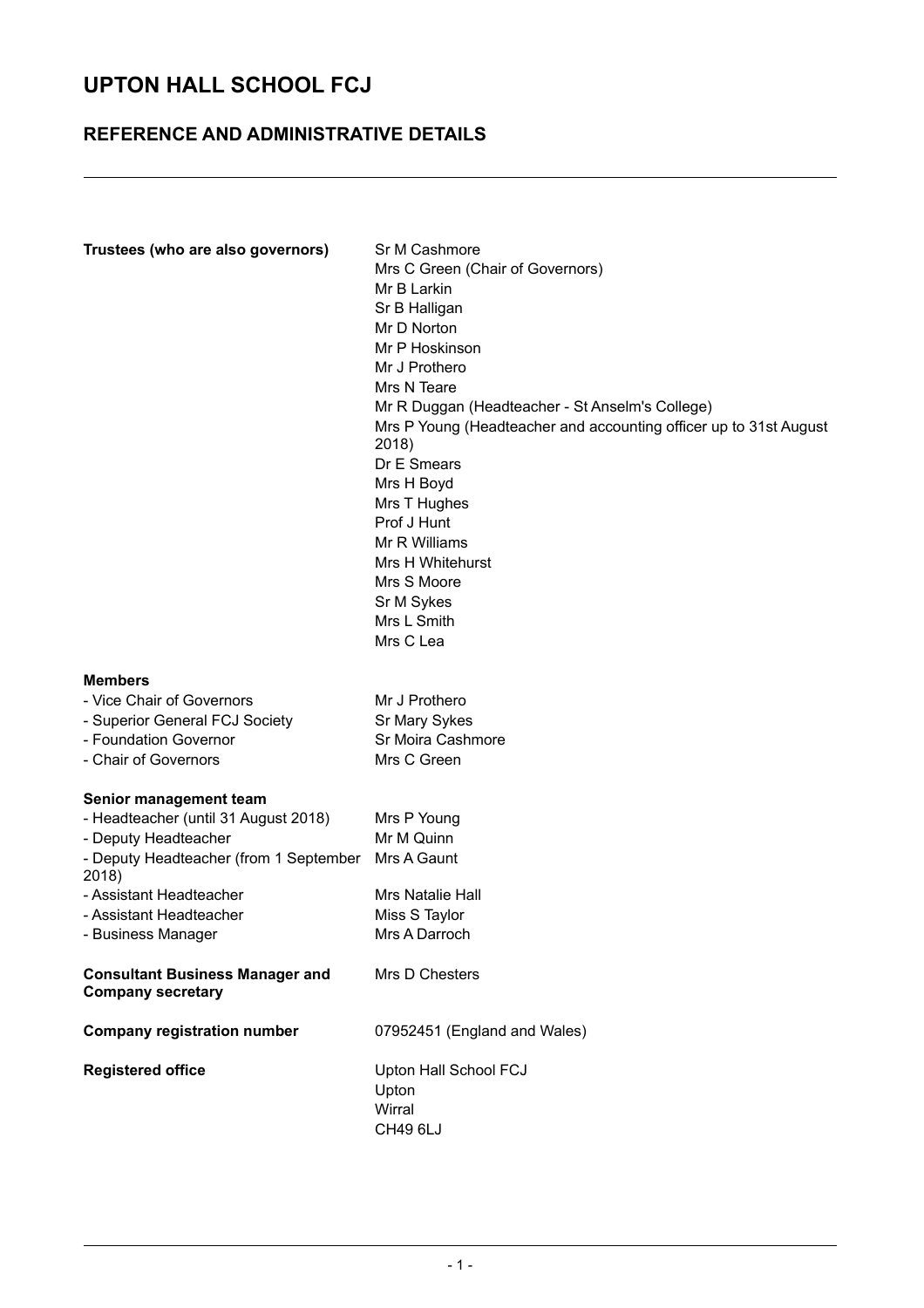### **REFERENCE AND ADMINISTRATIVE DETAILS**

| Independent auditor |  |
|---------------------|--|
|---------------------|--|

**RSM UK Audit LLP** 5th Floor One City Place Queens Road Chester CH1 3BQ

**Bankers** Lloyds TSB Stratford Westfield Branch PO Box 1000 BX1 1LT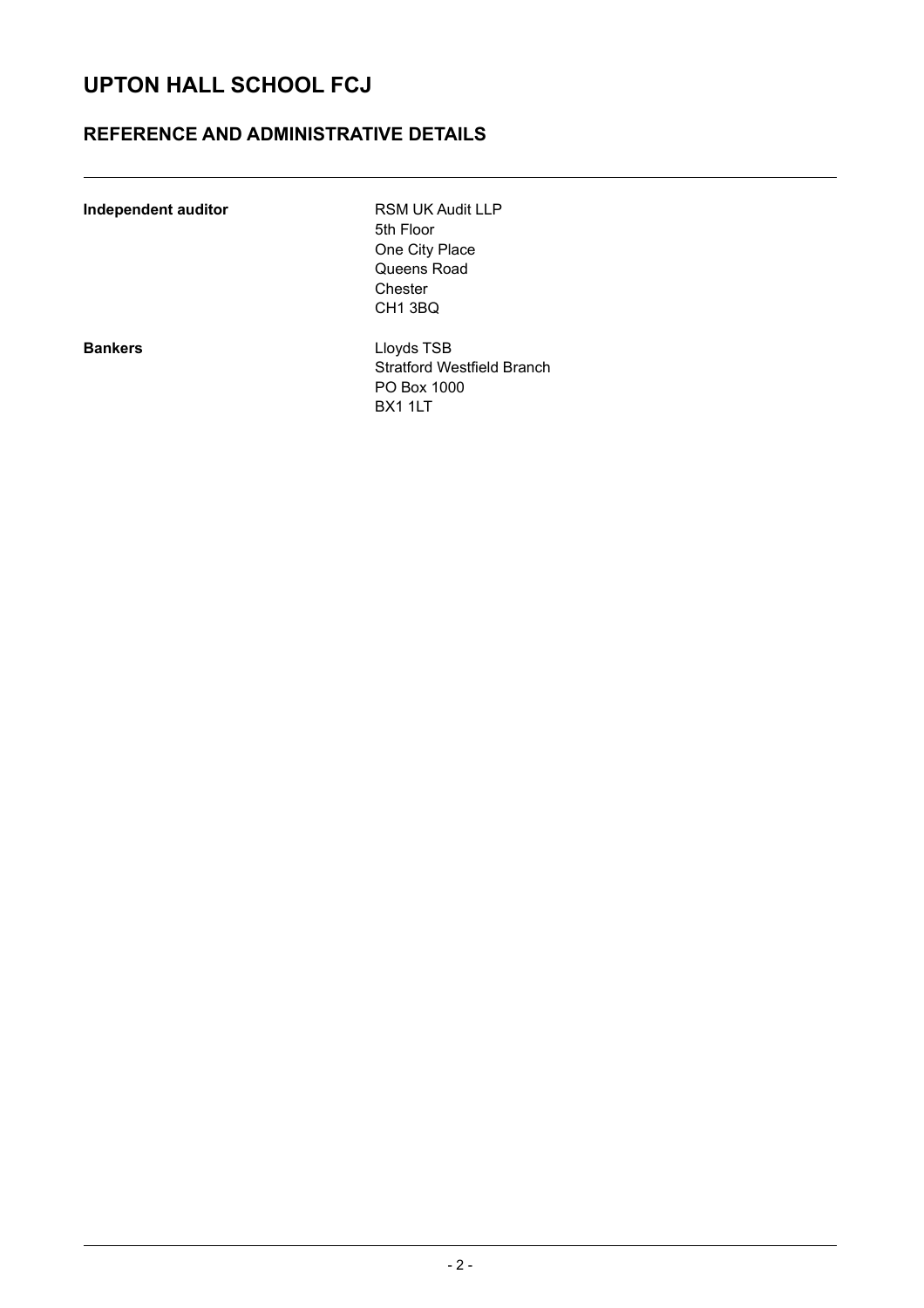### **GOVERNORS' REPORT**

The governors present their annual report together with the financial statements and auditor's report of the charitable company for the year ended 31 August 2018. The annual report serves the purposes of both a governors' report, and a directors' report under company law.

The trust operates an academy for girls aged 11 to 18 and it is a selective Grammar School. It has a pupil capacity of 1020 and had a roll of 974 on the school census in January 2018.

The charitable company was incorporated on 6 February 2012 and took over the trade and assets of Upton Hall School FCJ from the Wirral Local Authority on 1 March 2012.

#### **STRUCTURE, GOVERNANCE AND MANAGEMENT Constitution**

The academy trust is a company limited by guarantee and an exempt charity. The charitable company's memorandum and articles of association are the primary governing documents of the academy trust.

The governors act as Trustees of Upton Hall School FCJ and are also the directors of the charitable company for the purposes of company law. Details of the trustees who served during the year are included in the Reference and Administrative Details on page 1.

### **Members' liability**

Each member of the charitable company undertakes to contribute to the assets of the charitable company in the event of it being wound up while they are a member, or within one year after they cease to be a member, such amount as may be required, not exceeding £10, for the debts and liabilities contracted before they ceased to be a member.

### **Governors' indemnities**

In accordance with normal commercial practice the Academy Trust has purchased insurance to protect trustees, governors and officers from claims arising due to negligent acts, errors or omissions occurring on school business.

#### **Method of recruitment and appointment or election of governors**

There are 20 governors representing various stakeholders: 4 elected Parent governors, 2 elected Staff governors, 11 Foundation governors (appointed to reflect the skills required of a modern academy as determined by other governors), the Head Teacher and 2 appointed governors.

### **Policies and procedures adopted for the induction and training of governors**

Governors undertake an induction programme in line with the School's Induction Policy for Governors, this includes meeting with the Chair of Governors and the Headmistress, receiving copies of all the school policies. Appointed Governors are allocated to committees using their strengths to support the school and other governors on that committee. The local authority also provides training programmes for Governors.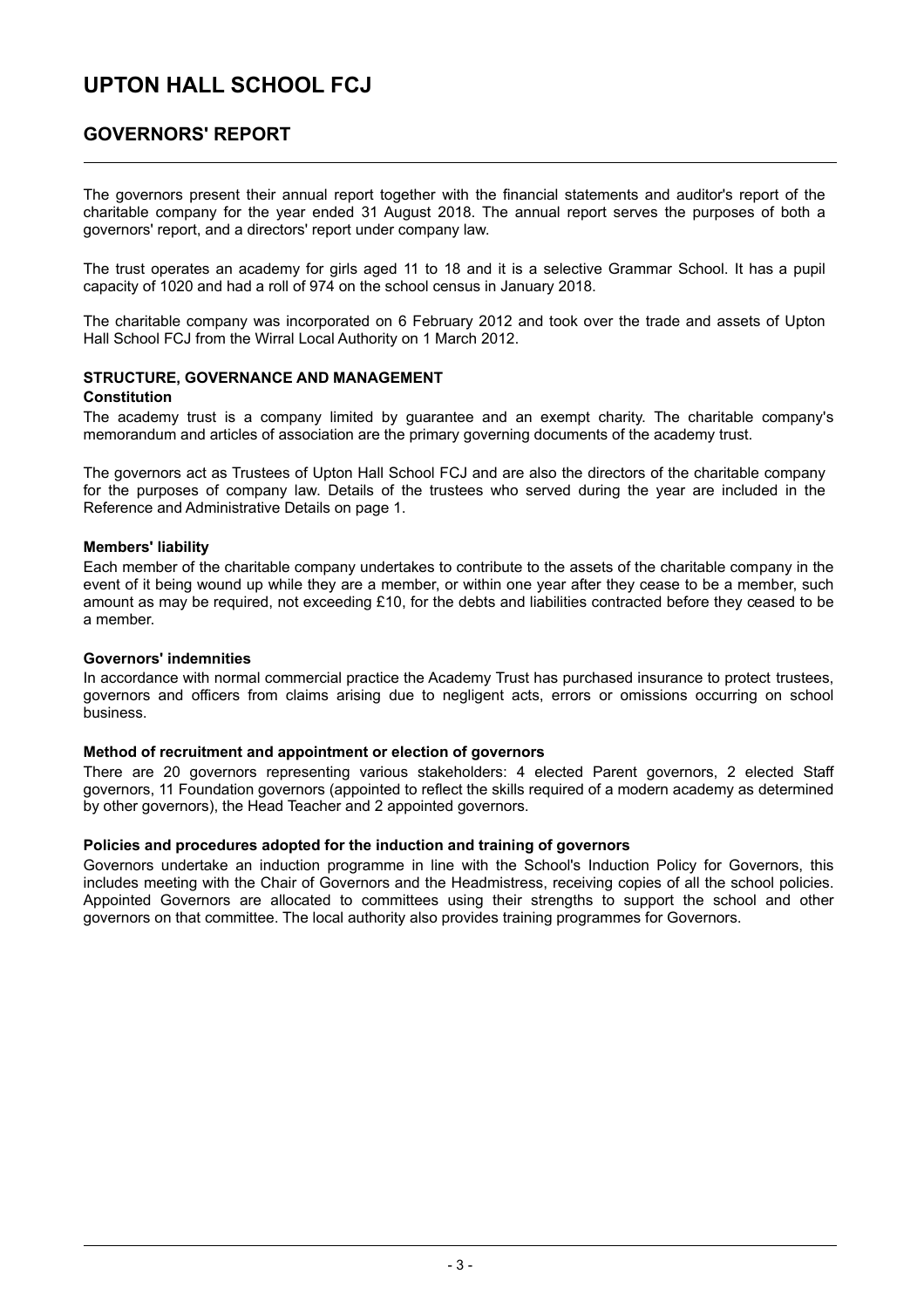### **GOVERNORS' REPORT (CONTINUED)**

### **Organisational structure**

The organisational structure consists of three levels, the Members, the Academy Trust Board (the Governing Body) and the School Leadership Team.

The Members:

- are the subscribers to the trust's memorandum of association (where they are founding members)
- y may amend the articles of association (the articles include a definition of the trust's charitable objects and governance structure) subject to any restrictions in the articles or in the trust's funding agreement or charity law
- have powers to appoint and remove trustees in certain circumstances
- appoint the trust's auditors and receive the trust's audited annual accounts (subject to the Companies' Act)

The Academy Trust Board (the Governing Body) manage the business of the academy trust and focus strongly on the three core functions of governance:

- ensuring clarity of vision, ethos and strategic direction in accordance with the FCJ Visions and Values and as a Catholic School
- holding executive leaders to account for the educational performance of the organisation and its pupil, and the performance management of staff
- y overseeing the financial performance of the organisation and making sure its money is well spent.

The trustees ensure compliance with the trust's charitable objects and with company and charity law, and adherence to the trust's funding agreement with the Secretary of State and are governed by the seven principles of public life (also known as The Nolan Principles).

In fulfilling the above, the Governing Body discharges the following responsibilities:

- Develop and review the School's Improvement Plan,
- Review and monitor the School's financial position on a regular basis,
- Consider any contractual matters,
- Monitor the educational performance of the school in line with outcomes and success criteria,
- Approve and review the implementation of and effectiveness of key operational policies,
- Monitor the effectiveness of staffing policies,
- Monitor the effective management of the school's site and buildings,
- Maintain an overview of the school's risk management procedures.

The School's Leadership Team consists of the Headteacher, two Deputy Headteachers, two Assistant Headteachers the School Business Manager and the Consultant Business Manager. These Leaders manage the School at an executive level implementing the policies laid down by the Governing Body.

### **Arrangements for setting pay and remuneration of key management personnel**

The pay ranges for the Headteacher, Deputy Headteachers and Assistant Headteachers is determined in accordance with the criteria specified in the School Teachers Pay Conditions Document (STPCD) and ensuring fair pay relativities. The Governing Body does not offer the Headteacher discretionary payments. If a decision were made to do so the payments would be determined in accordance with the provisions of the STPCD and would be reviewed annually. The Governing Body will pay teachers as Deputy or Assistant Headteachers only where the Governing Body is satisfied that, in the context of the teacher's duties, the role includes a significant responsibility that is not required of all classroom teachers or Teaching and Learning (TLR) holders. In the case of the Deputy Headteacher posts, the Governing Body must also be satisfied that this significant responsibility features a job weight which exceeds that expected of an Assistant Headteacher employed in the same school, including responsibility for discharging in full the responsibilities of the Headteacher in her absence. The School Business Manager is paid under the pay and conditions of service for Support Staff in accordance with the National Joint Council for Local Government Services.

#### **Trade union facility time**

The academy do not have any trade union officials.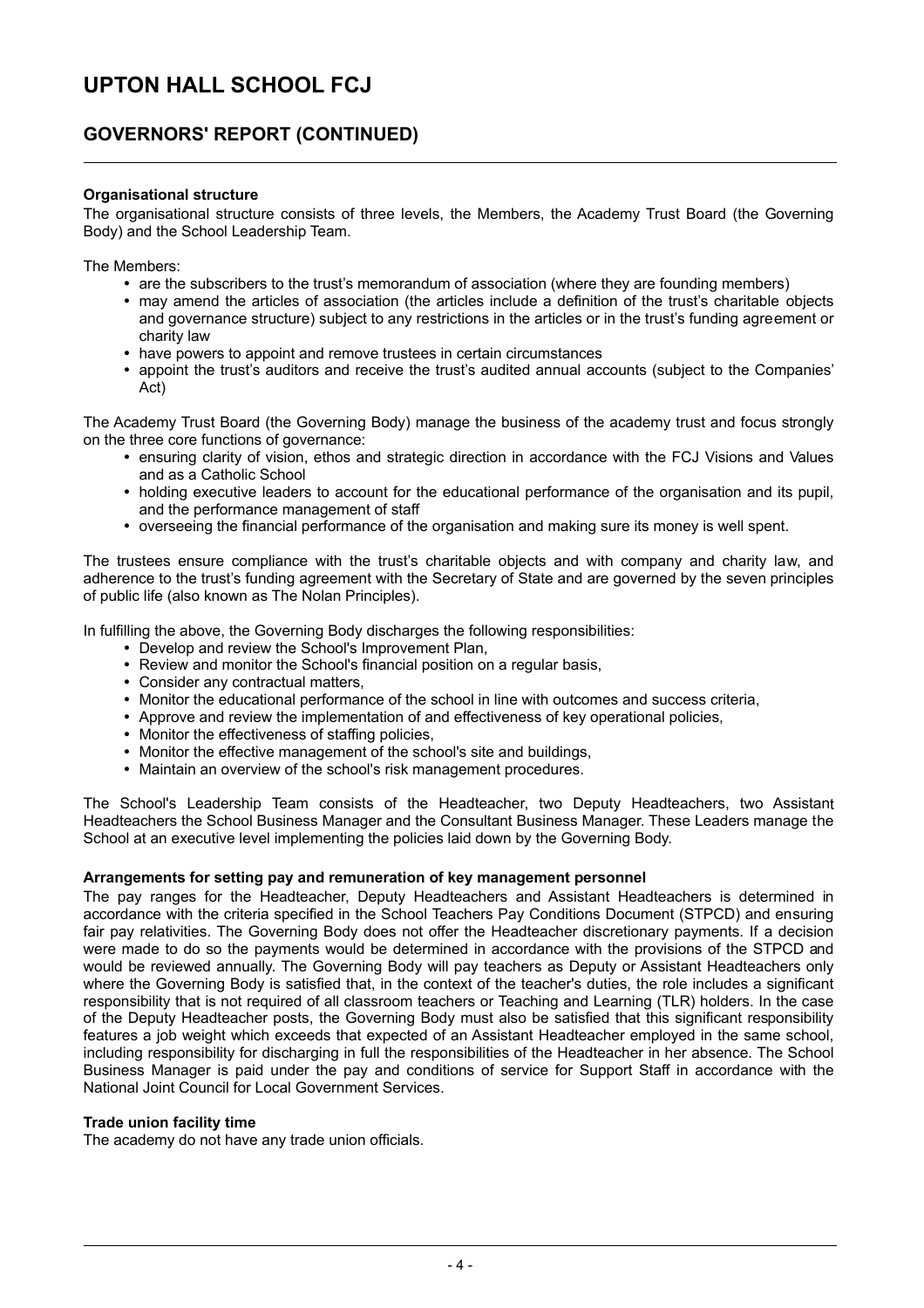### **GOVERNORS' REPORT (CONTINUED)**

### **Related parties and co-operation with other organisations**

The Governing Body works closely with the Education and Skills Funding Agency (ESFA) regarding funding, Wirral Borough Council for school improvement, the Diocese of Shrewsbury, the FCJ Educational Trust and other FCJ schools, a range of Wirral primary and secondary schools and the UCL IOE Confucius Institute for School. It is a member of a number of organisations including the Prince's Teaching Institute, the SSAT and works with the Institute of Physics. It has a close working relationship with the Duke of Edinburgh Award Scheme.

#### **OBJECTIVES AND ACTIVITIES**

The principal objective of the school is to advance the educational opportunities and achievements of its students by establishing, maintaining, managing and developing a school with a designated catholic religious character offering a broad and balanced curriculum in accordance with the principles, practices and tenets of the Catholic Church, both generally and in particular to arranging for religious education and daily acts of worship and in having regard to the advice of the order, Sisters Faithful Companions of Jesus.

The School Development Plan for 2016-2020 states that as a Catholic School, our fundamental aim is the education of the 'whole person', spiritually and morally, intellectually, emotionally, socially, physically and artistically.

We seek to identify and cater for each pupil's needs as they arise during their school life; and to encourage each individual to develop her talents for her own sake and so that she can help to make the world a better place, according to the values embodied in the Gospels.

The Upton Hall FCJ community aims:

1. To create an environment in which people work collaboratively, experience a sense of self worth and respect and are encouraged to make a positive contribution to the life of the school and to that of the wider community in accordance Christian values that are at the heart of its philosophy.

2. To encourage its members to offer support and encouragement to each other as each makes a journey of Faith that includes identifying and nurturing her/his own unique gifts.

3. To ensure that all pupils feel safe and secure in the knowledge that they have equality of opportunity to develop as a 'whole person', acquire mental resilience and a zest for life.

Upton Hall School community seeks to:

- promote Christian moral values among its pupils:
- forge links between school and home which will support the school's philosophy and help to achieve its stated aims;
- offer a broad and balanced curriculum, in line with statutory requirements, which is intellectually challenging, enjoyable and leads to academic success;
- develop independent learners and creative thinkers who are self motivated and capable of solving problems;
- support pupils in the development of a sense of self-discipline based on the values of self respect and respect for others;
- prepare pupils for Higher Education, a future career and economic well-being:
- encourage pupils to develop a range of skills by participating in extra-curricular activities;
- encourage its pupils to adopt healthy lifestyles, to promote their mental and physical wellbeing and their personal safety;
- offer pupils the opportunity for community service and links with the wider community so they can develop an appreciation of the world in which they live and an understanding of their role in its improvement;
- offer an environment which is safe, secure, welcoming and stimulating:
- organise management and administrative systems which support the aims of the School.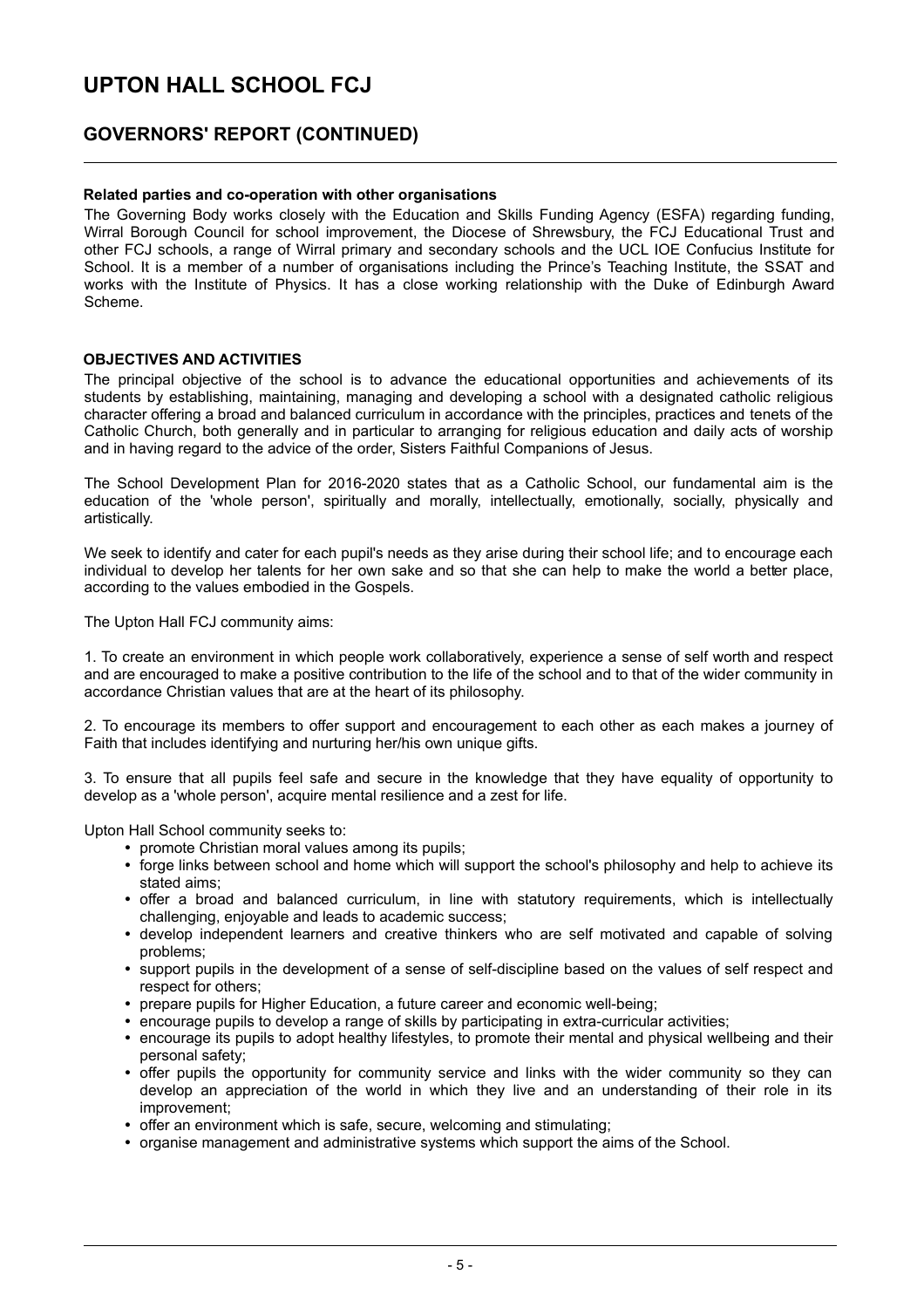### **GOVERNORS' REPORT (CONTINUED)**

### **Public benefit**

The governors have complied with their duty to have due regard to the guidance on public benefit issued by the Charity Commission in exercising their powers and duties.

### **STRATEGIC REPORT**

#### **Achievements and performance**

The year covered by these financial statements reflects the academic year 2017-2018 for Upton Hall School FCJ. The data below is based on the unvalidated data available to the school in October 2018.

There were 132 GCSE candidates; 95.5% of whom gained grade 4+ in English and Mathematics. The average attainment 8 score was 67.45 and the Progress 8 score was 0.88 designated as 'Well above average' and is the best in Wirral and Merseyside/Cheshire. 71% achieved the Ebacc (strong pass).

There were 117 A level candidates. The average points score per student was 107.6 and the average grade was a B-. 18.8% of students achieved A level grades at AAB or higher in at least 2 facilitating subjects and there were 112 in this cohort.

### **Financial review**

Most of the school's income is obtained from the ESFA in the form of the General Annual Grant, 16 - 19 funding and Capital Grants, the use of which is restricted to specific purposes. The grants received during the year and the associated expenditure are shown as restricted funds in the Statement of Financial Activities on page 20.

Capital grants receivable from the ESFA during the year amounted to £22k (2017: £21k). The restricted fixed assets fund balance is reduced by annual depreciation over the expected useful life of the assets concerned. The depreciation charge for the year was £309k (2017: £302k).

Grants of £4.68m (2017: £4.66m) were received from the ESFA and Local Authority. Expenditure covered by these grants amounted to £4.71m (2017: £4.68m). Such grants and expenditure are shown in the restricted general fund in the Statement of Financial Activities'.

Unrestricted income and expenditure in the year amounted to £229k (2017: £239k) and £121k (2017: £211k) respectively.

At 31 August 2018 the net book value of fixed assets was £12.496m and movement in fixed assets are shown in Note 12 of the financial statements. The cost of fixed asset additions in the year amounted to £197k of which £116k relates to leasehold land and buildings which is the construction of the new astro turf facility.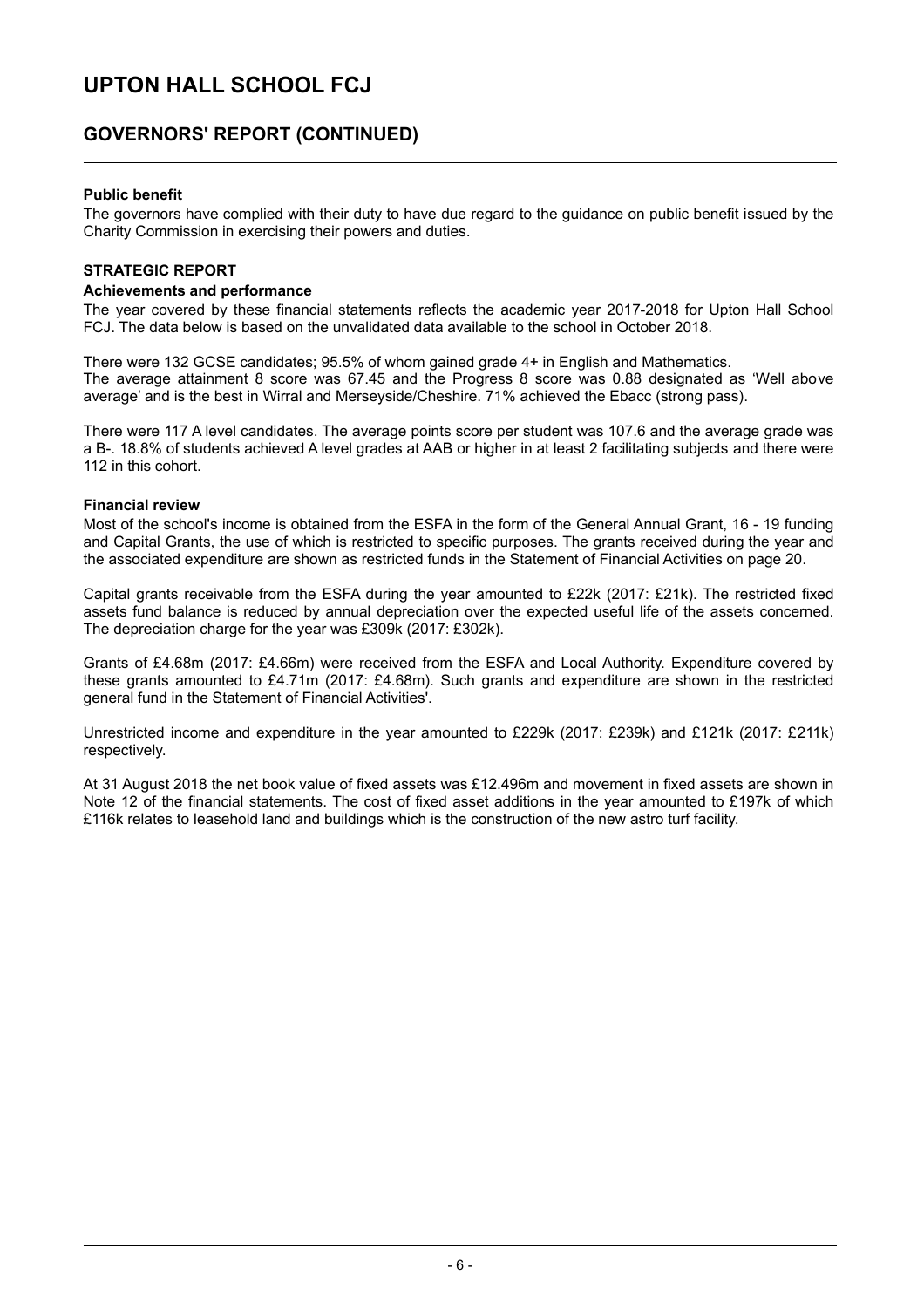### **GOVERNORS' REPORT (CONTINUED)**

### Financial and risk management objectives and policies

The Academy has a Risk Management Policy incorporating a Risk Register. There is also a business continuity plan. These have been discussed by Governors and include the financial risks to the Academy. The register and plan are constantly reviewed in the light of any new information.

The Governors have assessed the major risks to which the Academy is exposed, in particular those relating to its finances, teaching, facilities and other operational areas. The Governors have implemented a number of systems to assess and minimise those risks, including internal controls described elsewhere. Where significant financial risk still remains they have ensured they have adequate insurance cover.

Whilst the Academy is over-subscribed in years 7 -11, numbers can vary in the 6th form and this is a matter discussed regularly by the Academy Governors and Leadership Team, bearing in mind the reduction in post 16 funding levels, the freeze on the Government's overall education budget changes in funding arrangements for special educational needs and increasing employment and premises costs mean that budgets will be increasingly tight in coming years.

The Governors examine the financial position of the school formally every term, reviewing performance against budgets and overall expenditure by means of regular update reports at all full Governors' and Finance Committee meetings. The Governors also regularly review cash flow forecasts and ensure sufficient funds are held to cover all known and anticipated commitments.

At the year end, the Academy had no significant liabilities arising where there would be a significant effect on liquidity.

The Governing Body recognises that the defined benefit scheme deficit (Local Government Pension Scheme), which is set out in the Notes to the financial statements, represents a significant potential liability. However as the Governors consider that the Academy is able to meet its known annual contribution commitments for the foreseeable future, this risk from this liability is minimised.

### Reserves policy

Governors review the reserves annually. This review encompasses the nature of the income and expenditure streams, the need to match income with commitments and the nature of the reserves. The governors will ensure that the reserves policy continues to conform to the requirements laid down in the Academies Financial Handbook produced by the ESFA The Academy is allowed to carry forward grant representing 12% of the current year's GAG (General Annual Grant). The amount that can be carried forward must be split as follows:

Up to 2% of GAG may be used for any purpose Up to 10% of GAG as Restricted Funds which may only be used for the improvement of premises and other capital expenditure.

It is Governors' policy to build unrestricted reserves which can be used for future education purposes in line with the school's development plan. The Governors have determined that there should be no set level of free cash reserves. The reason for this is to provide sufficient working capital to cover delays between spending and receipt of grants, and to provide a cushion to deal with unexpected emergencies. The Academy's current level of reserves (total funds less the amount held in fixed assets and restricted funds and pension liability) is £503k (2017: £495k) in free reserves.

The school's pension liability is £1,202k (2017: £1,427k) with sufficient liquid assets to cover this figure. On 2 July 2013 the Secretary of State for Education, Michael Gove laid a Parliamentary Minute and an accompanying Written Secretarial Statement in the House of Commons and House of Lords. These set out details of a guarantee that any outstanding Local Government Pension Scheme liabilities on academy closure will be met by the Department for Education.

The academy currently has total reserves of £1,624k (2017: £1,559k) this excludes the pension liability and restricted fixed assets, £1,121k (2017: £1,064k) is restricted, £503k (2017: £495k) unrestricted.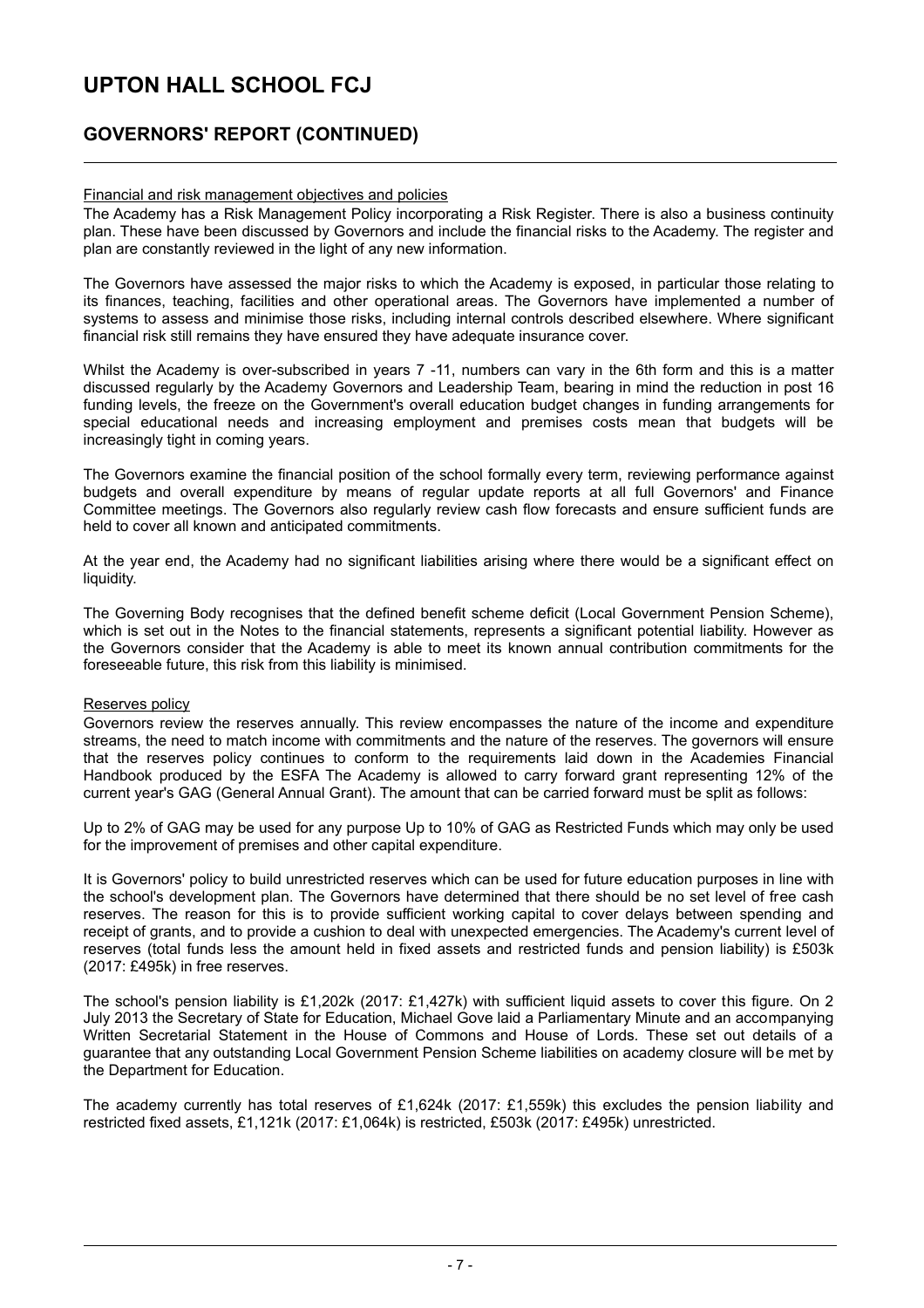### **GOVERNORS' REPORT (CONTINUED)**

#### Investment policy

Due to the nature of funding, the Academy may at times hold cash balances surplus to its short term requirements. The Governors have authorised the opening of additional short term bank investment accounts to take advantage of higher interest rates.

Governors are committed to ensuring that all funds under their control are managed in such a way as to maximise return whilst minimising risk. Day to day management of the surplus funds is delegated to the Business Manager under approvals by the Governing Body.

#### Going concern

After making appropriate enquiries, the board of trustees has a reasonable expectation that the academy trust has adequate resources to continue in operational existence for the foreseeable future. For this reason the board of trustees continues to adopt the going concern basis in preparing the financial statements. Further details regarding the adoption of the going concern basis can be found in the statement of accounting policies.

The budget for 2018/19 financial year has been set and agreed by Governors and is expected to show a carried forward balance of £2,677k. The academy will continue to sustain appropriate staffing levels to deliver a broad and balanced curriculum that meets the needs of the pupils whilst maintaining the catholic religious character of the school. The academy will continue to maintain high performance in external examinations and will continue to provide an environment that is safe and secure.

#### **Plans for future periods**

The academy will continue to sustain appropriate staffing levels to deliver a broad and balanced curriculum that meets the needs of the pupils whilst maintaining the catholic religious character of the school. The academy will continue to maintain high performance in external examinations and will continue to provide an environment that is safe and secure.

#### **Principal risks and uncertainties**

The principal risks and uncertainties facing the Academy are as follows:

Financial -the Academy has considerable reliance on continued Government funding through the ESFA and whilst this level is expected to continue, there is no assurance that Government policy or practice will remain the same or that public funding will continue at the same levels or on the same terms. Increases in staff salaries and pension

Contributions will also have a major Impact on the schools finances.

Failures in governance and/or management-the risk in this area arises from potential failure to effectively manage the Academy's finances, internal controls, compliance with regulations and legislation, statutory returns, etc. The Governors continue to review and ensure that appropriate measures are in place to mitigate these risks.

Reputational -the continuing success of the Academy is dependent on continuing to attract applicants in sufficient numbers by maintaining the highest educational standards. To mitigate this risk Governors ensure that student success and achievement are closely monitored and reviewed.

Safeguarding and child protection -the Governors continue to ensure that the highest standards are maintained in the areas of selection and monitoring of staff, the operation of child protection policies and procedures, training, health & safety and discipline.

Staffing -the success of the Academy is reliant on the quality of its staff and so the Governors continue to monitor and review policies and procedures to ensure continued development and training of staff as well as ensuring there is clear succession planning.

### **Fundraising**

During the academic year the school raised funds for several charities including Wirral Homeless, Lenten fundraising for Caritas , Lourdes Fund . Our main charity for the year was the Charity Change a Childs life, this project involved raising funds to create and stock a library for the Maria Immaculata School in Nairobi.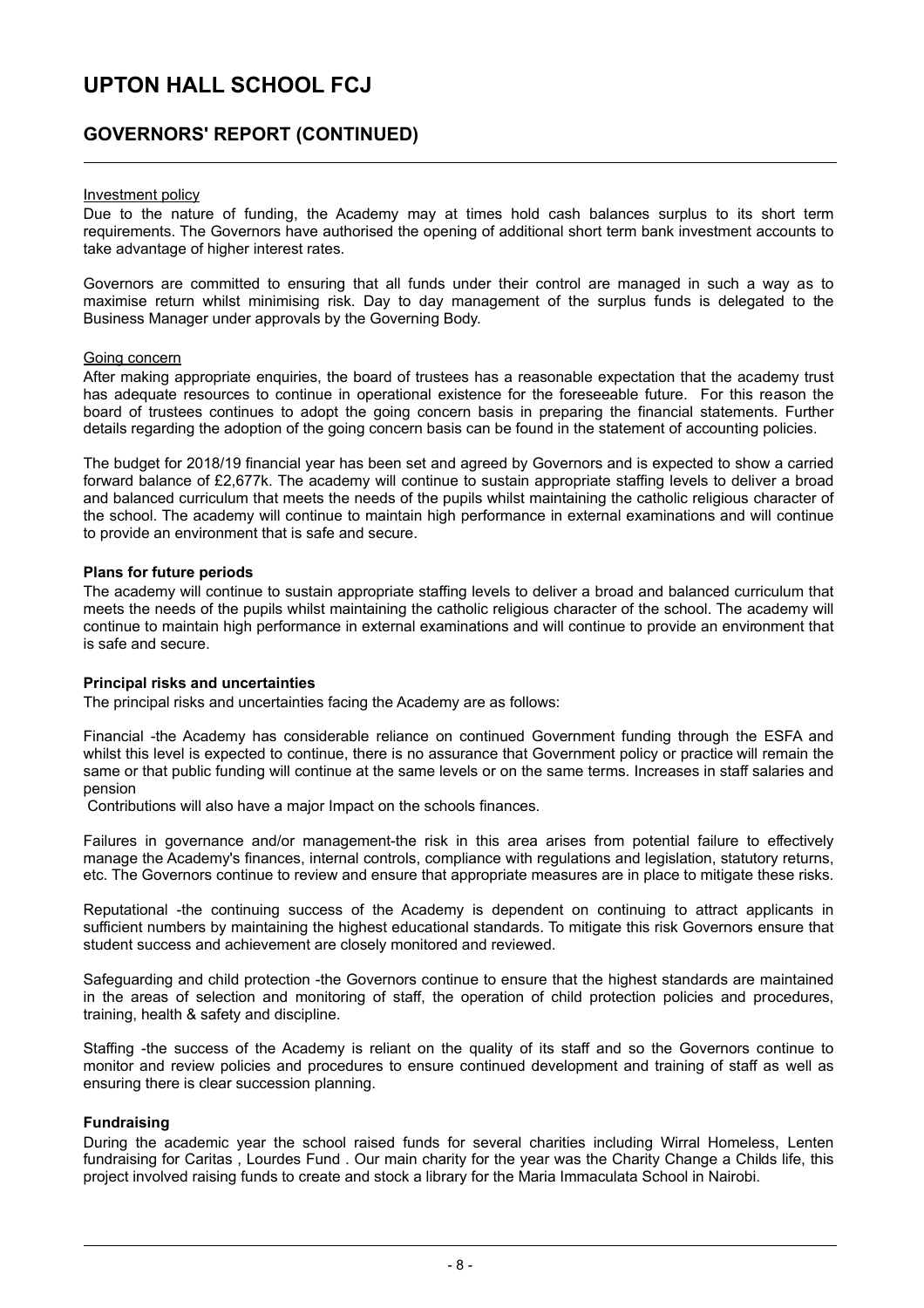### **GOVERNORS' REPORT (CONTINUED)**

### **AUDITOR**

RSM UK Audit LLP has indicated its willingness to continue in office.

### **Statement as to disclosure of information to auditor**

The governors have confirmed that, as far as they are aware, there is no relevant audit information of which the auditor is unaware. Each of the trustees have confirmed that they have taken all the steps that they ought to have taken as trustees in order to make themselves aware of any relevant audit information and to establish that it has been communictated to the auditor.

The governors' report is approved by order of the board of governors and the strategic report (included therein) is approved by the board of governors in their capacity as the directors at a meeting on ......................... and signed on its behalf by:

..............................

Mrs C Green **Chair of Governors**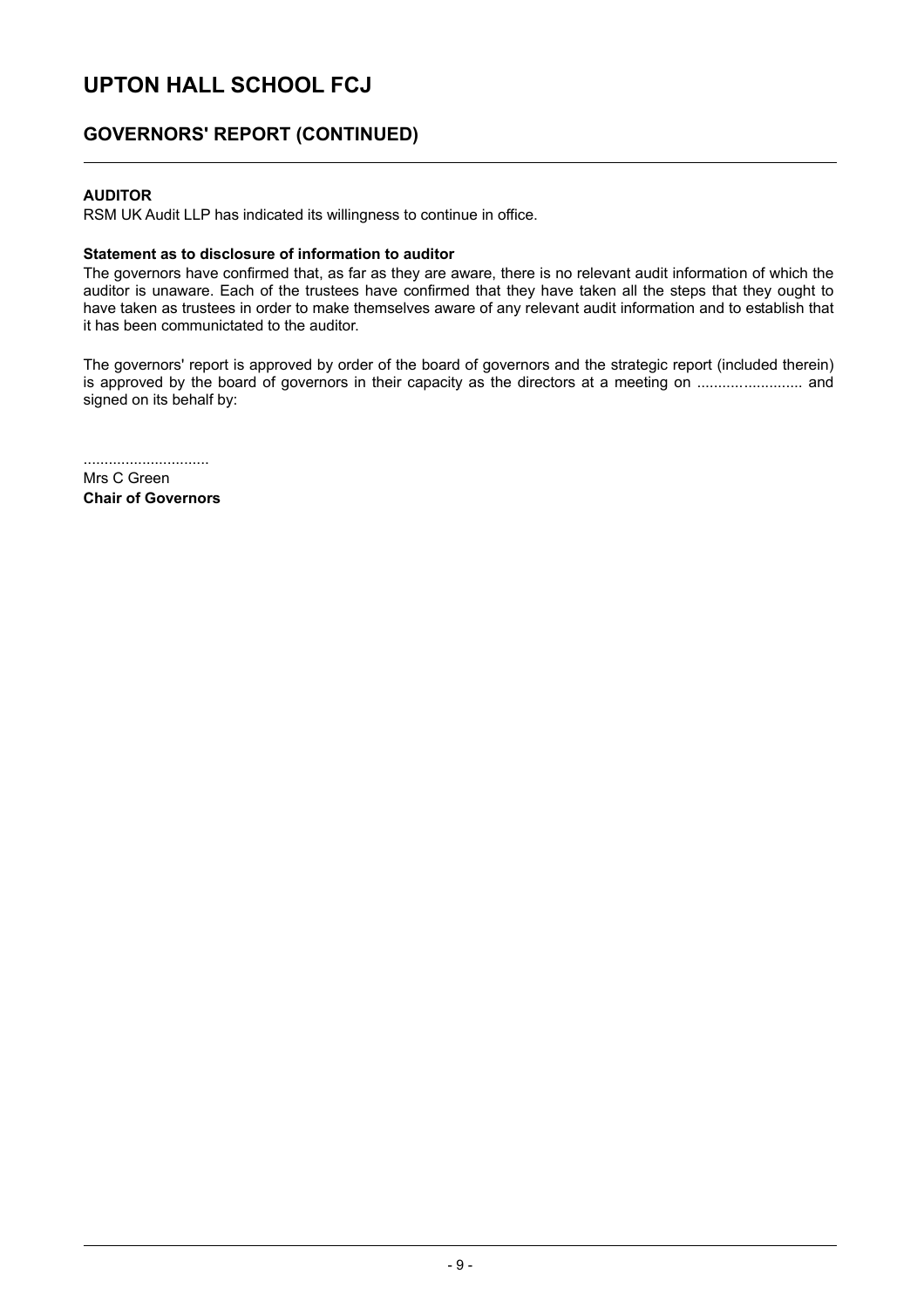### **GOVERNANCE STATEMENT**

### **Scope of responsibility**

As governors we acknowledge we have overall responsibility for ensuring that Upton Hall School FCJ has an effective and appropriate system of control, financial and otherwise. However, such a system is designed to manage rather than eliminate the risk of failure to achieve business objectives, and can provide only reasonable and not absolute assurance against material misstatement or loss.

The board of governors has delegated the day-to-day responsibility to the principal, as accounting officer, for ensuring financial controls conform with the requirements of both propriety and good financial management and in accordance with the requirements and responsibilities assigned to it in the funding agreement between Upton Hall School FCJ and the Secretary of State for Education. They are also responsible for reporting to the board of governors any material weaknesses or breakdowns in internal control.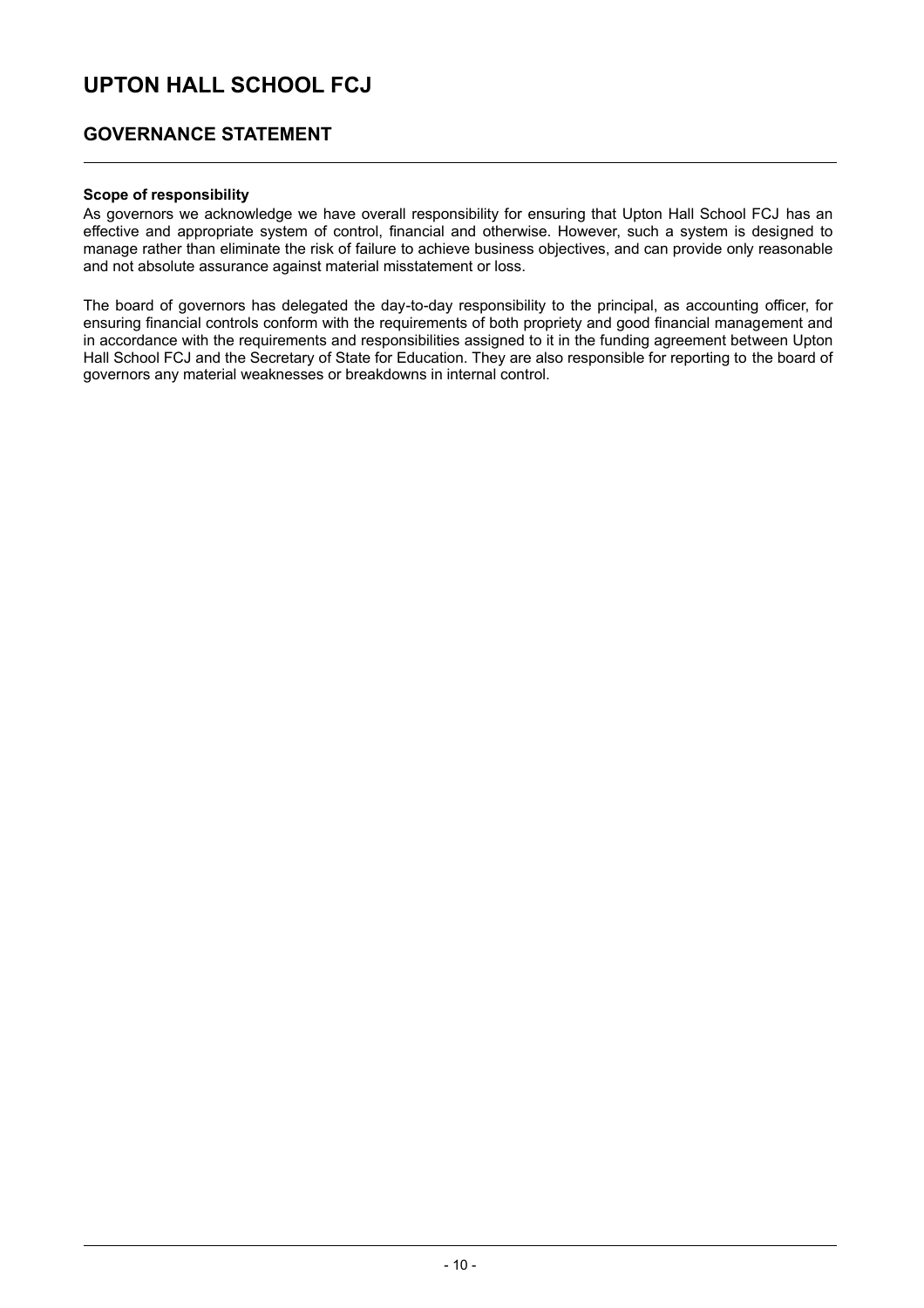### **GOVERNANCE STATEMENT (CONTINUED)**

#### **Governance**

The information on governance included here supplements that described in the Governors' Report and in the Statement of Governors' Responsibilities. The board of Governors has formally met 4 times during the year. Attendance during the year at meetings of the board of governors was as follows:

| <b>Governors</b>                                                  | <b>Meetings attended</b> | Out of possible |
|-------------------------------------------------------------------|--------------------------|-----------------|
| Sr M Cashmore                                                     | 3                        |                 |
| Mrs C Green (Chair of Governors)                                  |                          |                 |
| Mr B Larkin                                                       |                          |                 |
| Sr B Halligan                                                     |                          |                 |
| Mr D Norton                                                       |                          | 4               |
| Mr P Hoskinson                                                    |                          | 4               |
| Mr J Prothero                                                     |                          |                 |
| Mrs N Teare                                                       |                          | 4               |
| Mr R Duggan (Headteacher - St Anselm's College)                   |                          | 4               |
| Mrs P Young (Headteacher and accounting officer up to 31st August |                          |                 |
| 2018)                                                             | 4                        | 4               |
| Dr E Smears                                                       |                          | 4               |
| Mrs H Boyd                                                        |                          | 4               |
| Mrs T Hughes                                                      |                          |                 |
| Prof J Hunt                                                       |                          | 4               |
| Mr R Williams                                                     |                          | 4               |
| Mrs H Whitehurst                                                  |                          |                 |
| Mrs S Moore                                                       |                          | 4               |
| Sr M Sykes                                                        |                          | 4               |
| Mrs L Smith                                                       |                          |                 |
| Mrs C Lea                                                         | 3                        | 4               |

During this Financial year we have had two changes to the Governing Body, Mr Charles Lea joined as a parent governor in October 2017 and Mrs Lisa Smith was appointed as a staff governor in September 2017. The Governing Body understand that strong Governance is essential for all schools and that a regular review of the Governing Body is essential. Governors understand that they need to be effective and confident so that they are able to support and challenge Headteachers and hold them to account to ensure pupils receive the best education.

It is essential that Governors understand data and are familiar with examination results and levels of progress as well as finance.

### **Governance reviews**

Governors challenge the leadership of the school to drive change and improvements for the pupils. Governors along with the Leadership team develop the long term aims and priorities of the school development plan and this is monitored and reviewed annually.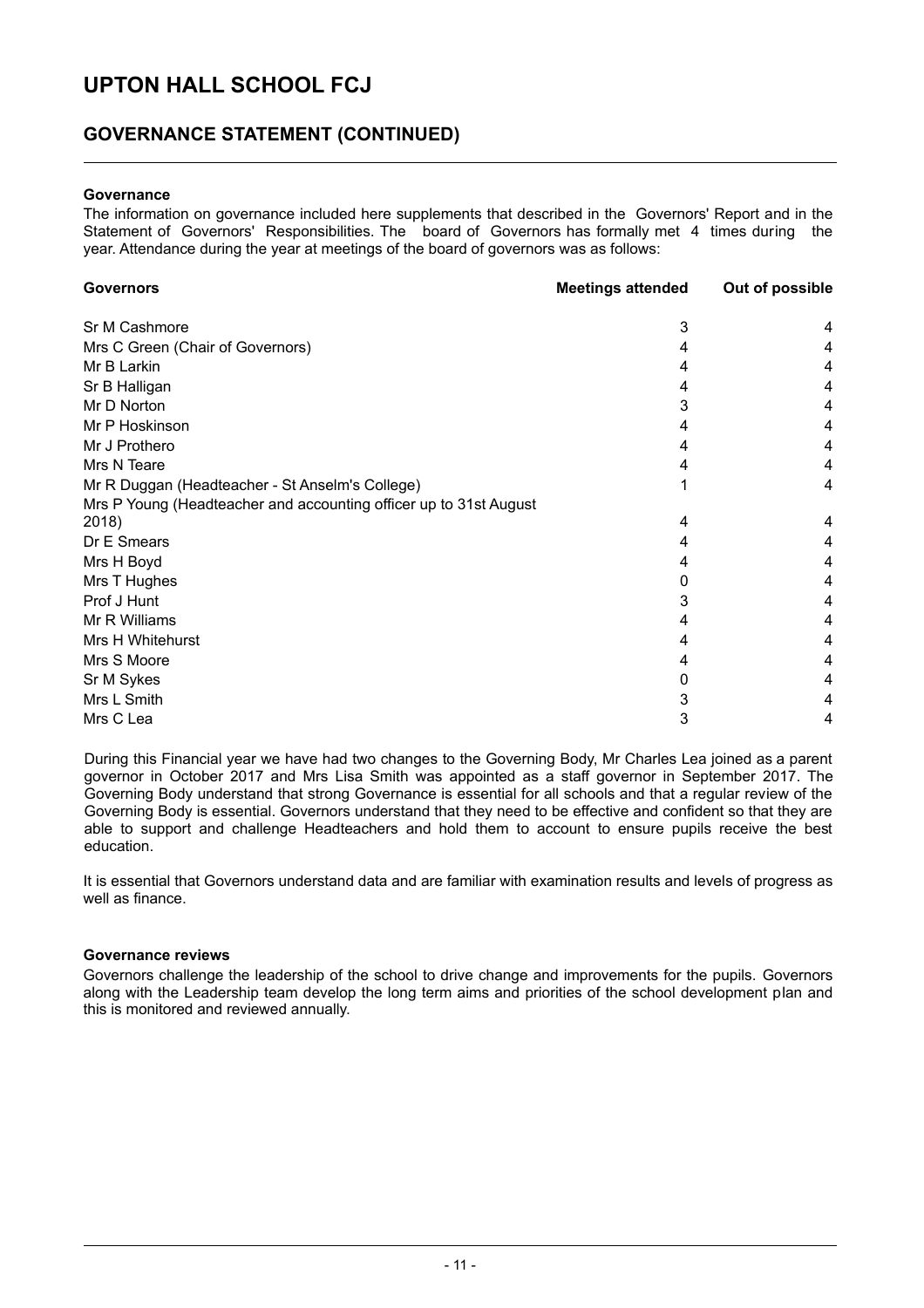### **GOVERNANCE STATEMENT (CONTINUED)**

The finance and general purposes committee is a sub-committee of the main board of governors. Its purpose is to:

- To advise the Governing Body on the application of the general annual grant and any other payments received by the school, to advise the Governing Body on financial strategy and policy within the resources available and in accordance with the school's development plan.
- To receive, consider and present to the Governing Body annual estimates of the school's budget and the annual out-turn budget.
- To keep under general review the staffing establishment of the school and to recommend to the Governing Body the financial limits for salaries and wages within the overall school budget.
- To receive regular reports on the school's income and expenditure, showing a comparison of these against the annual budget.
- To review from time to time the financial memorandum and regulations for the supervision and control of financial procedures, accounts, income and expenditure of the school, together with such related matters as considered necessary and desirable, including insurances.

Attendance at meetings in the year was as follows:

| <b>Governors</b>                                                   | <b>Meetings attended</b> | Out of possible |
|--------------------------------------------------------------------|--------------------------|-----------------|
| Mrs C Green (Chair of Governors)                                   | 5                        | 5               |
| Mr B Larkin                                                        | 4                        | 5               |
| Sr B Halligan                                                      | 4                        | 5               |
| Mr P Hoskinson                                                     | 5                        | 5               |
| Mr J Prothero                                                      | 2                        | 5               |
| Mrs N Teare                                                        | 3                        | 5               |
| Mrs P Young (Headteacher and accounting officer up to 31st August) |                          |                 |
| 2018)                                                              | 5                        | 5               |
| Mrs L Smith                                                        | 5                        | 5               |

#### **Review of value for money**

As accounting officer the principal has responsibility for ensuring that the academy trust delivers good value in the use of public resources. The accounting officer understands that value for money refers to the educational and wider societal outcomes achieved in return for the taxpayer resources received.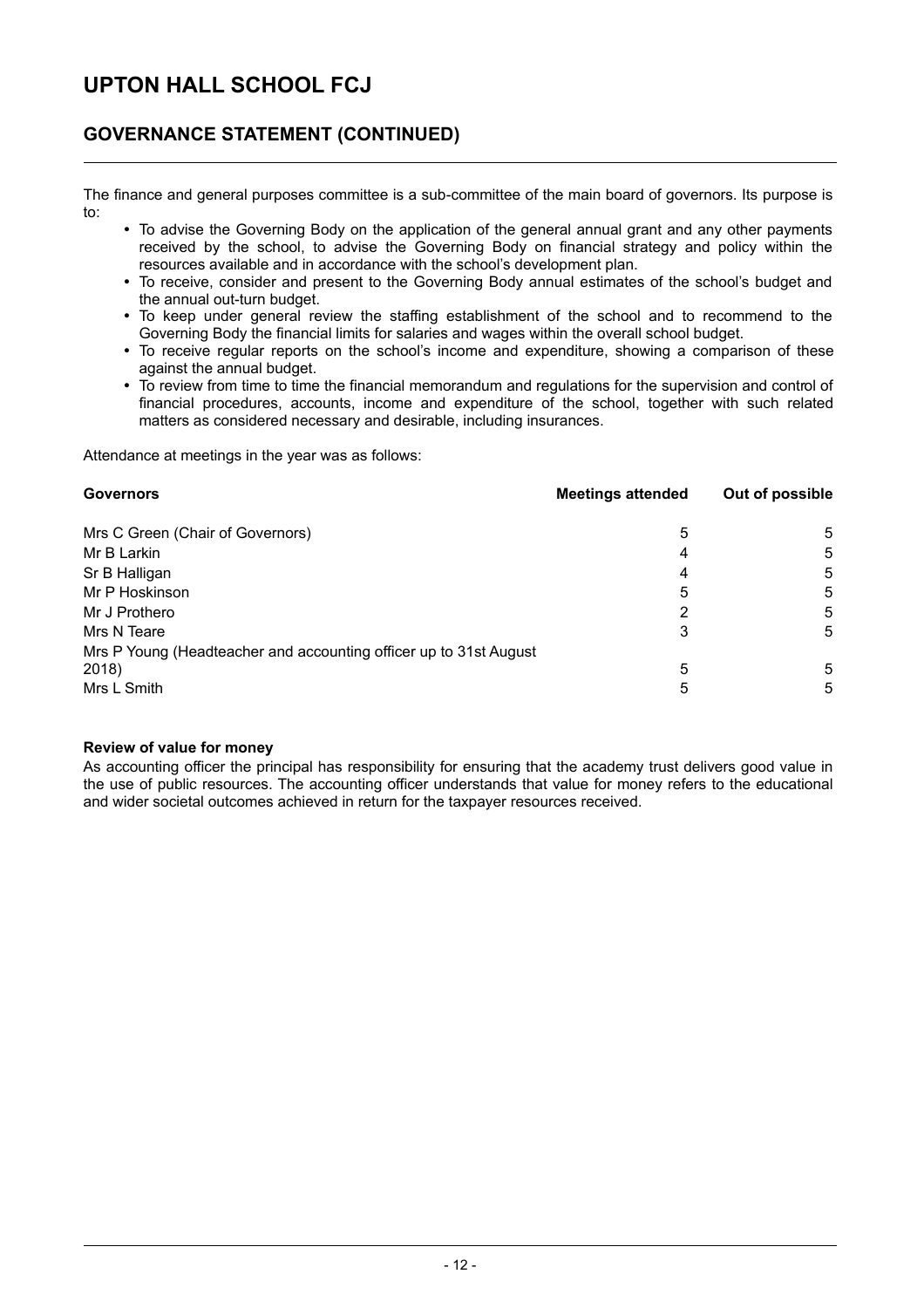### **GOVERNANCE STATEMENT (CONTINUED)**

The accounting officer considers how the Acadmey's use of its resources has provided good value for money during each academic year, and reports to the board of trustees where value for money can be improved, including the use of benchmarking data where available. The accounting officer for the academy trust has delivered improved value for money during the year by:

#### **-Improving educational results**

Having a broad curriculum which meets the needs of all our pupils and gives them the opportunity to raise their individual levels of attainment

Tracking pupil performance and attendance, following up problems with intervention.

Regular reviews of the staffing structure to ensure staff are efficiently deployed to provide best value in terms of quality teaching, quality learning, adult-pupil ratio and curriculum management.

#### **-Financial Governance and Oversight**

Financial Governance is strong; we have two accountants on the Finance Committee. The committee receive regular detailed reports including regular updates on the expected outturn for the year. Regular Responsible Officer visits are made by RSM Risk Assurance LLP reports are shared with the Finance Committee and any recommendations implemented. Cash flow analysis is used to identify and invest surplus cash balances to maximise bank interest.

Better Purchasing-Steps taken to ensure value for money when purchasing include:

#### **-Exploring alternative purchasing options to find best value**

Long term contracts are regularly reviewed and compared against other providers, in order to achieve the best price without compromising quality. We negotiate prices with suppliers regularly, this year we renegotiated a lower price with our photocopying paper suppliers. Collaborate with other local schools in order to research 'Best Value' products and services. Consider if purchase is necessary.

#### **-Better Income Generation**

Continue to bid for funding that is made available and to seek opportunities to generate income for the school.

Support the Parents and Friends of Upton Hall and look at opportunities to work with parents to generate additional income through donations or fund raising.

The school's banking arrangements ensure that where cash flow allows, monies are transferred into a higher interest account.

Continue with a strong approach to management of risk and to ensuring value for money and elimination of waste.

#### **-Reviewing controls and managing risk**

The Finance committee, Business Manager and Leadership team have reviewed regular budget reports including any future recommendations. Departmental budget holders are issued regular budget reports.

The school has a comprehensive risk register which is reviewed by the Business Manager and the Governor Responsible Officer annually and approved by Governors.

The school has a Service Level Agreement with the Local Authority for Health and Safety advice. Annual reviews of the schools insurance needs are undertaken with the school's broker.

Professional advice and support (HR and Legal) has also been sought from HR specialist solicitors.

#### **-Future Objectives**

Continue to review and monitor staffing costs to ensure that they are sustainable and controlled, but still meet the operational needs of the school. Continue to analyse the curriculum to ensure it is cost effective.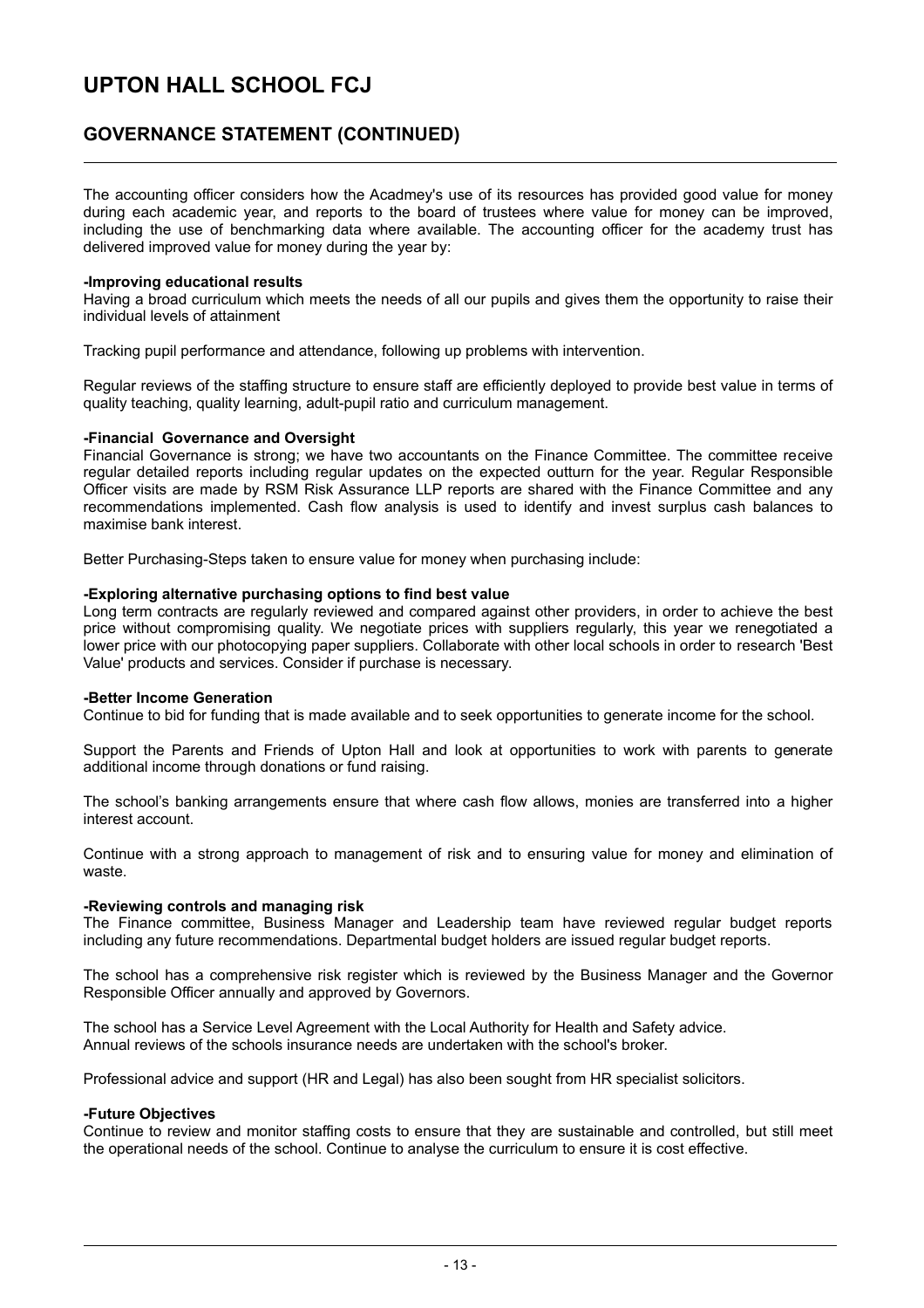### **GOVERNANCE STATEMENT (CONTINUED)**

### **The purpose of the system of internal control**

The system of internal control is designed to manage risk to a reasonable level rather than to eliminate all risk of failure to achieve policies, aims and objectives. It can therefore only provide reasonable and not absolute assurance of effectiveness. The system of internal control is based on an on-going process designed to identify and prioritise the risks to the achievement of academy trust policies, aims and objectives, to evaluate the likelihood of those risks being realised and the impact should they be realised, and to manage them efficiently, effectively and economically. The system of internal control has been in place in Upton Hall School FCJ for the year ended 31 August 2018 and up to the date of approval of the annual report and financial statements.

### **Capacity to handle risk**

The board of trustees has reviewed the key risks to which the academy trust is exposed together with the operating, financial and compliance controls that have been implemented to mitigate those risks. The board of trustees is of the view that there is a formal ongoing process for identifying, evaluating and managing the academy trust's significant risks that has been in place for the year ended 31 August 2018 and up to the date of approval of the annual report and financial statements. This process is regularly reviewed by the board of trustees.

### **The risk and control framework**

The academy trust's system of internal financial control is based on a framework of regular management information and administrative procedures including the segregation of duties and a system of delegation and accountability. In particular it includes:

- comprehensive budgeting and monitoring systems with an annual budget and periodic financial reports which are reviewed and agreed by the board of trustees;
- regular reviews by the finance and general purposes committee of reports which indicate financial performance against the forecasts and of major purchase plans, capital works and expenditure programmes;
- setting targets to measure financial and other performance;
- clearly defined purchasing (asset purchase or capital investment) guidelines;
- delegation of authority and segregation of duties;
- identification and management of risks.

The board of governors has considered the need for a specific internal audit function and has decided not to appoint an internal auditor. However the trustees have appointed RSM Risk Assurance LLP, the external auditor, to perform additional checks.

The Governing Body has reviewed the key risks to which the Academy Trust is exposed together with the operating, financial and compliance controls that have been implemented to mitigate those risks. The Governing Body is of the view that there is a formal on-going process for identifying, evaluating and managing the Academy Trust's significant risks that has been in place for the year ending 31 August 2018 and up to the date of approval of the annual report and financial statements. This process is regularly reviewed by the Governing Body. The Academy Trust's system of internal financial control is based on a framework of regular management information and administrative procedures including the segregation of duties and a system of delegation and accountability.

The Governing Body has considered the need for a specific internal audit function and has decided to appoint RSM UK Audit LLP, the external auditor to support the role of Responsible Officer ('RO'). The RO's role includes giving advice on financial matters and performing a range of checks on the Academy Trust's financial systems. On a quarterly basis, the RO will report to the Governing Body on the operation of the systems of control and on the discharge of the Governing Body's financial responsibilities.

RSM, the external auditor, has delivered their schedule of work as planned, there were no material control issues arising as a result of the external auditor's work.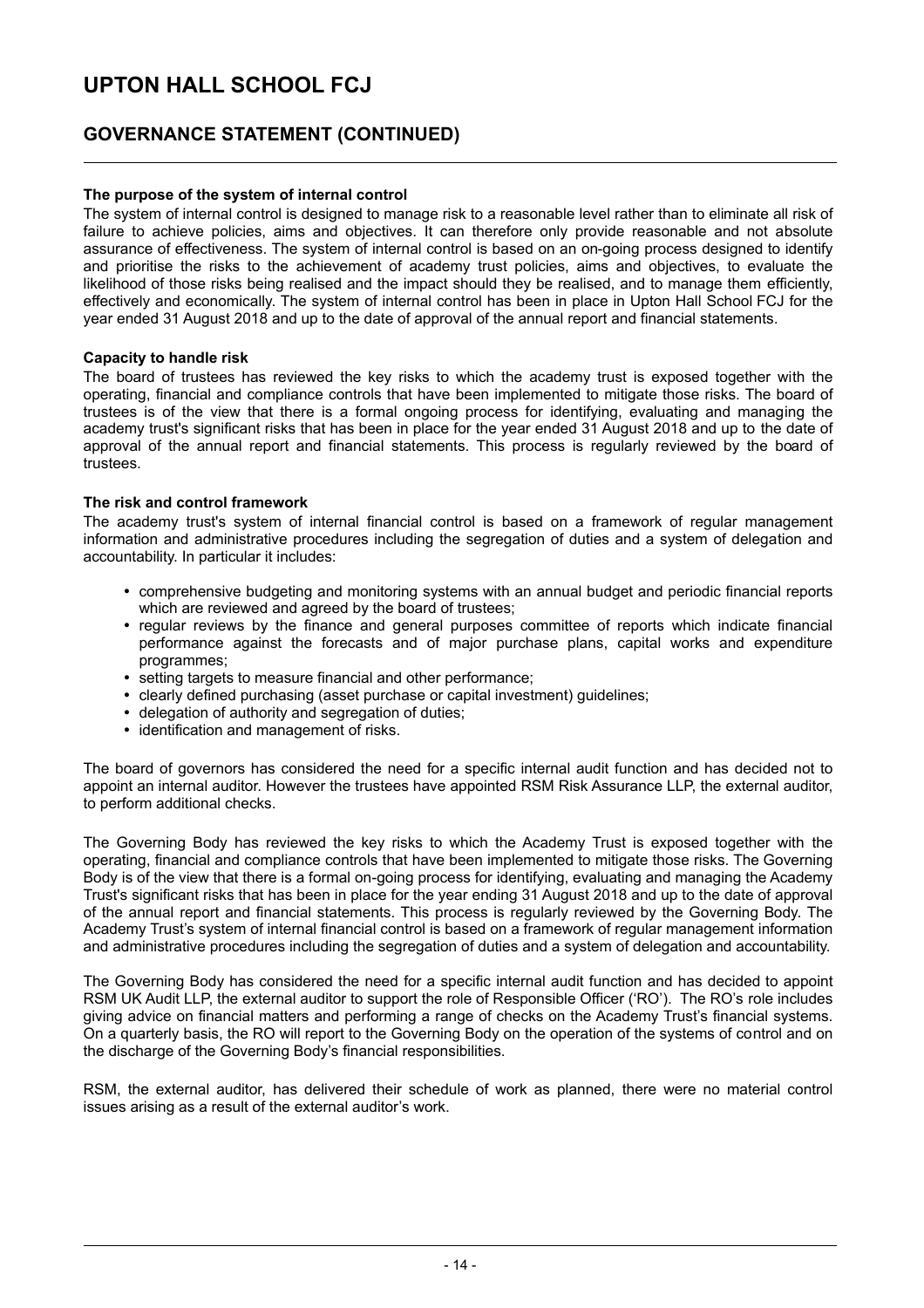### **GOVERNANCE STATEMENT (CONTINUED)**

### **Review of effectiveness**

As accounting officer the principal has responsibility for reviewing the effectiveness of the system of internal control. During the year in question the review has been informed by:

- the work of the reviewer
- the work of the external auditor
- the financial management and governance self-assessment process
- the work of the executive managers within the Academy Trust who have responsibility for the development and maintenance of the internal control framework.

The accounting officer has been advised of the implications of the result of their review of the system of internal control by the Finance Committee and a plan to address weaknesses and ensure continuous improvement of the system is in place.

Approved by order of the board of governors on ......................... and signed on its behalf by:

Mrs C Green **Chair of Governors**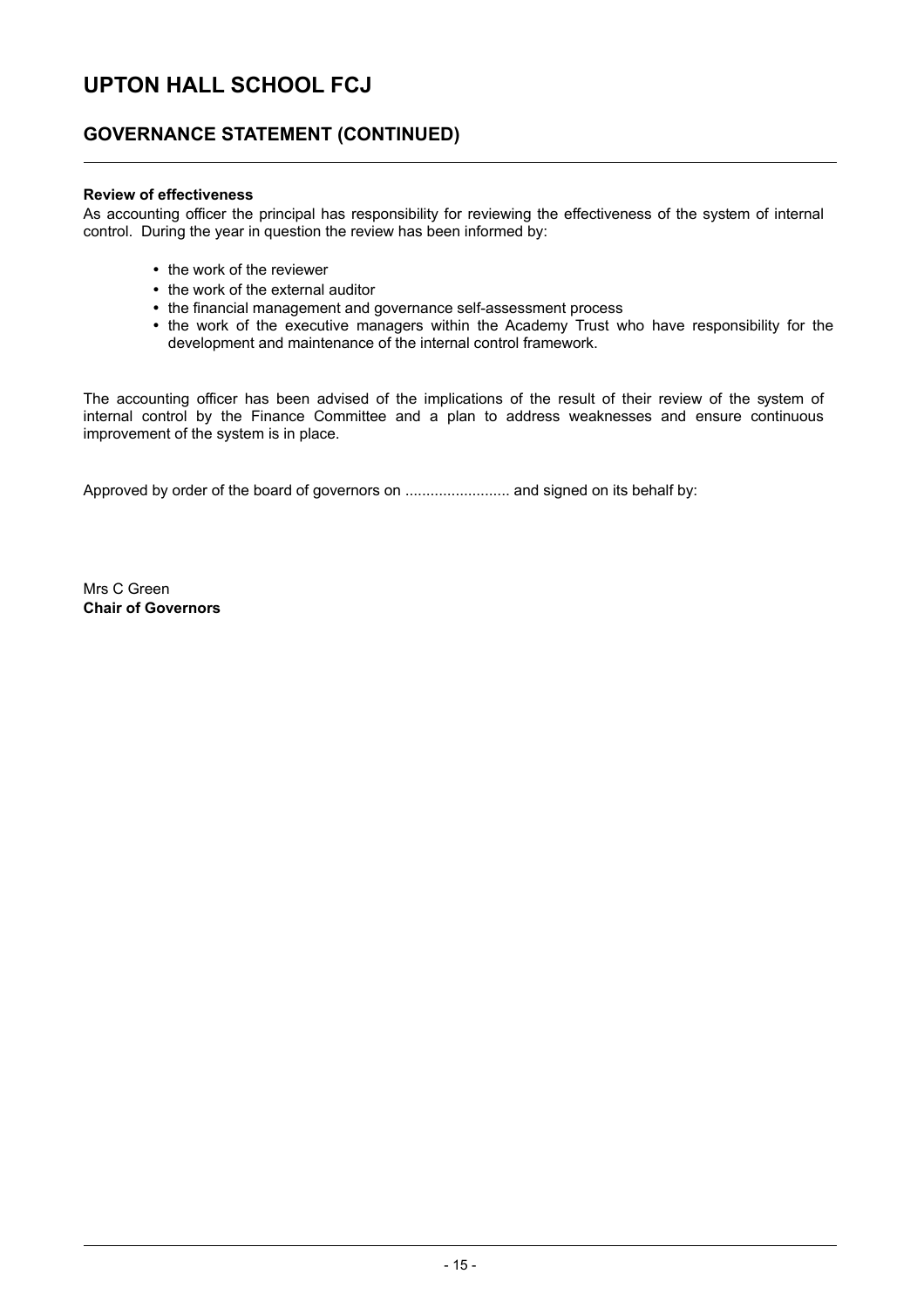### **STATEMENT OF GOVERNORS' RESPONSIBILITIES**

The Governors who are also the directors of Upton Hall School FCJ for the purposes of company law are responsible for preparing the Governors' Report (including the strategic report) and the financial statements in accordance with the Annual Accounts Direction issued by the Education and Skills Funding Agency, United Kingdom Accounting Standards (United Kingdom Generally Accepted Accounting Practice) and applicable law and regulations.

Company law requires the governors to prepare financial statements for each financial year. Under company law the governors must not approve the financial statements unless they are satisfied that they give a true and fair view of the state of affairs of the charitable company and of its incoming resources and application of resources, including its income and expenditure, for that period. In preparing these financial statements, the governors are required to:

- select suitable accounting policies and then apply them consistently;
- $\bullet$ observe the methods and principles in the Charities SORP 2015 and the Academies Accounts Direction 2017 to 2018;
- make judgements and accounting estimates that are reasonable and prudent;
- state whether applicable UK Accounting Standards have been followed, subject to any material departures disclosed and explained in the financial statements; and
- prepare the financial statements on the going concern basis unless it is inappropriate to presume that the charitable company will continue in business.

The governors are responsible for keeping adequate accounting records that are sufficient to show and explain the charitable company's transactions and disclose with reasonable accuracy at any time the financial position of the charitable company and enable them to ensure that the financial statements comply with the Companies Act 2006. They are also responsible for safeguarding the assets of the charitable company and hence for taking reasonable steps for the prevention and detection of fraud and other irregularities.

The governors are responsible for ensuring that in its conduct and operation the charitable company applies financial and other controls, which conform with the requirements both of propriety and of good financial management. They are also responsible for ensuring that grants received from ESFA/DfE have been applied for the purposes intended.

The governors are responsible for the maintenance and integrity of the corporate and financial information included on the charitable company's website. Legislation in the United Kingdom governing the preparation and dissemination of financial statements may differ from legislation in other jurisdictions.

Approved by order of the members of the board of governors on ......................... and signed on its behalf by:

Mrs C Green **Chair of Governors**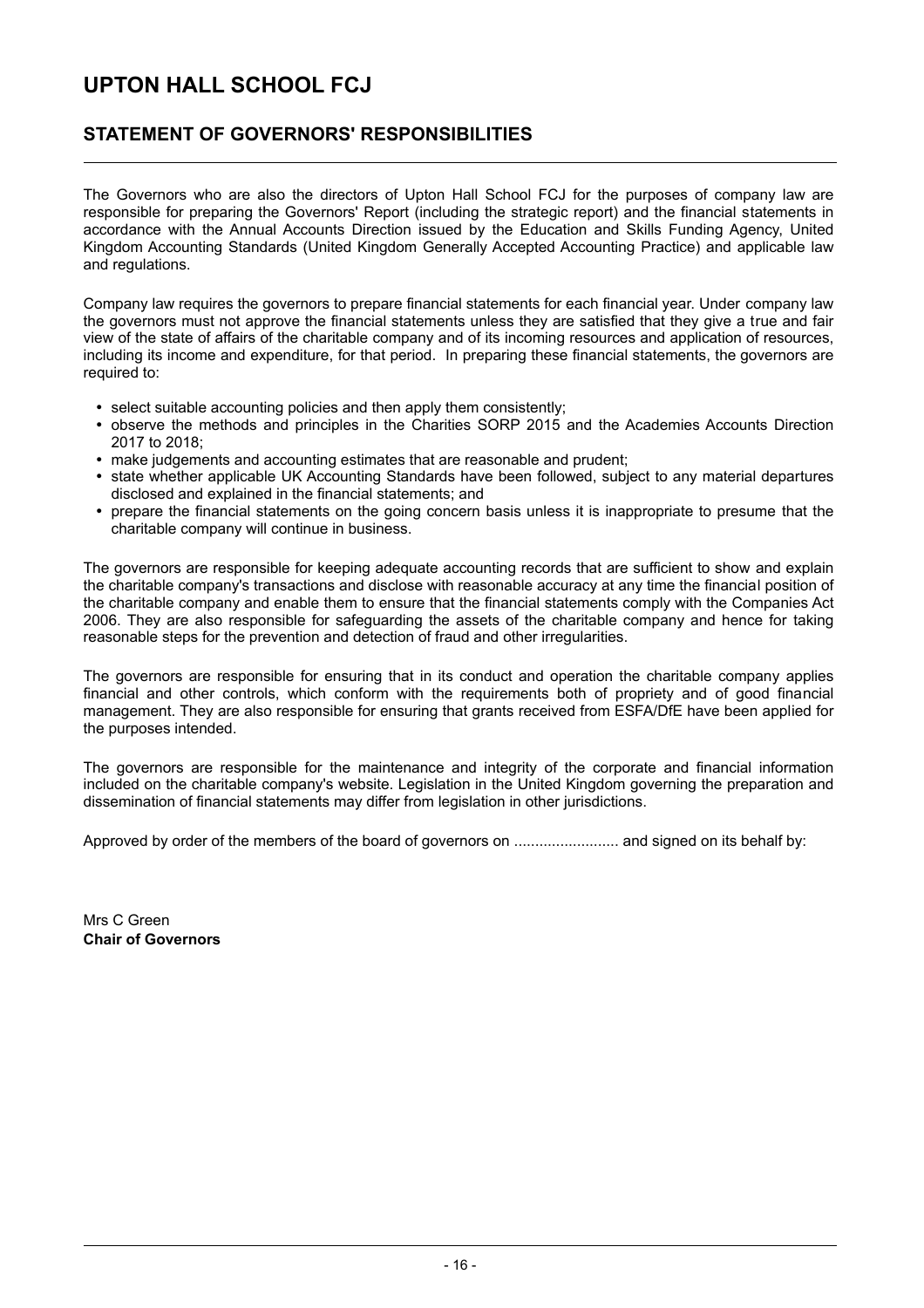### **STATEMENT OF REGULARITY, PROPRIETY AND COMPLIANCE**

As accounting officer of Upton Hall School FCJ I have considered my responsibility to notify the academy trust board of governors and the Education and Skills Funding Agency (ESFA) of material irregularity, impropriety and non-compliance with terms and conditions of all funding received by the academy trust, under the funding agreement in place between the academy trust and the Secretary of State for Education. As part of my consideration I have had due regard to the requirements of the Academies Financial Handbook 2017.

I confirm that I and the academy trust's board of governors are able to identify any material irregular or improper use of funds by the academy trust, or material non-compliance with the terms and conditions of funding under the academy trust's funding agreement and the Academies Financial Handbook 2017.

I confirm that no instances of material irregularity, impropriety or funding non-compliance have been discovered to date. If any instances are identified after the date of this statement, these will be notified to the board of governors and ESFA.

Mrs A Gaunt **Accounting Officer**

.........................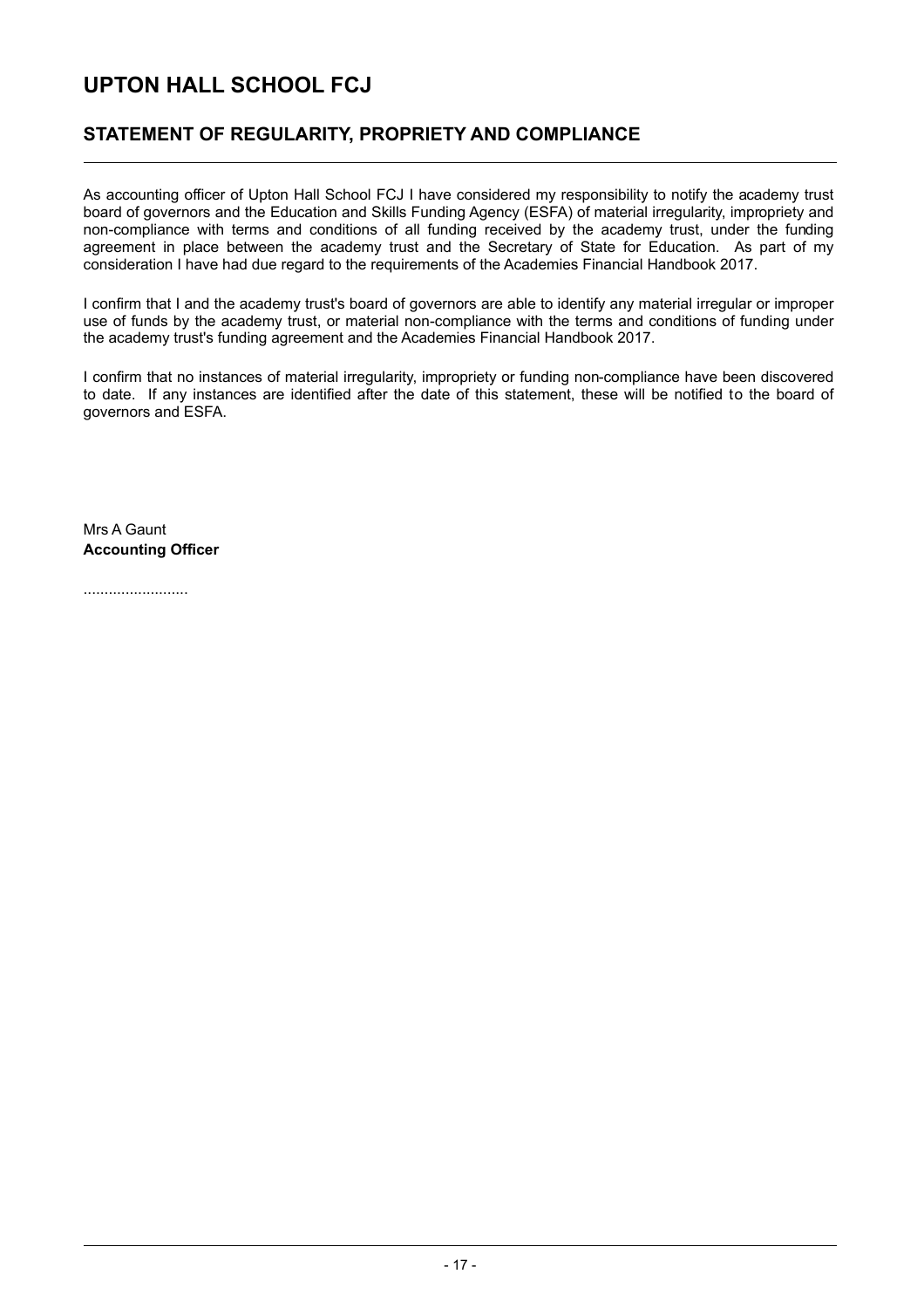### **INDEPENDENT AUDITOR'S REPORT TO THE MEMBERS OF UPTON HALL SCHOOL FCJ**

### **Opinion**

We have audited the financial statements of Upton Hall School FCJ (the "charitable company") for the year ended 31 August 2018 which comprise the Statement of Financial Activities, the Balance Sheet, the Statement of Cash Flows and the notes to the financial statements, including a summary of significant accounting policies. The financial reporting framework that has been applied in their preparation is applicable law, United Kingdom Accounting Standards, including FRS 102 "The Financial Reporting Standard applicable in the UK and Republic of Ireland" (United Kingdom Generally Accepted Accounting Practice), and the Academies: Accounts Direction 2017 to 2018 issued by the Education and Skills Funding Agency.

In our opinion the financial statements:

- give a true and fair view of the state of the charitable company's affairs as at 31 August 2018 and of its incoming resources and application of resources, including its income and expenditure, for the year then ended;
- have been properly prepared in accordance with United Kingdom Generally Accepted Accounting Practice;
- have been prepared in accordance with the requirements of the Companies Act 2006; and
- have been prepared in accordance with the Academies Accounts Direction 2017 to 2018 issued by the Education and Skills Funding Agency.

### **Basis for opinion**

We conducted our audit in accordance with International Standards on Auditing (UK) (ISAs (UK)) and applicable law. Our responsibilities under those standards are further described in the Auditor's responsibilities for the audit of the financial statements section of our report. We are independent of the charitable company in accordance with the ethical requirements that are relevant to our audit of the financial statements in the UK, including the FRC's Ethical Standard and we have fulfilled our other ethical responsibilities in accordance with these requirements. We believe that the audit evidence we have obtained is sufficient and appropriate to provide a basis for our opinion.

#### **Conclusions relating to going concern**

We have nothing to report in respect of the following matters in relation to which the ISAs (UK) require us to report to you where:

- the governors' use of the going concern basis of accounting in the preparation of the financial statements is not appropriate; or
- the governors have not disclosed in the financial statements any identified material uncertainties that may cast significant doubt about the charitable company's ability to continue to adopt the going concern basis of accounting for a period of at least twelve months from the date when the financial statements are authorised for issue.

#### **Other information**

The other information comprises the information included in the Governors' Report, other than the financial statements and our auditor's report thereon. The governors are responsible for the other information. Our opinion on the financial statements does not cover the other information and, except to the extent otherwise explicitly stated in our report, we do not express any form of assurance conclusion thereon.

In connection with our audit of the financial statements, our responsibility is to read the other information and, in doing so, consider whether the other information is materially inconsistent with the financial statements or our knowledge obtained in the audit or otherwise appears to be materially misstated. If we identify such material inconsistencies or apparent material misstatements, we are required to determine whether there is a material misstatement in the financial statements or a material misstatement of the other information. If, based on the work we have performed, we conclude that there is a material misstatement of this other information, we are required to report that fact.

We have nothing to report in this regard.

#### **Opinions on other matters prescribed by the Companies Act 2006**

In our opinion, based on the work undertaken in the course of the audit:

- the information given in the Governors' Report and the incorporated Strategic Report prepared for the purposes of company law, for the financial year for which the financial statements are prepared is consistent with the financial statements; and
- the Governors' Report and the incorporated Strategic Report have been prepared in accordance with applicable legal requirements.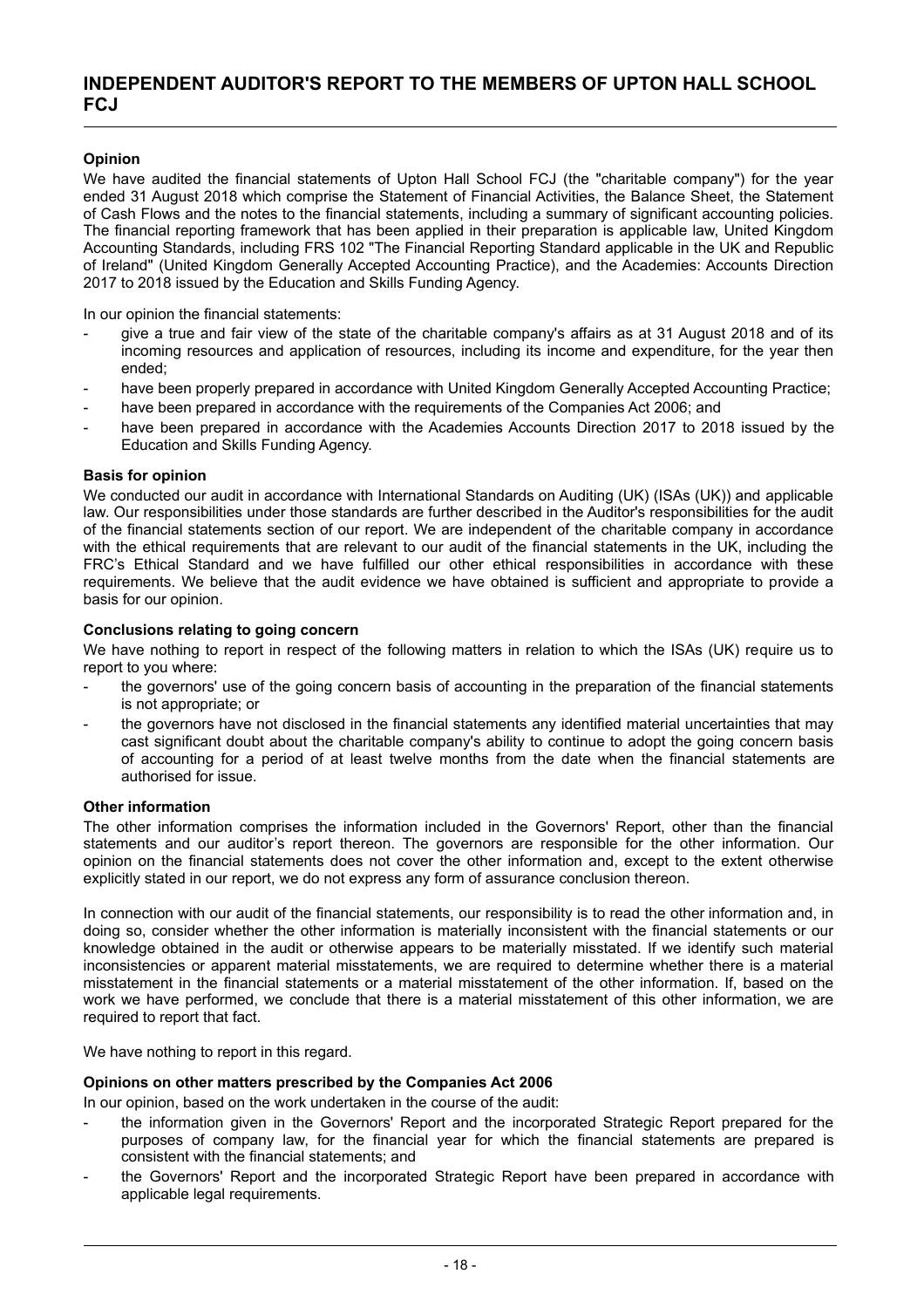### **Matters on which we are required to report by exception**

In the light of the knowledge and understanding of the charitable company and its environment obtained in the course of the audit, we have not identified material misstatements in the Directors' Report and the Strategic Report included within the Governors' Report.

We have nothing to report in respect of the following matters in relation to which the Companies Act 2006 requires us to report to you if, in our opinion:

- adequate accounting records have not been kept, or returns adequate for our audit have not been received from branches not visited by us; or
- the financial statements are not in agreement with the accounting records and returns; or
- certain disclosures of governors' remuneration specified by law are not made; or
- we have not received all the information and explanations we require for our audit.

#### **Responsibilities of governors**

As explained more fully in the Statement of Governors' Responsibilities set out on page 16, The governors who are also the directors of the charitable company for the purposes of company law are responsible for the preparation of the financial statements and for being satisfied that they give a true and fair view, and for such internal control as the governors determine is necessary to enable the preparation of financial statements that are free from material misstatement, whether due to fraud or error.

In preparing the financial statements, the governors are responsible for assessing the charitable company's ability to continue as a going concern, disclosing, as applicable, matters related to going concern and using the going concern basis of accounting unless the governors either intend to liquidate the charitable company or to cease operations, or have no realistic alternative but to do so.

#### **Auditor's responsibilities for the audit of the financial statements**

Our objectives are to obtain reasonable assurance about whether the financial statements as a whole are free from material misstatement, whether due to fraud or error, and to issue an auditor's report that includes our opinion. Reasonable assurance is a high level of assurance, but is not a guarantee that an audit conducted in accordance with ISAs (UK) will always detect a material misstatement when it exists. Misstatements can arise from fraud or error and are considered material if, individually or in the aggregate, they could reasonably be expected to influence the economic decisions of users taken on the basis of these financial statements.

A further description of our responsibilities for the audit of the financial statements is located on the Financial Reporting Council's website at: http://www.frc.org.uk/auditorsresponsibilities. This description forms part of our auditor's report.

### **Use of our report**

This report is made solely to the charitable company's members, as a body, in accordance with Chapter 3 of Part 16 of the Companies Act 2006. Our audit work has been undertaken so that we might state to the charitable company's members those matters we are required to state to them in an auditor's report and for no other purpose. To the fullest extent permitted by law, we do not accept or assume responsibility to anyone other than the charitable company and the charitable company's members as a body, for our audit work, for this report, or for the opinions we have formed.

Anna Spencer-Gray (Senior Statutory Auditor) For and on behalf of RSM UK Audit LLP, Statutory Auditor Chartered Accountants 5th Floor One City Place Queens Road **Chester** CH1 3BQ .........................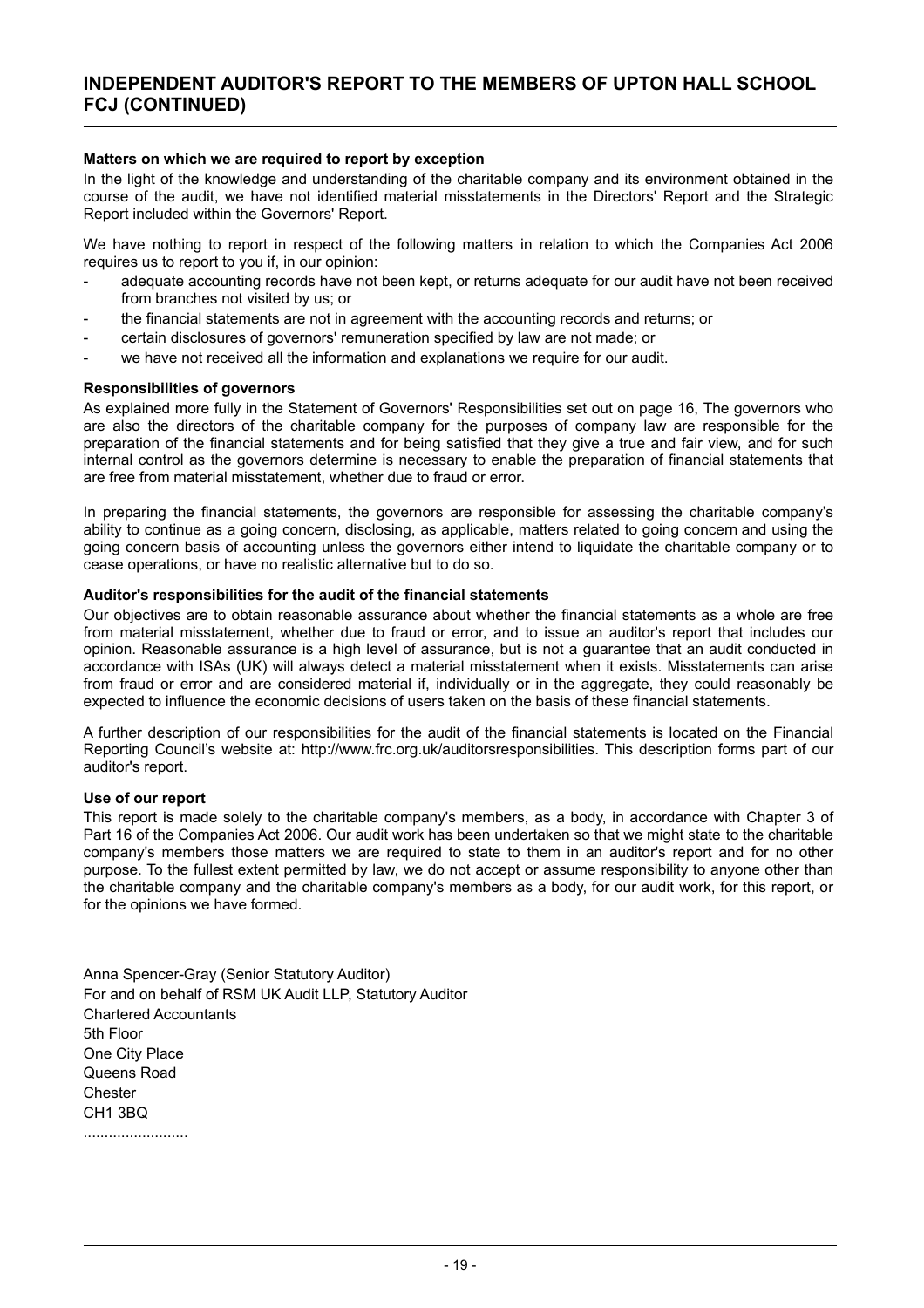### **STATEMENT OF FINANCIAL ACTIVITIES INCLUDING INCOME AND EXPENDITURE ACCOUNT**

### **FOR THE YEAR ENDED 31 AUGUST 2018**

|                                                                                          |                     | <b>Unrestricted</b><br><b>Funds</b> | <b>Restricted</b><br><b>Funds</b> | <b>Restricted</b><br><b>General Fixed asset</b><br><b>Funds</b> | <b>Total</b><br>2018 | <b>Total</b><br>2017 |
|------------------------------------------------------------------------------------------|---------------------|-------------------------------------|-----------------------------------|-----------------------------------------------------------------|----------------------|----------------------|
|                                                                                          | <b>Notes</b>        | £'000                               | £'000                             | £'000                                                           | £'000                | £'000                |
| Income and endowments from:<br>Donations and capital grants<br>Charitable activities:    | 5                   |                                     |                                   | 22                                                              | 22                   | 318                  |
| - Funding for educational operations<br>Other trading activities                         | 6<br>$\overline{7}$ | 229                                 | 4,680                             |                                                                 | 4,680<br>229         | 4,664<br>239         |
| <b>Total</b>                                                                             |                     | 229                                 | 4,680                             | 22                                                              | 4,931                | 5,221                |
| <b>Expenditure on:</b><br>Raising funds<br>Charitable activities:                        | 8                   | 219                                 | 52                                |                                                                 | 271                  | 268                  |
| - Educational operations                                                                 | 9                   | $\overline{2}$                      | 4,562                             | 309                                                             | 4,873                | 4,928                |
| <b>Total</b>                                                                             | 8                   | 221                                 | 4,614                             | 309                                                             | 5,144                | 5,196                |
| Net income/(expenditure)                                                                 |                     | 8                                   | 66                                | (287)                                                           | (213)                | 25                   |
| Transfers between funds                                                                  | 18                  |                                     | (89)                              | 89                                                              |                      |                      |
| Other recognised gains/(losses)<br>Actuarial gains on defined benefit<br>pension schemes | 24                  |                                     | 305                               |                                                                 | 305                  | 341                  |
| Net movement in funds                                                                    |                     | 8                                   | 282                               | (198)                                                           | 92                   | 366                  |
| <b>Reconciliation of funds</b>                                                           |                     |                                     |                                   |                                                                 |                      |                      |
| Total funds brought forward                                                              |                     | 495                                 | (363)                             | 12,716                                                          | 12,848               | 12,482               |
| Total funds carried forward                                                              |                     | 503                                 | (81)                              | 12,518                                                          | 12,940               | 12,848               |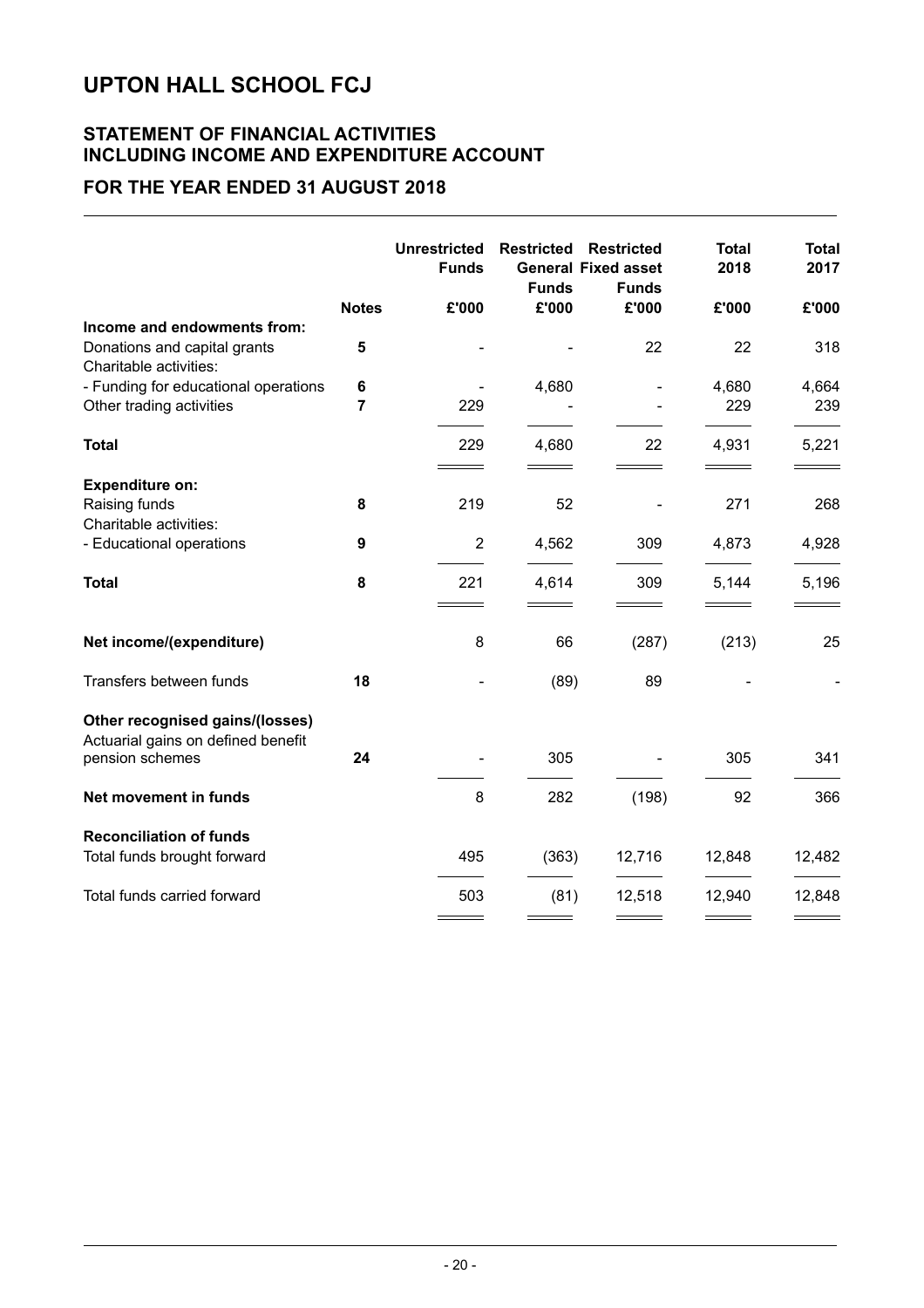### **BALANCE SHEET**

### **AS AT 31 AUGUST 2018**

|                                           |              | 2018  |         | 2017  |          |
|-------------------------------------------|--------------|-------|---------|-------|----------|
|                                           | <b>Notes</b> | £'000 | £'000   | £'000 | £'000    |
| <b>Fixed assets</b>                       |              |       |         |       |          |
| Tangible assets                           | 13           |       | 12,496  |       | 12,608   |
| <b>Current assets</b>                     |              |       |         |       |          |
| <b>Debtors</b>                            | 14           | 132   |         | 485   |          |
| Cash at bank and in hand                  |              | 1,998 |         | 1,665 |          |
|                                           |              |       |         |       |          |
|                                           |              | 2,130 |         | 2,150 |          |
| <b>Current liabilities</b>                |              |       |         |       |          |
| Creditors: amounts falling due within one |              |       |         |       |          |
| year                                      | 15           | (484) |         | (483) |          |
| <b>Net current assets</b>                 |              |       | 1,646   |       | 1,667    |
|                                           |              |       |         |       |          |
| Net assets excluding pension liability    |              |       | 14,142  |       | 14,275   |
| Defined benefit pension scheme liability  | 24           |       | (1,202) |       | (1, 427) |
|                                           |              |       |         |       |          |
| <b>Net assets</b>                         |              |       | 12,940  |       | 12,848   |
|                                           |              |       |         |       |          |
| Funds of the academy trust:               |              |       |         |       |          |
| <b>Restricted funds</b>                   | 18           |       |         |       |          |
| - Restricted fixed asset funds            |              |       | 12,518  |       | 12,716   |
| - Restricted income funds                 |              |       | 1,121   |       | 1,064    |
| - Pension reserve                         |              |       | (1,202) |       | (1, 427) |
| <b>Total restricted funds</b>             |              |       | 12,437  |       | 12,353   |
| <b>Unrestricted income funds</b>          | 18           |       | 503     |       | 495      |
| <b>Total funds</b>                        |              |       | 12,940  |       | 12,848   |
|                                           |              |       |         |       |          |

The financial statements on pages 20 to 43 were approved by the board of governors and authorised for issue on ......................... and are signed on their behalf by:

.............................. Mrs C Green **Chair of Governors**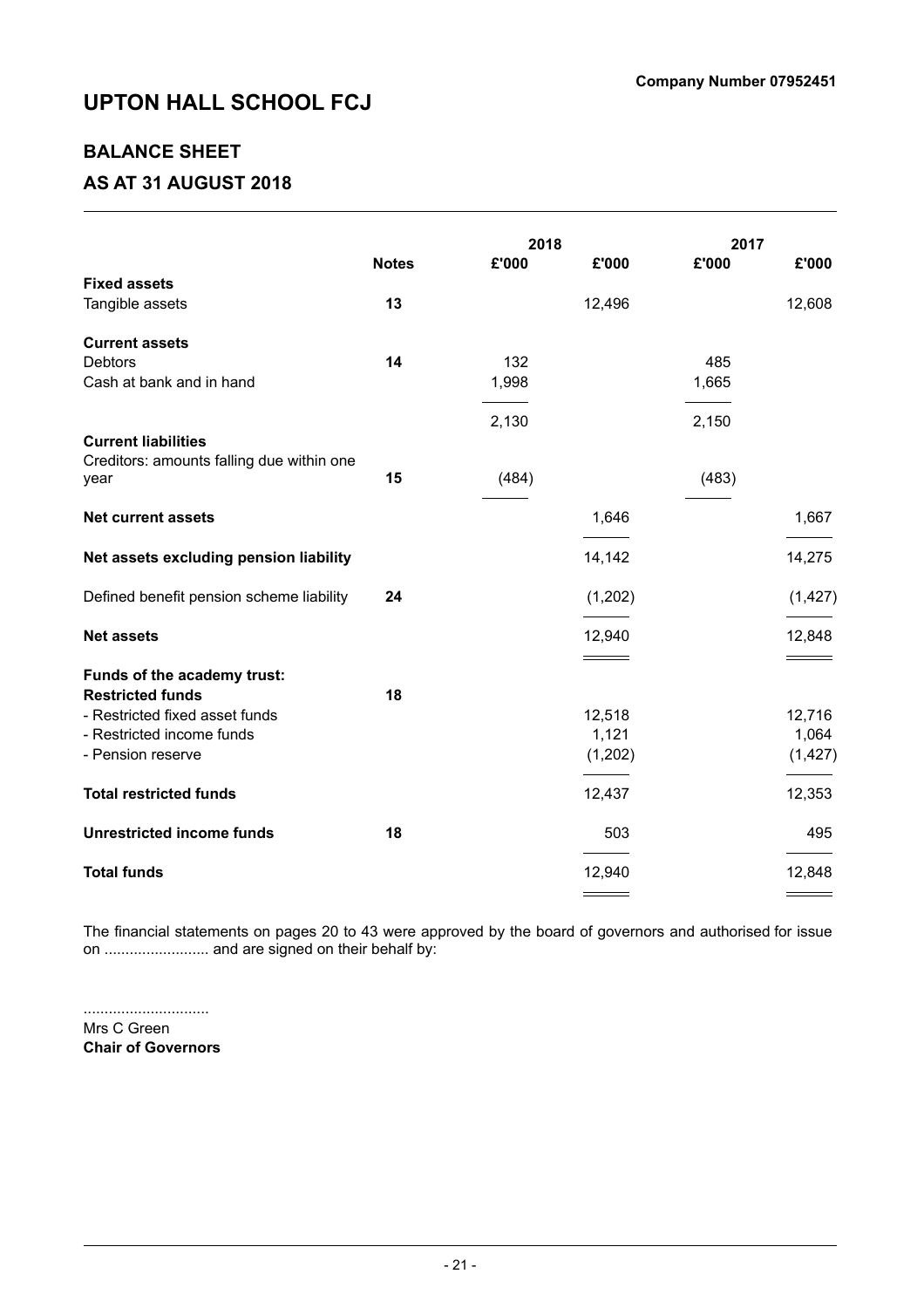### **STATEMENT OF CASH FLOWS FOR THE YEAR ENDED 31 AUGUST 2018**

|                                                                                  |              | 2018  |       | 2017  |       |
|----------------------------------------------------------------------------------|--------------|-------|-------|-------|-------|
|                                                                                  | <b>Notes</b> | £'000 | £'000 | £'000 | £'000 |
| Cash flows from operating activities<br>Net cash provided by/(used in) operating |              |       |       |       |       |
| activities                                                                       | 22           |       | 330   |       | (108) |
| Cash flows from investing activities                                             |              |       |       |       |       |
| Capital grants from DfE Group                                                    |              | 200   |       | (157) |       |
| Capital funding received from sponsors and others                                |              |       |       | 297   |       |
| Purchase of tangible fixed assets                                                |              | (197) |       | (254) |       |
| Net cash provided by/(used in) investing activities                              |              |       | 3     |       | (114) |
| Net increase/(decrease) in cash and cash<br>equivalents in the reporting period  |              |       | 333   |       | (222) |
| Cash and cash equivalents at beginning of the year                               |              |       | 1,665 |       | 1,887 |
| Cash and cash equivalents at end of the year                                     |              |       | 1,998 |       | 1,665 |
|                                                                                  |              |       |       |       |       |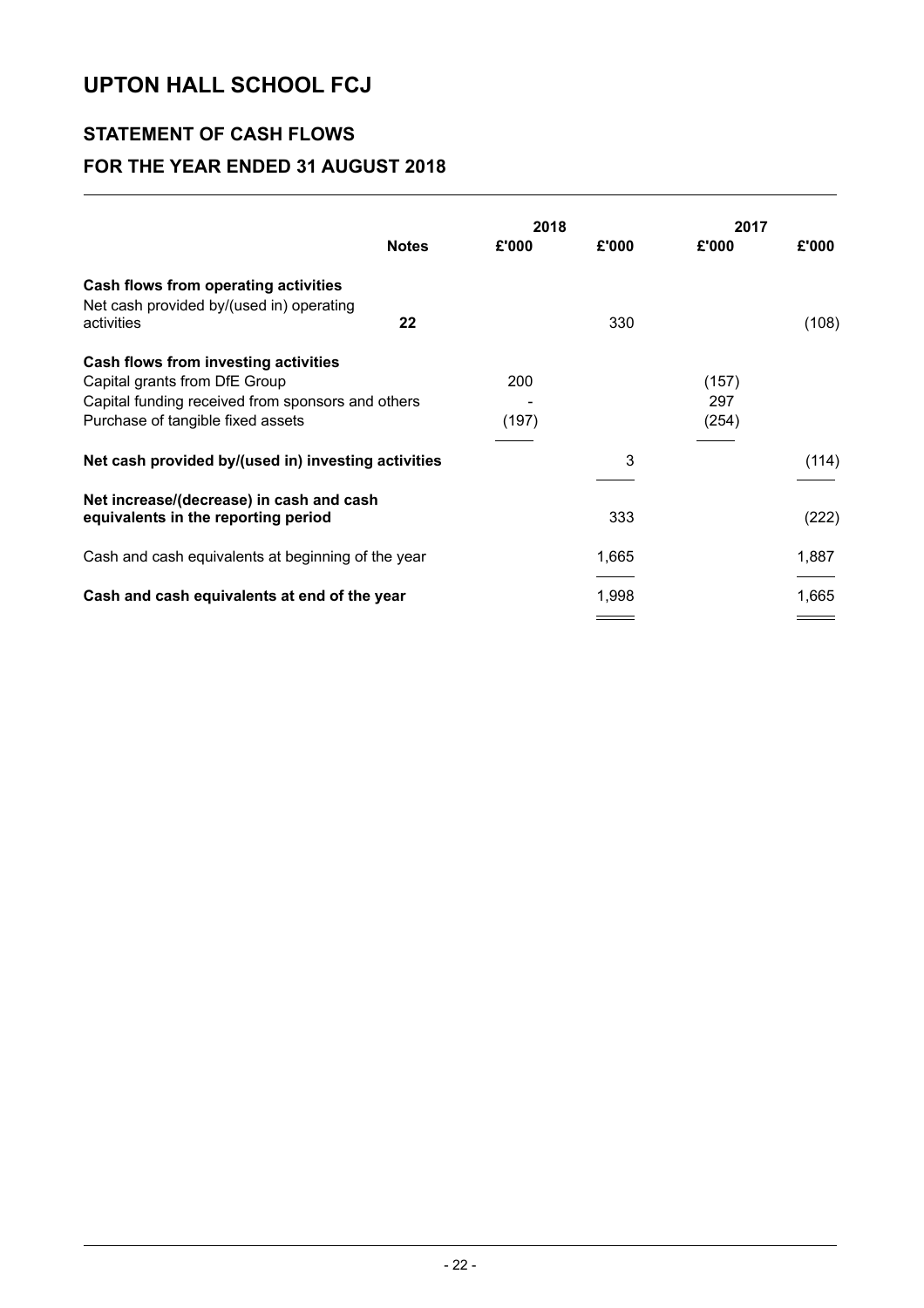### **NOTES TO THE FINANCIAL STATEMENTS FOR THE YEAR ENDED 31 AUGUST 2018**

### **1 Accounting policies**

Upton Hall School FCJ is a charitable company (the 'Academy Trust'). The address of its principal place of business is given on page 1 and the nature of its operations are set out in the Trustees' Report.

#### **Basis of preparation**

The financial statements of the Academy Trust have been prepared under the historical cost convention in accordance with the Financial Reporting Standard Applicable in the UK and Republic of Ireland (FRS 102), the Accounting and Reporting by Charities: Statement of Recommended Practice applicable to charities preparing their financial statements in accordance with the Financial Reporting Standard applicable in the UK and Republic of Ireland (FRS 102) (Charities SORP (FRS 102)), the Academies Accounts Direction 2017 to 2018 issued by ESFA, the Charities Act 2011 and the Companies Act 2006.

Upton Hall School FCJ meets the definition of a public benefit entity under FRS 102 and has therefore applied the relevant public benefit requirements of FRS 102. The main activities carried out to meet the public benefit requirement is that of providing educational services.

The principal accounting policies applied in the preparation of these financial statements are set out below. These policies have been applied consistently applied,in dealing with items which are considered material in relation to the financial statements, to all the years presented, unless otherwise stated.

The financial statements are presented in sterling which is also the functional currency of the academy trust. Monetary amounts in the financial statements are rounded to the nearest whole £1,000 except where otherwise indicated.

#### **Going concern**

The governors assess whether the use of going concern is appropriate, ie whether there are any material uncertainties related to events or conditions that may cast significant doubt on the ability of the charitable company to continue as a going concern. The governors make this assessment in respect of a period of at least one year from the date of authorisation for issue of the financial statements and have concluded that the academy trust has adequate resources to continue in operational existence for the foreseeable future and there are no material uncertainties about the academy trust's ability to continue as a going concern. Thus they continue to adopt the going concern basis of accounting in preparing the financial statements.

At the balance sheet date the Academy had net assets of £12,940k (2017: £12,848k) after providing for long term pension scheme commitments of £1,202k (2017: £1,427k) in respect of the support staff defined benefit pension scheme. Net current assets were £1,646k (2017: £1,667k).

The Governors have reviewed and approved budgets and cashflow forecasts for 2018/19 and future years, and consider in the light of this review that it is appropriate to prepare the financial statements on a going concern basis.

### **Income**

All incoming resources are recognised when the academy trust has entitlement to the funds, the receipt is probable and the amount can be measured reliably.

#### **Grants**

Grants are included in the Statement of Financial Activities on a receivable basis. The balance of income received for specific purposes but not expended during the period is shown in the relevant funds on the balance sheet. Where income is received in advance of meeting any performance-related conditions there is not unconditional entitlement to the income and its recognition is deferred and included in creditors as deferred income until the performance-related conditions are met. Where entitlement occurs before income is received, the income is accrued.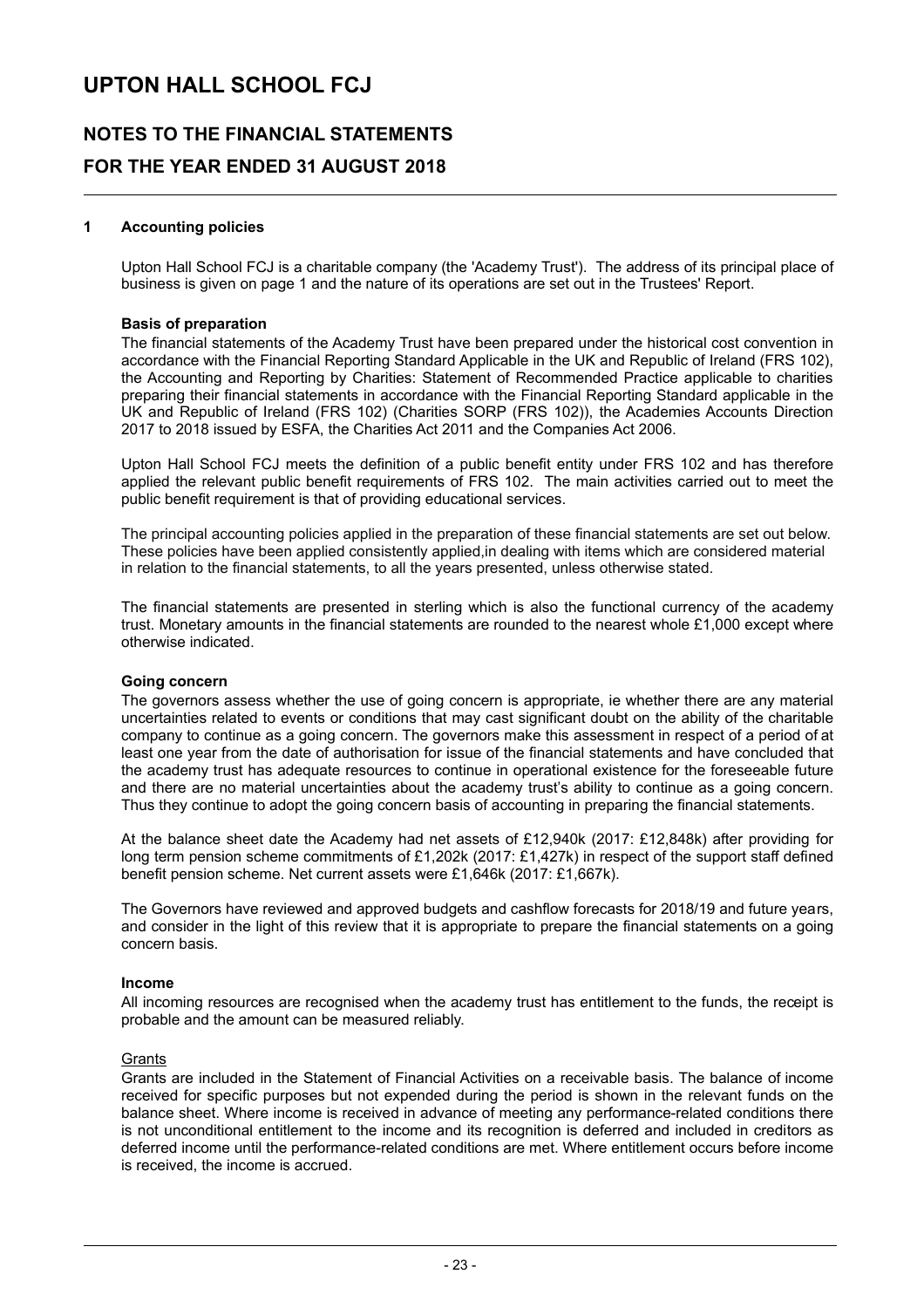## **NOTES TO THE FINANCIAL STATEMENTS (CONTINUED) FOR THE YEAR ENDED 31 AUGUST 2018**

### **1 Accounting policies (Continued)**

General Annual Grant is recognised in full in the statement of financial activities in the period for which it is receivable, and any abatement in respect of the period is deducted from income and recognised as a liability.

Capital grants are recognised when there is entitlement, when performance-related conditions have been met and are not deferred over the life of the asset on which they are expended. Unspent amounts of capital grant are reflected in the balance in the restricted assets fund.

#### Donations

Donations are recognised on a receivable basis (where there are no performance-related conditions) where the receipt is probable and the amount can be reliably measured.

#### Other income

Other income, including the hire of facilities, is recognised at fair value of the consideration received or receivable, in the period it is receivable and to the extent the academy trust has provided the goods or services.

#### Donated services and gifts in kind

Gifts in kind, being the gift of a fixed asset, are measured at fair value, unless it is impractical to measure this reliably, in which case the cost of the item to the donor should be used. The gain is recognised as income from donations and a corresponding amount is included in the appropriate fixed asset category and depreciated over the useful economic life in accordance with the Academy Trust's accounting policies.

#### **Expenditure**

Expenditure is recognised once there is a legal or constructive obligation to transfer economic benefit to a third party, it is probable that a transfer of economic benefits will be required in settlement, and the amount of the obligation can be measured reliably.

Expenditure is classified by activity. The costs of each activity are made up of the total of direct costs and shared costs, including support costs involved in undertaking each activity. Direct costs attributable to a single activity are allocated directly to that activity. Shared costs which contribute to more than one activity and support costs which are not attributable to a single activity are apportioned between those activities on a basis consistent with the use of resources. Central staff costs are allocated on the basis of time spent, and depreciation charges are allocated on the portion of the asset's use.

All resources expended are inclusive of irrecoverable VAT.

#### Expenditure on raising funds

This includes all expenditure incurred by the academy trust to raise funds for its charitable purposes and includes costs of all fundraising activities events and non-charitable trading.

#### Charitable activities

These are costs incurred on the academy trust's educational operations to further its charitable aims for the benefit of its beneficiaries, including support costs and costs relating to the governance of the academy trust apportioned to charitable activities.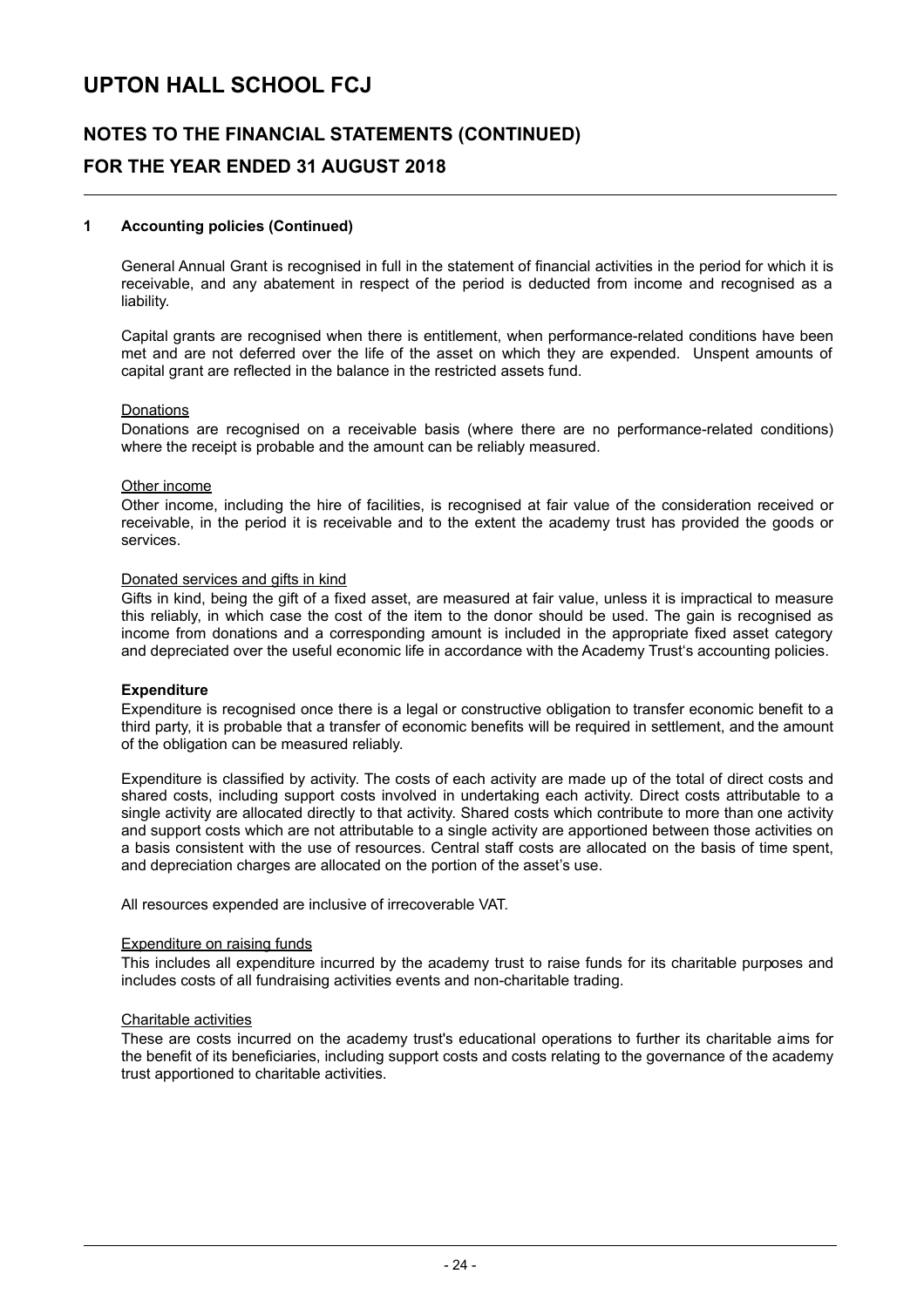### **NOTES TO THE FINANCIAL STATEMENTS (CONTINUED) FOR THE YEAR ENDED 31 AUGUST 2018**

### **1 Accounting policies (Continued)**

#### **Tangible fixed assets and depreciation**

Assets costing £2,500 or more are capitalised as tangible fixed assets and are carried at cost, net of depreciation and any provision for impairment.

Subsequent costs are capitalised only when it is probable that such costs will generate future economic benefits. All other costs of repairs and maintenance are charged to the statement of financial activities as incurred.

Depreciation is provided on all tangible fixed assets other than freehold land, so as to write off the cost of assets less their residual values over their useful lives on the following bases:

Leasehold land and buildings 2% straight line Assets under construction Not depreciated Computer equipment 33.33% straight line Fixtures and fittings **20%** straight line

Assets in the course of construction are included at cost less any identified impairment loss. Cost includes professional fees to their directly attributable costs are necessary to bring in the property to its operational condition. Depreciation on these assets is not charged until they are bought into use.

A review for impairment of a fixed asset is carried out if events or changes in circumstances indicate that the carrying value of any fixed asset may not be recoverable. Shortfalls between the carrying value of fixed assets and their recoverable amounts are recognised as impairments. Impairment losses are recognised in the statement of financial activities.

Where tangible fixed assets have been acquired with the aid of specific grants, either from the government or from the private sector, they are included in the balance sheet at cost and depreciated over their expected useful economic life. Where there are specific conditions attached to the funding that require the continued use of the asset, the related grants are credited to a restricted fixed asset fund in the statement of financial activities and carried forward in the balance sheet. Depreciation on the relevant assets is charged directly to the restricted fixed asset fund in the statement of financial activities. Where tangible fixed assets have been acquired with unrestricted funds, depreciation on such assets is charged to the unrestricted fund.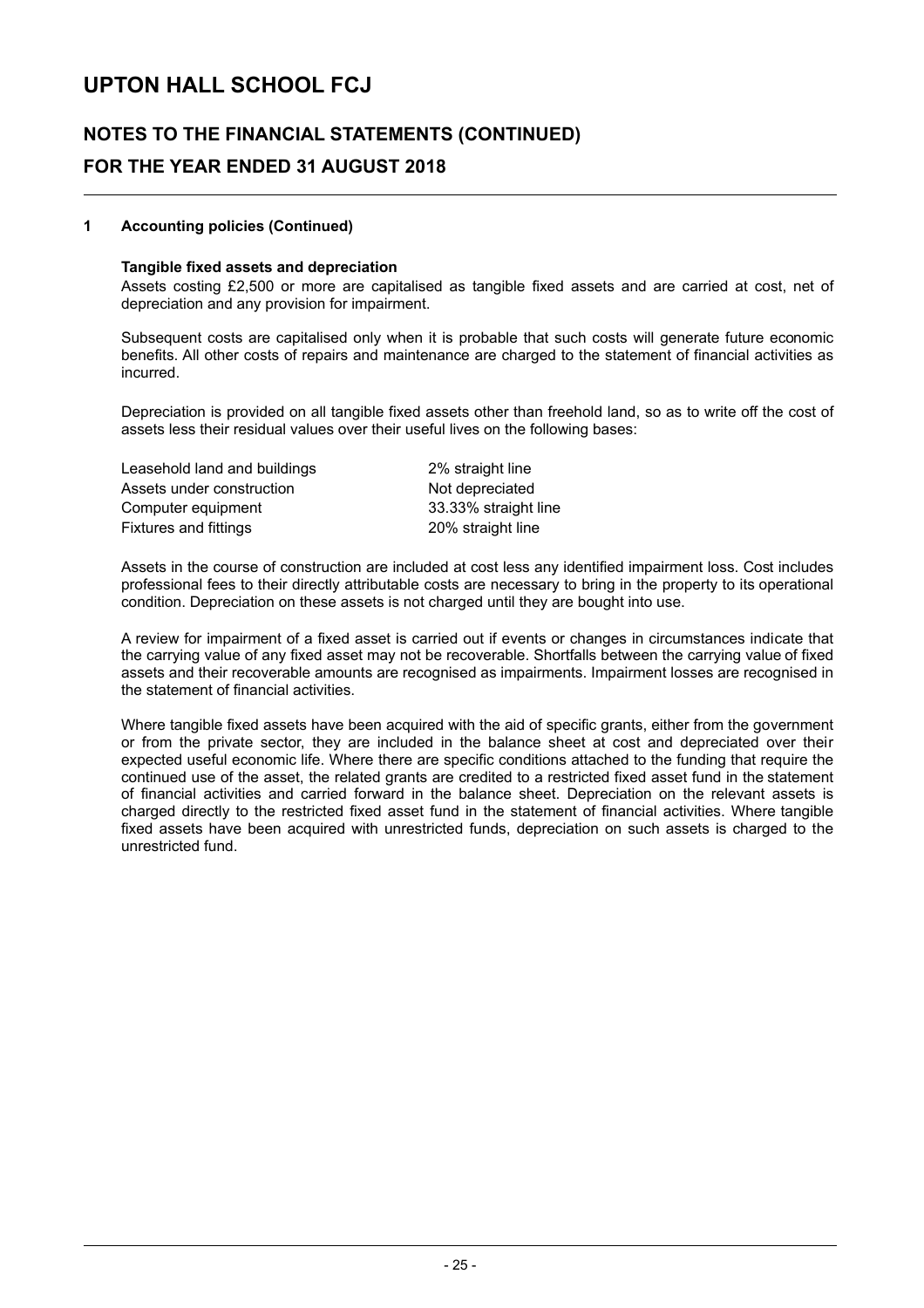### **NOTES TO THE FINANCIAL STATEMENTS (CONTINUED) FOR THE YEAR ENDED 31 AUGUST 2018**

### **1 Accounting policies (Continued)**

#### **Liabilities**

Liabilities are recognised when there is an obligation at the balance sheet date as a result of a past event, it is probable that a transfer of economic benefit will be required in settlement, and the amount of the settlement can be estimated reliably. Liabilities are recognised at the amount that the academy trust anticipates it will pay to settle the debt or the amount it has received as advanced payments for the goods of services it must provide.

#### **Financial Instruments**

The Academy Trust has chosen to adopt Sections 11 and 12 of FRS 102 in full in respect of financial instruments.

#### **Financial assets and liabilities**

Financial assets and financial liabilities are recognised when the academy becomes a party to the contractual provisions of the instrument.

Financial liabilities are classified according to the substance of the financial instrument's contractual obligations, rather than the financial instrument's legal form.

All financial assets and liabilities are initially measured at transaction price (including transaction costs), unless the arrangement constitutes a financing transaction. A financial asset or financial liability that is payable or receivable in one year is measured at the undiscounted amount expected to be received or paid net of impairment, unless it is a financing transaction. If an arrangement constitutes a financing transaction, the financial asset or financial liability is measured at the present value of the future payments discounted at a market rate of interest for a similar debt instrument.

Financial assets and financial liabilities are offset only when there is a current legally enforceable right to set off the recognised amounts and the intention to either settle on a net basis, or to realise the asset and settle the liability simultaneously.

#### **Derecognition of financial assets and liabilities**

A financial asset is derecognised only when the contractual rights to cash flow expire or are settled, or substantially all the risks and the rewards of ownership are transferred to another party, or if some significant risks and rewards of ownership are retained but control of the asset has transferred to another party that is able to sell the asset in its entirety to an unrelated third party. A financial liability (or part thereof) is derecognised when the obligation specified in the contract is discharged, cancelled or expires.

#### **Leased assets**

Rentals payable under operating leases are charged on a straight line basis over lease term.

#### **Taxation**

The academy trust is considered to pass the tests set out in Paragraph 1 Schedule 6 of the Finance Act 2010 and therefore it meets the definition of a charitable company for UK corporation tax purposes. Accordingly, the academy trust is potentially exempt from taxation in respect of income or capital gains received within categories covered by chapter 3 part 11 of the Corporation Tax Act 2010 or Section 256 of the Taxation of Chargeable Gains Act 1992, to the extent that such income or gains are applied exclusively to charitable purposes.

#### **Pensions benefits**

Retirement benefits to employees of the academy trust are provided by the Teachers' Pension Scheme ('TPS') and the Local Government Pension Scheme ('LGPS'), which are multi-employer defined benefit schemes.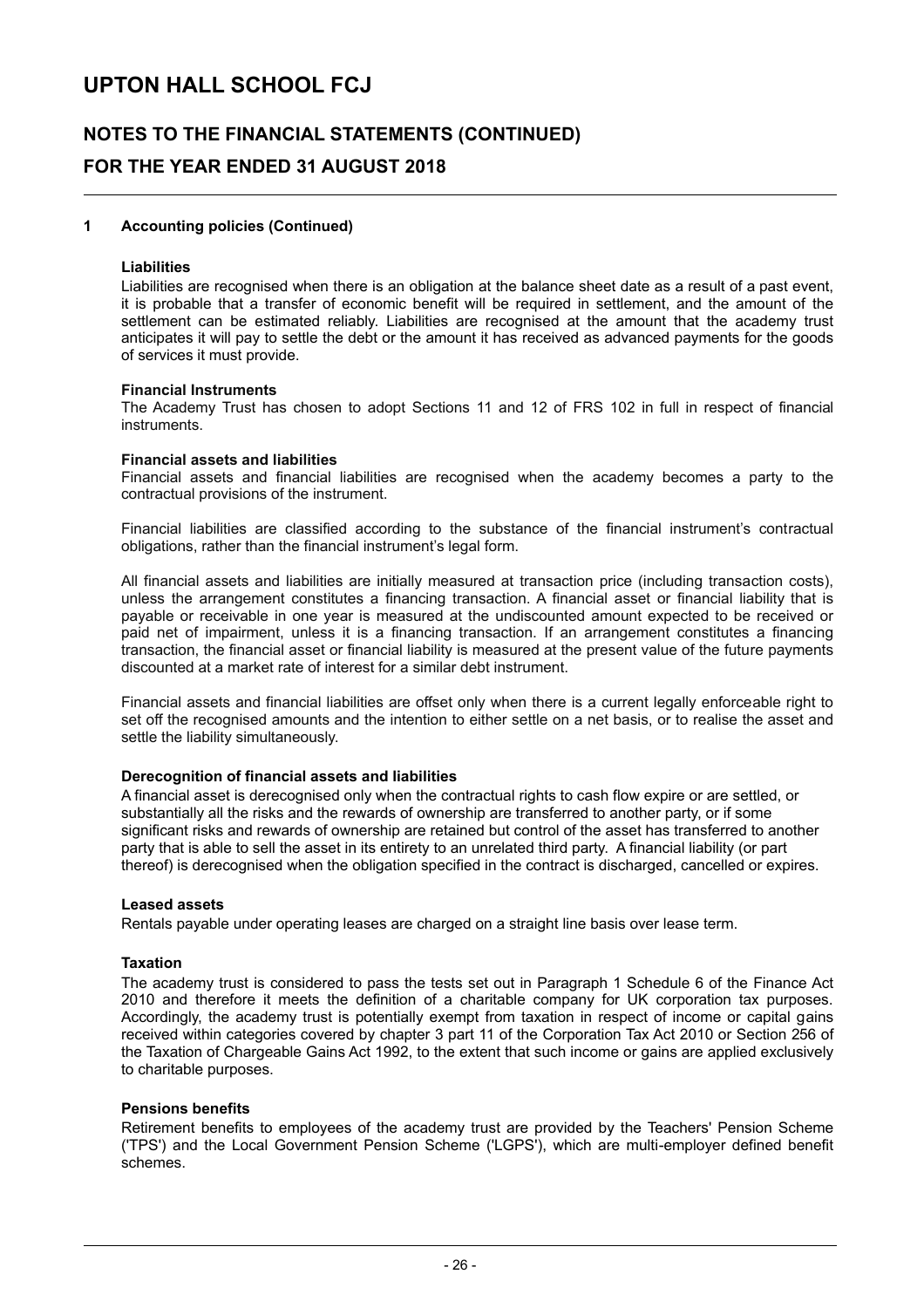# **NOTES TO THE FINANCIAL STATEMENTS (CONTINUED) FOR THE YEAR ENDED 31 AUGUST 2018**

### **1 Accounting policies (Continued)**

The TPS is an unfunded scheme and contributions are calculated so as to spread the cost of pensions over employees' working lives with the academy trust in such a way that the pension cost is a substantially level percentage of current and future pensionable payroll. The contributions are determined by the Government Actuary on the basis of quadrennial valuations using a projected unit method. The TPS is a multi-employer scheme but there is insufficient information available to use defined benefit accounting. The TPS is therefore treated as a defined contribution scheme for accounting purposes and the contributions are recognised in the period to which they relate. Differences between contributions payable in the year and contributions actually paid are shown as either accruals or prepayments.

The LGPS is a funded scheme and the assets are held separately from those of the academy trust in separate trustee administered funds. Pension scheme assets are measured at fair value and liabilities are measured on an actuarial basis using the projected unit credit method and discounted at a rate equivalent to the current rate of return on a high quality corporate bond of equivalent term and currency to the liabilities. The actuarial valuations are obtained at least triennially and are updated at each reporting date. The amounts charged to net income are the current service costs and the costs of scheme introductions, benefit changes, settlements and curtailments. They are included as part of staff costs as incurred. Net interest on the net defined benefit liability/asset is also recognised in the statement of financial activities and comprises the interest cost on the defined benefit obligation and interest income on the scheme assets, calculated by multiplying the fair value of the scheme assets at the beginning of the period by the rate used to discount the benefit obligations. The difference between the interest income on the scheme assets and the actual return on the scheme assets is recognised as other comprehensive income. Actuarial gains and losses are recognised immediately as other comprehensive income.

#### **Fund accounting**

Unrestricted income funds represent those resources which may be used towards meeting any of the charitable objects of the academy trust at the discretion of the governors.

Restricted Fixed Assets Funds are resources which are to be applied to specific capital purposes imposed by the funders, where the asset acquired or created is held for a specific purpose.

Restricted General funds comprise all other restricted funds received with restrictions imposed by the funder/donor and include grants from the Department for Education Group.

#### **Agency arrangements**

The Academy acts as an agent in the administering of 16-19 Bursary Funds from the ESFA. Payments received from the ESFA and subsequent disbursements to students are excluded from the statement of financial activities as the Trust does not have control over the charitable application of the funds. The Trust can use up to 5% of the allocation towards its own administrative costs and this is recognised in the SOFA. The funds received, paid and any balances held are disclosure in note 26.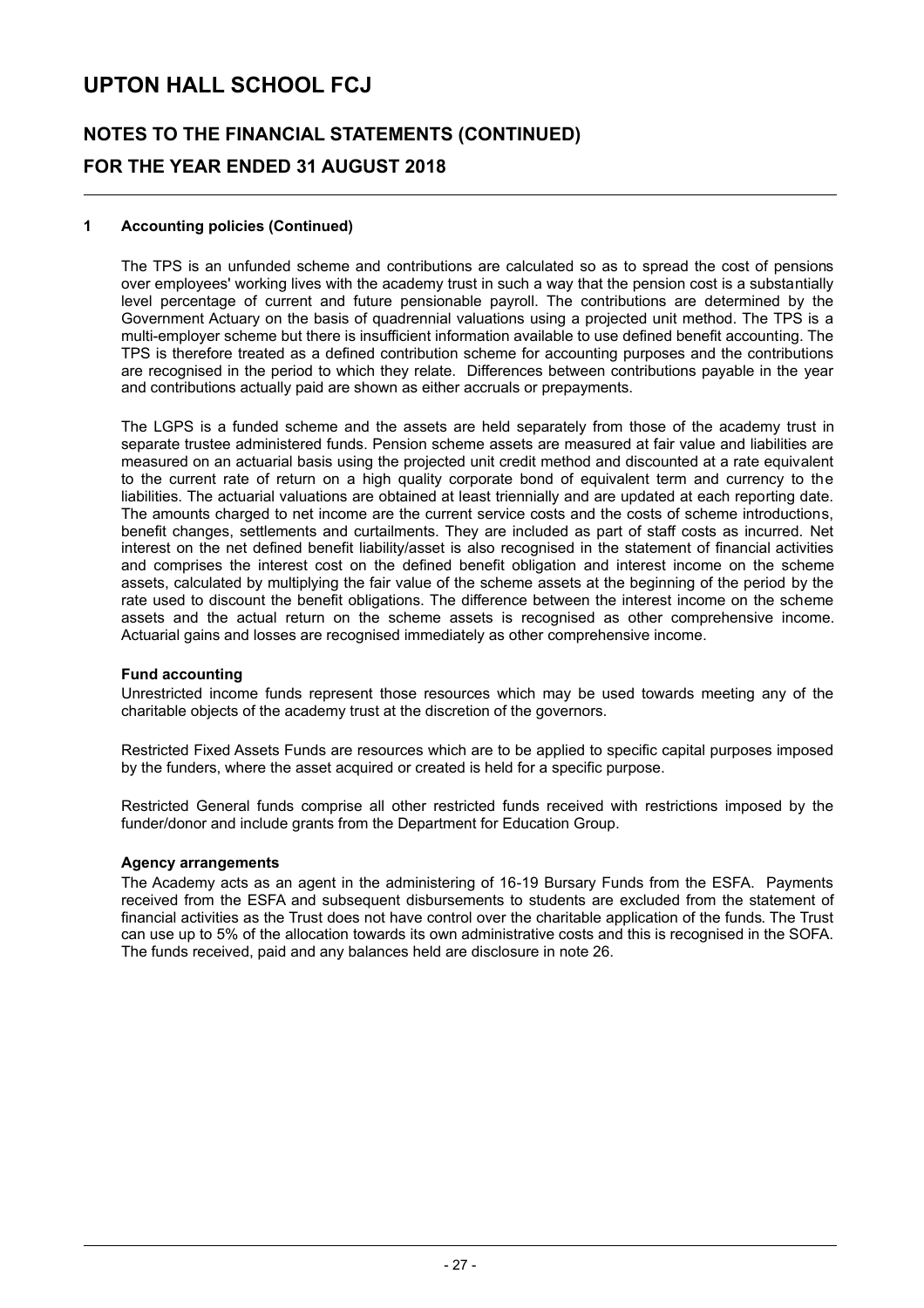# **NOTES TO THE FINANCIAL STATEMENTS (CONTINUED) FOR THE YEAR ENDED 31 AUGUST 2018**

### **2 Critical accounting estimates and areas of judgement**

Accounting estimates and judgements are continually evaluated and are based on historical experience and other factors, including expectations of future events that are believed to be reasonable under the circumstances.

#### Critical accounting estimates and assumptions

The academy trust makes estimates and assumptions concerning the future. The resulting accounting estimates and assumptions will, by definition, seldom equal the related actual results. The estimates and assumptions that have a significant risk of causing a material adjustment to the carrying amounts of assets and liabilities within the next financial year are discussed below.

The present value of the Local Government Pension Scheme defined benefit liability depends on a number of factors that are determined on an actuarial basis using a variety of assumptions. The assumptions used in determining the net cost (income) for pensions include the discount rate. Any changes in these assumptions, which are disclosed in note 24, will impact the carrying amount of the pension liability. Furthermore a roll forward approach which projects results from the latest full actuarial valuation performed at 31 March 2016 has been used by the actuary in valuing the pensions liability at 31 August 2018. Any differences between the figures derived from the roll forward approach and a full actuarial valuation would impact on the carrying amount of the pension liability.

#### Critical areas of judgement

The trustees believe that estimates and assumptions do not have a significant risk of causing a material difference to the carrying amounts of assets and liabilities within the next financial year.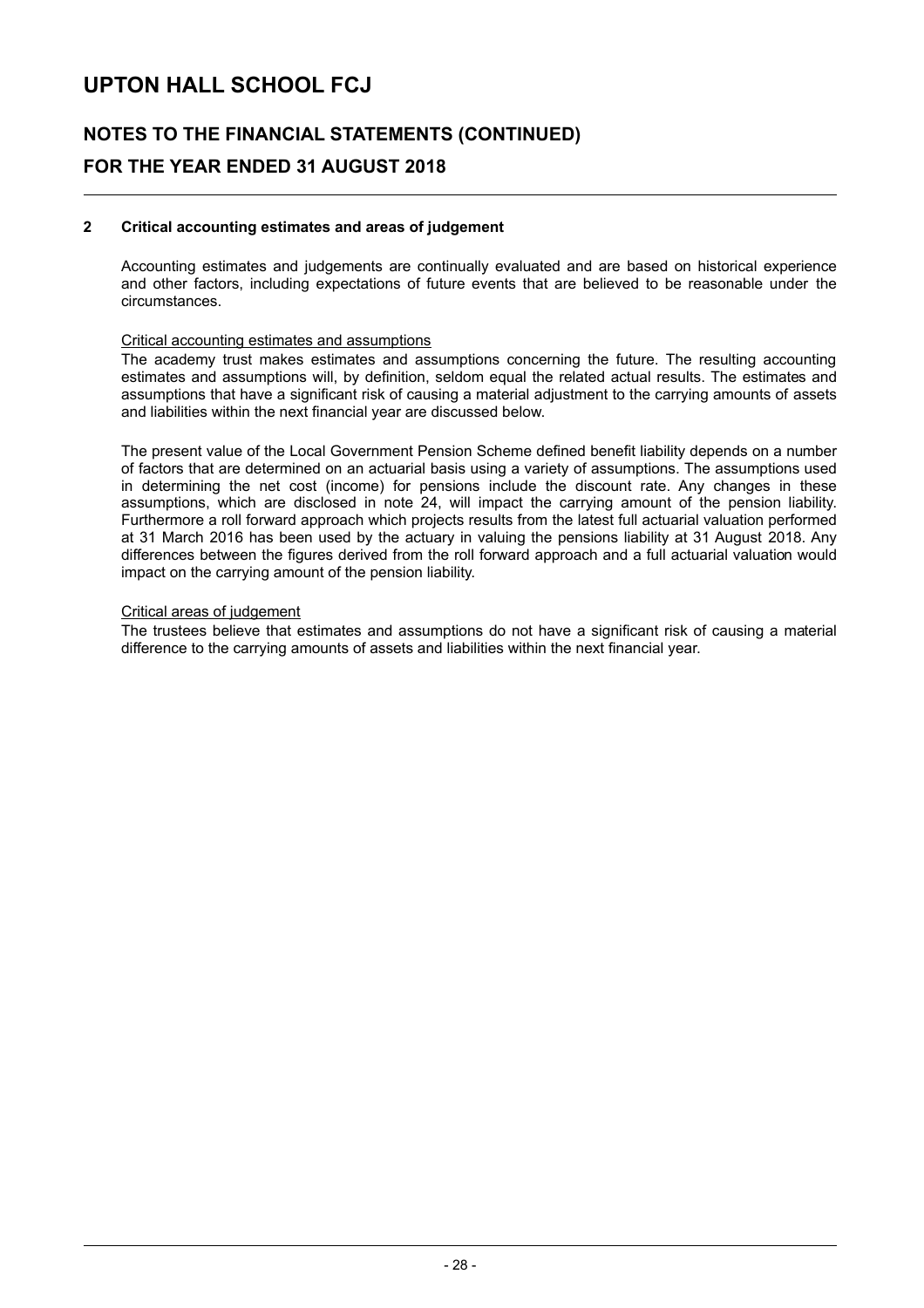# **NOTES TO THE FINANCIAL STATEMENTS (CONTINUED) FOR THE YEAR ENDED 31 AUGUST 2018**

### **3 Comparative year information**

| Year ended 31 August 2017                             | <b>Unrestricted</b><br><b>Funds</b> | <b>Restricted</b><br>General<br><b>Funds</b> | <b>Restricted</b><br><b>Fixed asset</b><br><b>Funds</b> | <b>Total</b><br>2017 |
|-------------------------------------------------------|-------------------------------------|----------------------------------------------|---------------------------------------------------------|----------------------|
|                                                       | £'000                               | £'000                                        | £'000                                                   | £'000                |
| Income and endowments from:                           |                                     |                                              |                                                         |                      |
| Donations and capital grants                          |                                     |                                              | 318                                                     | 318                  |
| Charitable activities:                                |                                     |                                              |                                                         |                      |
| - Funding for educational operations                  |                                     | 4,664                                        |                                                         | 4,664                |
| Other trading activities                              | 239                                 |                                              |                                                         | 239                  |
| Investments                                           |                                     |                                              |                                                         |                      |
|                                                       |                                     |                                              |                                                         |                      |
| <b>Total</b>                                          | 239                                 | 4,664                                        | 318                                                     | 5,221                |
|                                                       |                                     |                                              |                                                         |                      |
| <b>Expenditure on:</b>                                |                                     |                                              |                                                         |                      |
| Raising funds                                         | 209                                 | 59                                           |                                                         | 268                  |
| Charitable activities:                                |                                     |                                              |                                                         |                      |
| - Educational operations                              | 2                                   | 4,624                                        | 302                                                     | 4,928                |
| <b>Total</b>                                          | 211                                 | 4,683                                        | 302                                                     | 5,196                |
|                                                       | $\sim$ $\sim$                       | $\overline{\phantom{a}}$                     |                                                         |                      |
| Net income/(expenditure)                              | 28                                  | (19)                                         | 16                                                      | 25                   |
| Other recognised gains/(losses)                       |                                     |                                              |                                                         |                      |
| Actuarial gains on defined benefit pension<br>schemes |                                     | 341                                          |                                                         | 341                  |
| Net movement in funds                                 | 28                                  | 322                                          | 16                                                      | 366                  |
|                                                       |                                     |                                              |                                                         |                      |

### **4 General Annual Grant (GAG)**

Under the funding agreement with the Secretary of State, the academy trust was subject to limits at 31 August 2018 on the amount of GAG that could be carried forward from one year to the next. An amount equal to 12% of GAG could be carried forward, with any balance being available for premises/capital purposes.

The academy trust has not exceeded these limits during the year ended 31 August 2018.

### **5 Donations and capital grants**

|                 | <b>Unrestricted</b><br>funds<br>£'000 | <b>Restricted</b><br>funds<br>£'000 | <b>Total</b><br>2018<br>£'000 | <b>Total</b><br>2017<br>£'000 |
|-----------------|---------------------------------------|-------------------------------------|-------------------------------|-------------------------------|
| Capital grants  | $\overline{\phantom{a}}$              | 22                                  | 22                            | 21                            |
| Other donations | $\overline{\phantom{a}}$              | -                                   | $\overline{\phantom{0}}$      | 297                           |
|                 | $\overline{\phantom{a}}$              | 22                                  | 22                            | 318                           |
|                 |                                       |                                     |                               |                               |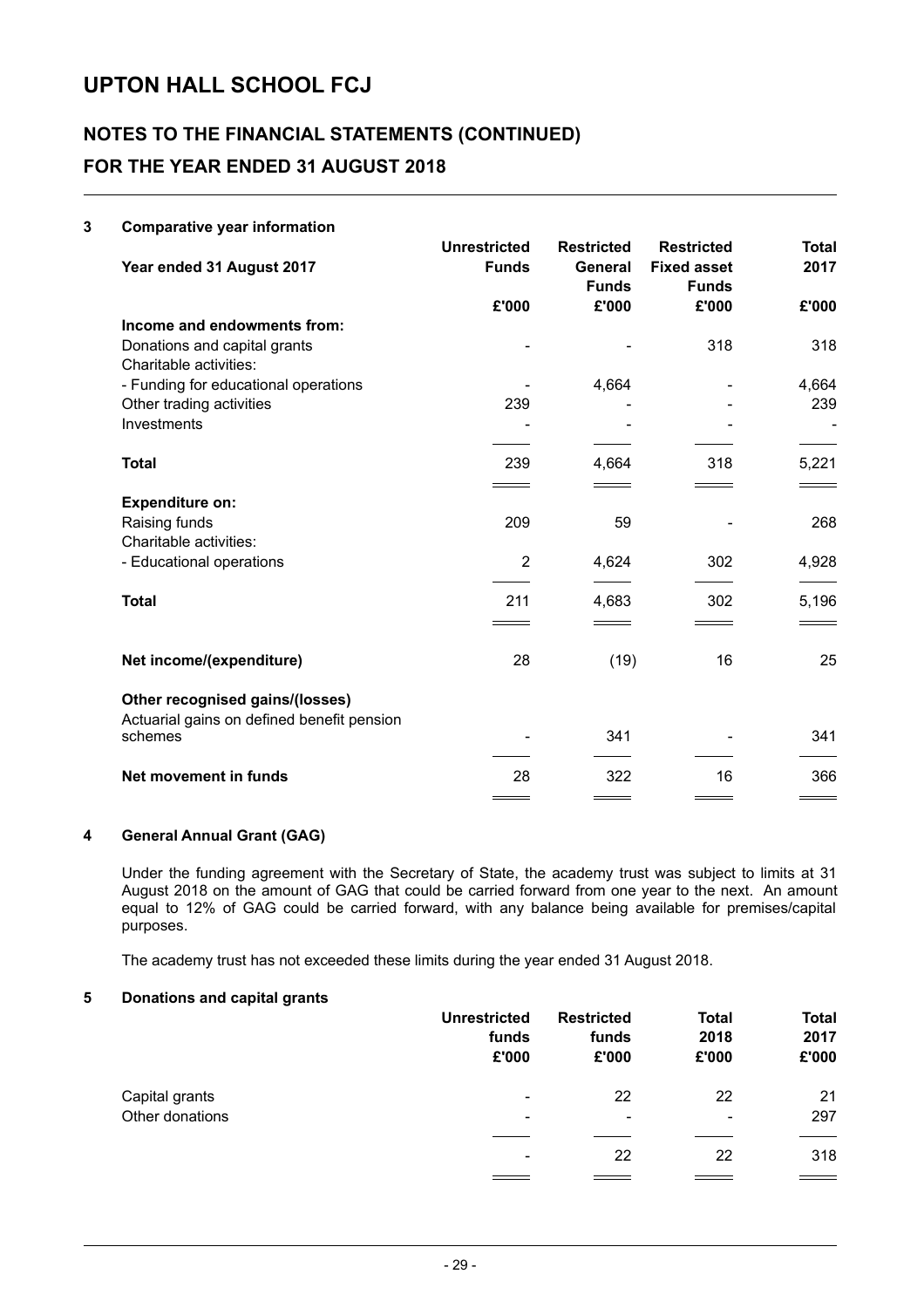# **NOTES TO THE FINANCIAL STATEMENTS (CONTINUED) FOR THE YEAR ENDED 31 AUGUST 2018**

### **6 Funding for the academy trust's educational operations**

|                            | <b>Unrestricted</b><br>funds<br>£'000 | <b>Restricted</b><br>funds<br>£'000 | <b>Total</b><br>2018<br>£'000 | <b>Total</b><br>2017<br>£'000 |
|----------------------------|---------------------------------------|-------------------------------------|-------------------------------|-------------------------------|
| DfE / ESFA grants          |                                       |                                     |                               |                               |
| General annual grant (GAG) | $\overline{\phantom{a}}$              | 4,422                               | 4,422                         | 4,393                         |
| Other DfE group grants     | $\overline{\phantom{a}}$              | 123                                 | 123                           | 111                           |
|                            |                                       |                                     |                               |                               |
|                            |                                       | 4,545                               | 4,545                         | 4,504                         |
|                            |                                       |                                     |                               |                               |
| Other government grants    |                                       |                                     |                               |                               |
| Local authority grants     |                                       | 19                                  | 19                            | 30                            |
|                            |                                       |                                     |                               |                               |
| Other incoming resources   | -                                     | 116                                 | 116                           | 130                           |
|                            |                                       |                                     |                               |                               |
|                            |                                       | 4,680                               | 4,680                         | 4,664                         |
|                            |                                       |                                     |                               |                               |

### **7 Other trading activities**

|                 | <b>Unrestricted</b><br>funds<br>£'000 | <b>Restricted</b><br>funds<br>£'000 | <b>Total</b><br>2018<br>£'000 | Total<br>2017<br>£'000   |
|-----------------|---------------------------------------|-------------------------------------|-------------------------------|--------------------------|
| Catering income | 229                                   | $\overline{\phantom{0}}$            | 229                           | 239                      |
|                 | $\overline{\phantom{a}}$              |                                     | <u>___</u> _                  | <b>Contract Contract</b> |

### **8 Expenditure**

|                                  |                    | <b>Non Pay Expenditure</b> |              |       | <b>Total</b> |  |
|----------------------------------|--------------------|----------------------------|--------------|-------|--------------|--|
|                                  | <b>Staff costs</b> | <b>Premises</b>            | <b>Other</b> | 2018  | 2017         |  |
|                                  | £'000              | £'000                      | £'000        | £'000 | £'000        |  |
| Expenditure on raising funds     |                    |                            |              |       |              |  |
| - Direct costs                   | 119                |                            | 152          | 271   | 268          |  |
| Academy's educational operations |                    |                            |              |       |              |  |
| - Direct costs                   | 3.129              | 309                        | 223          | 3.661 | 3,703        |  |
| - Allocated support costs        | 543                | 352                        | 317          | 1,212 | 1,225        |  |
|                                  |                    |                            |              |       |              |  |
| Total support costs              | 3,791              | 661                        | 692          | 5,144 | 5,196        |  |
|                                  |                    |                            |              |       |              |  |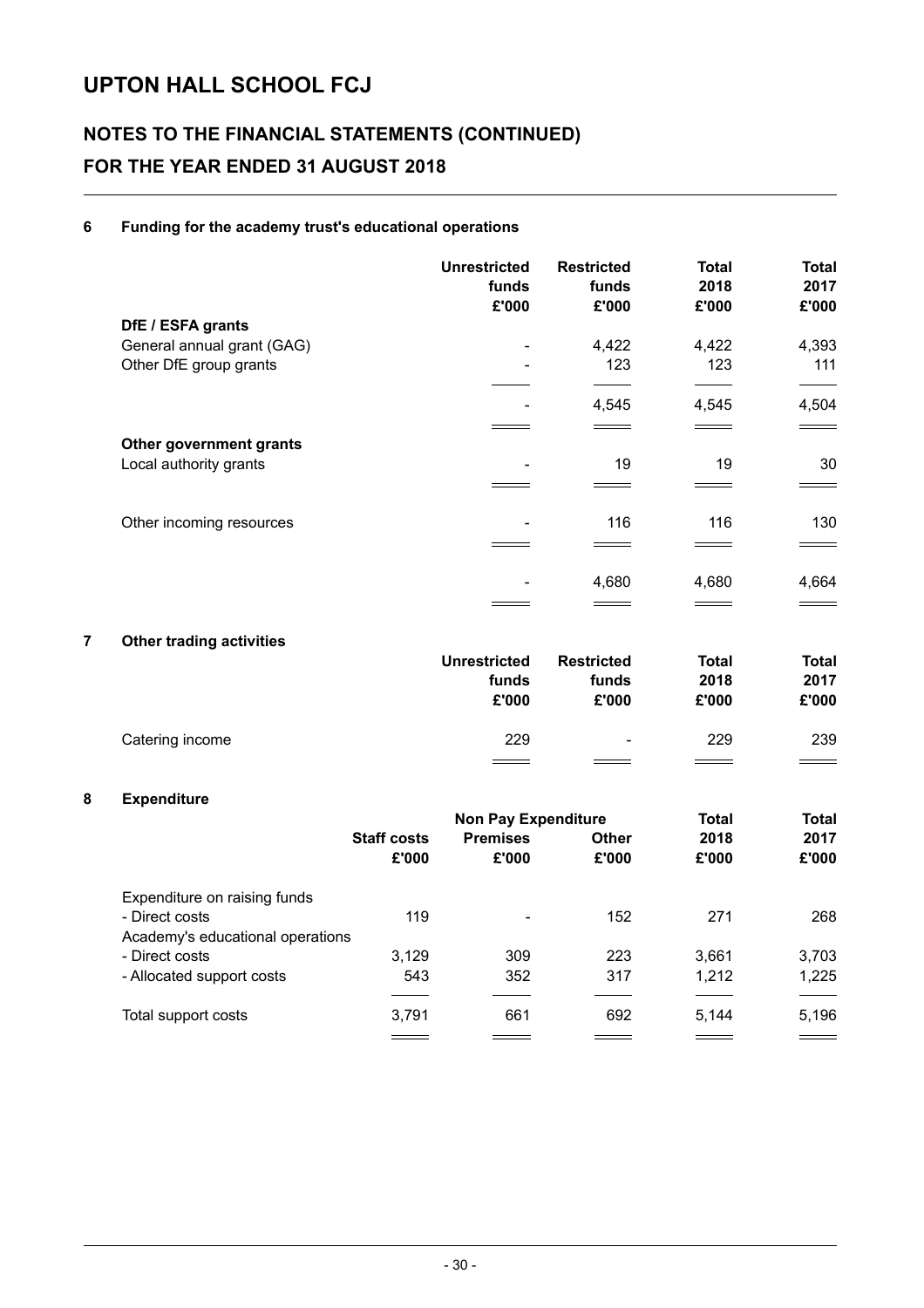# **NOTES TO THE FINANCIAL STATEMENTS (CONTINUED) FOR THE YEAR ENDED 31 AUGUST 2018**

### **8 Expenditure (Continued)**

| Net income/(expenditure) for the year includes:                                                                        | 2018<br>£'000 | 2017<br>£'000 |
|------------------------------------------------------------------------------------------------------------------------|---------------|---------------|
| Operating lease rentals                                                                                                | 24            | 58            |
| Depreciation of tangible fixed assets                                                                                  | 309           | 302           |
| Net interest on defined benefit pension liability                                                                      | 34            | 36            |
| Fees payable to RSM UK Audit LLP and its associates in respect of both<br>audit and non-audit services are as follows: |               |               |
| - Audit                                                                                                                | 12            | 12            |
| - Other services                                                                                                       | 6             | 6             |
| - Accountancy                                                                                                          | 2             | 2             |
|                                                                                                                        |               |               |

### **9 Charitable activities**

|                               | <b>Unrestricted</b> | <b>Restricted</b> | <b>Total</b> | <b>Total</b> |
|-------------------------------|---------------------|-------------------|--------------|--------------|
|                               | funds               | funds             | 2018         | 2017         |
|                               | £'000               | £'000             | £'000        | £'000        |
| <b>Direct costs</b>           |                     |                   |              |              |
| <b>Educational operations</b> | -                   | 3.661             | 3.661        | 3,703        |
| <b>Support costs</b>          |                     |                   |              |              |
| <b>Educational operations</b> | 2                   | 1.210             | 1.212        | 1,225        |
|                               |                     |                   |              |              |
|                               | 2                   | 4.871             | 4.873        | 4,928        |

 $\equiv$ 

 $=$ 

 $\equiv$ 

 $\equiv$ 

|                           | 2018<br>£'000 | 2017<br>£'000 |
|---------------------------|---------------|---------------|
| Analysis of support costs |               |               |
| Support staff costs       | 543           | 553           |
| Technology costs          | 74            | 74            |
| Premises costs            | 352           | 374           |
| Other support costs       | 197           | 182           |
| Governance costs          | 46            | 42            |
|                           |               |               |
|                           | 1,212         | 1,225         |
|                           |               |               |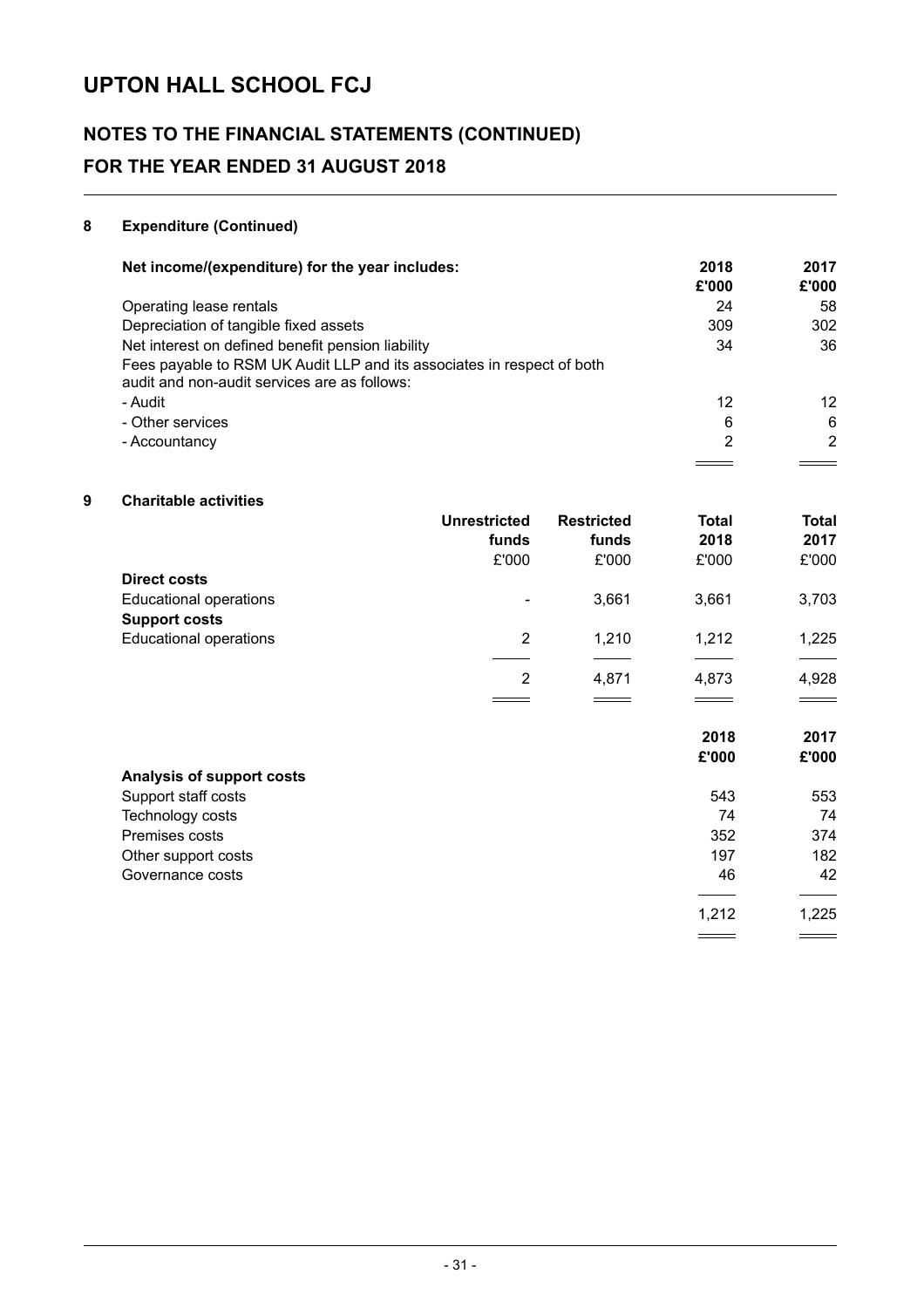### **NOTES TO THE FINANCIAL STATEMENTS (CONTINUED) FOR THE YEAR ENDED 31 AUGUST 2018**

### **10 Staff**

**Staff costs**

Staff costs during the year were:

|                                     | 2018  | 2017  |
|-------------------------------------|-------|-------|
|                                     | £'000 | £'000 |
| Wages and salaries                  | 2,961 | 2,973 |
| Social security costs               | 229   | 256   |
| Pension costs                       | 476   | 482   |
| Staff costs                         | 3,666 | 3,711 |
| Agency staff costs                  | 73    | 87    |
| Staff restructuring costs           | 6     | 35    |
| Total staff expenditure             | 3,745 | 3,833 |
|                                     |       |       |
| Staff restructuring costs comprise: |       |       |
| Redundancy payments                 | 6     | 35    |

### **Non statutory/non-contractual staff severance payments**

Included in staff restructuring costs was a non-contractual severance payment totalling £5,689 (2017: £8,000).

### **Staff numbers**

The average number of persons employed by the academy trust during the year was as follows:

|                                                                                      | 2018<br><b>Number</b> | 2017<br><b>Number</b> |
|--------------------------------------------------------------------------------------|-----------------------|-----------------------|
| <b>Teachers</b>                                                                      | 64                    | 62                    |
| Administration and support                                                           | 59                    | 58                    |
| Management                                                                           | 5                     | 6                     |
|                                                                                      | 128                   | 126                   |
| The number of persons employed, expressed as a full time equivalent, was as follows: |                       |                       |
|                                                                                      | 2018                  | 2017                  |
|                                                                                      | <b>Number</b>         | <b>Number</b>         |
| <b>Teachers</b>                                                                      | 57                    | 51                    |
| Administration and support                                                           | 37                    | 41                    |
| Management                                                                           | 5                     | 5                     |
|                                                                                      | 99                    | 97                    |
|                                                                                      |                       |                       |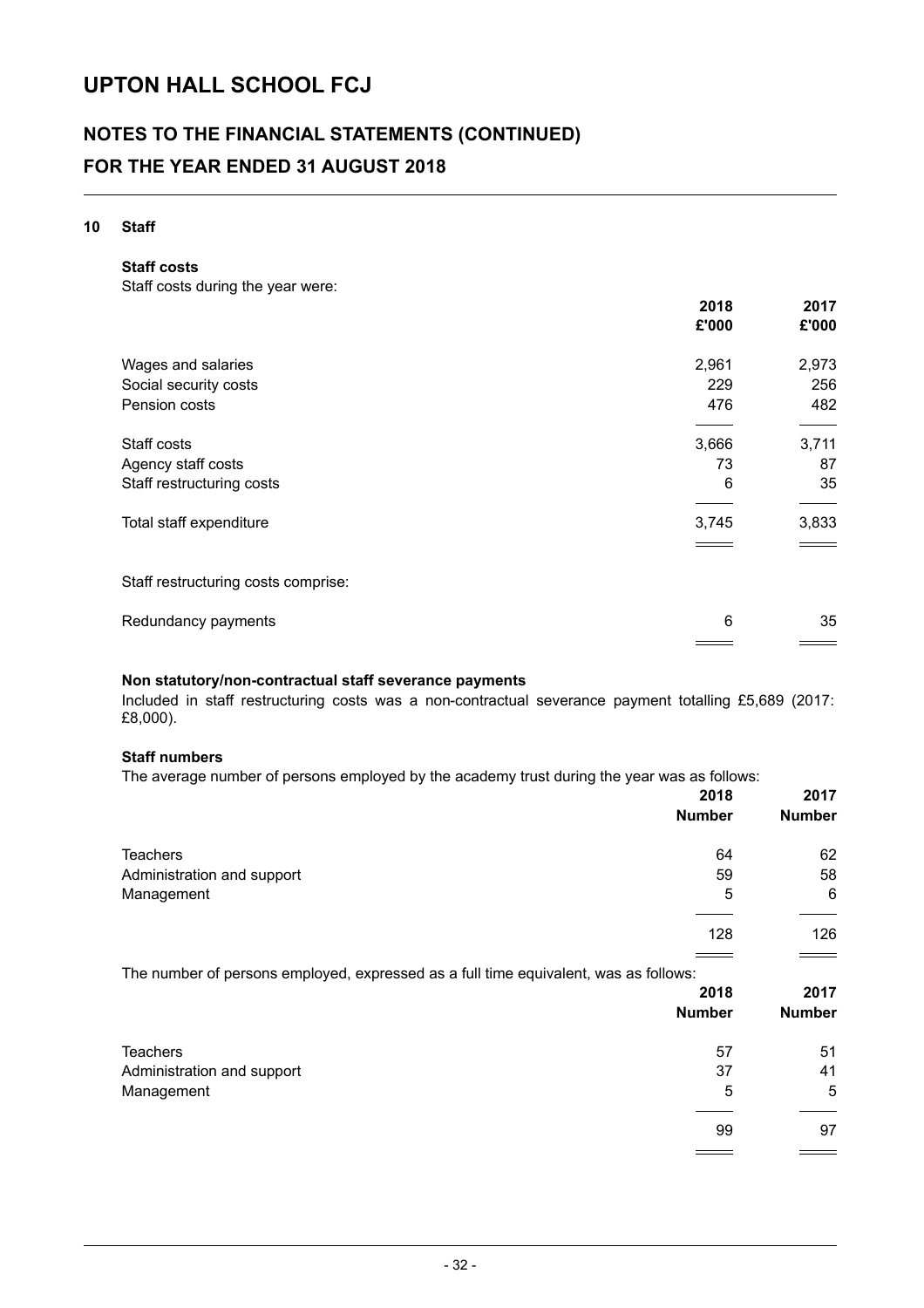### **NOTES TO THE FINANCIAL STATEMENTS (CONTINUED) FOR THE YEAR ENDED 31 AUGUST 2018**

#### **10 Staff (Continued)**

#### **Higher paid staff**

The number of employees whose employee benefits (excluding employer pension costs) exceeded £60,000 was:

|                     | 2018          | 2017<br><b>Number</b> |
|---------------------|---------------|-----------------------|
|                     | <b>Number</b> |                       |
| £60,000 - £70,000   | 2             | $\overline{2}$        |
| £70,001 - £80,000   | 2             | $\overline{2}$        |
| £110,001 - £120,000 | 1             | 1                     |
|                     |               |                       |

The above employees participated in the Teacher's Pension Scheme. During the year ended 31 August 2018, pension contributions for these staff amounted to £53,831 (2017: £56,815).

#### **Key management personnel**

The key management personnel of the academy trust comprise the governors and the senior management team as listed on page 1. The total amount of employee benefits (including employer pension contributions) received by key management personnel for their services to the academy trust was £420,996 (2017: £443,533).

#### **11 Governors' remuneration and expenses**

Principal and staff governors only receive remuneration in respect of services they provide undertaking the roles of Principal and staff members under their contracts of employment and not in respect of their services as governors. Other governors did not receive any payments from the Academy Trust in respect of their role as governors.

The value of Mrs P Young's remuneration was £123,317 (2017: £117,333). Mrs P Young accrues retirement benefits under TPS and has accrued entitlement of £18,024 (2017: £17,154) under the scheme at the year end.

During the year, 3 governors were paid remuneration from an employment with the Academy Trust.

Mrs L Smith (staff governor) received remuneration of £47,289 in 2018 (2017 - £nil) and pension contributions paid by the Academy Trust in the year of £7,029 (2017 - £nil).

Mrs H Boyd (staff governor) received remuneration of £11,663 in 2018 (2017 - £11,186) and pension contributions paid by the Academy Trust in the year of £2,003 (2017 - £1,557).

Mrs H Whitehurst (staff governor) received remuneration of £26,299 in 2018 (2017 - £27,716) and pension contributions paid by the Academy Trust in the year of £3,989 (2017 - £3,622).

Miss A Costello received remuneration of £nil in 2018 (2017 - £30,460) and pension contributions paid by the Academy Trust in the year of £nil (2017 - £3,995).

During the year ended 31 August 2018, travel and subsistence expenses totaling £316 (2017: £nil) were reimbursed to governors.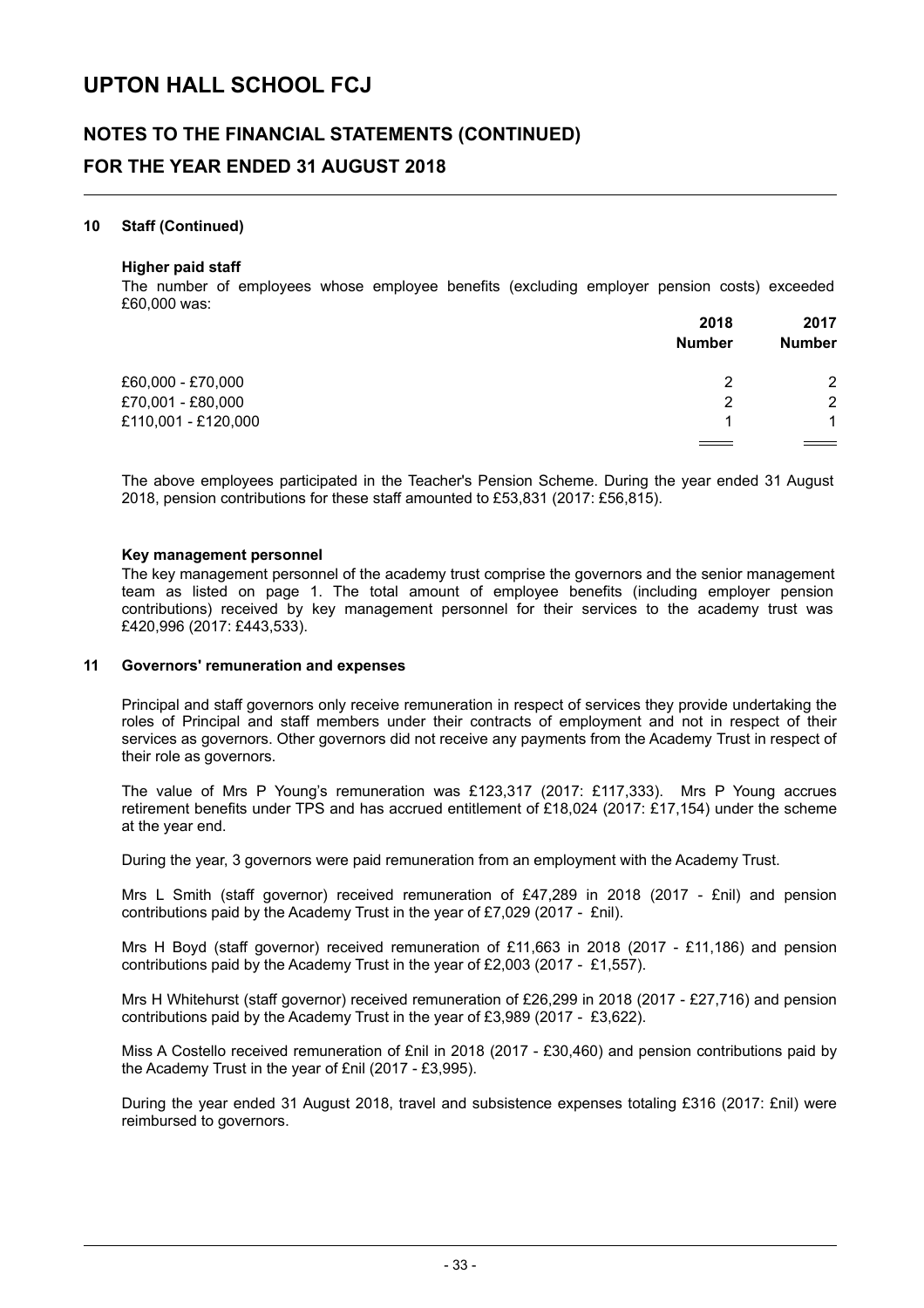# **NOTES TO THE FINANCIAL STATEMENTS (CONTINUED) FOR THE YEAR ENDED 31 AUGUST 2018**

#### **12 Governors and officers insurance**

In accordance with normal commercial practice, the academy trust has purchased insurance to protect governors and officers from claims arising from negligent acts, errors or omissions occurring whilst on academy trust business. The insurance provides cover up to £500,000 on any one claim and the cost for the year ended 31 August 2018 was £1,176 (2017: £1,114). The cost of this insurance is included in the total insurance cost.

#### **13 Tangible fixed assets**

|                     | Leasehold<br>land and | <b>Assets</b><br>under<br>buildings construction | <b>Computer</b> | <b>Fixtures</b><br>equipment and fittings | <b>Total</b> |
|---------------------|-----------------------|--------------------------------------------------|-----------------|-------------------------------------------|--------------|
|                     | £'000                 | £'000                                            | £'000           | £'000                                     | £'000        |
| Cost                |                       |                                                  |                 |                                           |              |
| At 1 September 2017 | 13,717                | 209                                              | 299             | 109                                       | 14,334       |
| Transfer            | 209                   | (209)                                            |                 |                                           |              |
| Additions           | 116                   |                                                  | 37              | 44                                        | 197          |
| At 31 August 2018   | 14,042                |                                                  | 336             | 153                                       | 14,531       |
| <b>Depreciation</b> |                       |                                                  |                 |                                           |              |
| At 1 September 2017 | 1,382                 |                                                  | 276             | 68                                        | 1,726        |
| Charge for the year | 277                   |                                                  | 16              | 16                                        | 309          |
| At 31 August 2018   | 1,659                 |                                                  | 292             | 84                                        | 2,035        |
| Net book value      |                       |                                                  |                 |                                           |              |
| At 31 August 2018   | 12,383                |                                                  | 44              | 69                                        | 12,496       |
| At 31 August 2017   | 12,335                | 209                                              | 23              | 41                                        | 12,608       |
|                     |                       |                                                  |                 |                                           |              |

The Trustees of the Society Sisters Faithful Companion of Jesus own the land and buildings from which the academy operates. The academy has entered into an agreement with the Trustees whereby the Trustees have agreed to make available the land and buildings for the academy on a 'grace and favour' basis in perpetuity.

The terms of this agreement transfer substantially all the risks and rewards of ownership of the land and buildings to the academy trust and consequently the assets are recognised as a fixed asset.

The land and buildings transferred on conversion were independently professionally valued by Mason Owen Chartered Surveyors in March 2012 and are included in the financial statements at this valuation together with the cost of additions since that date.

Included within leasehold land and buildings is land valued at £220,000.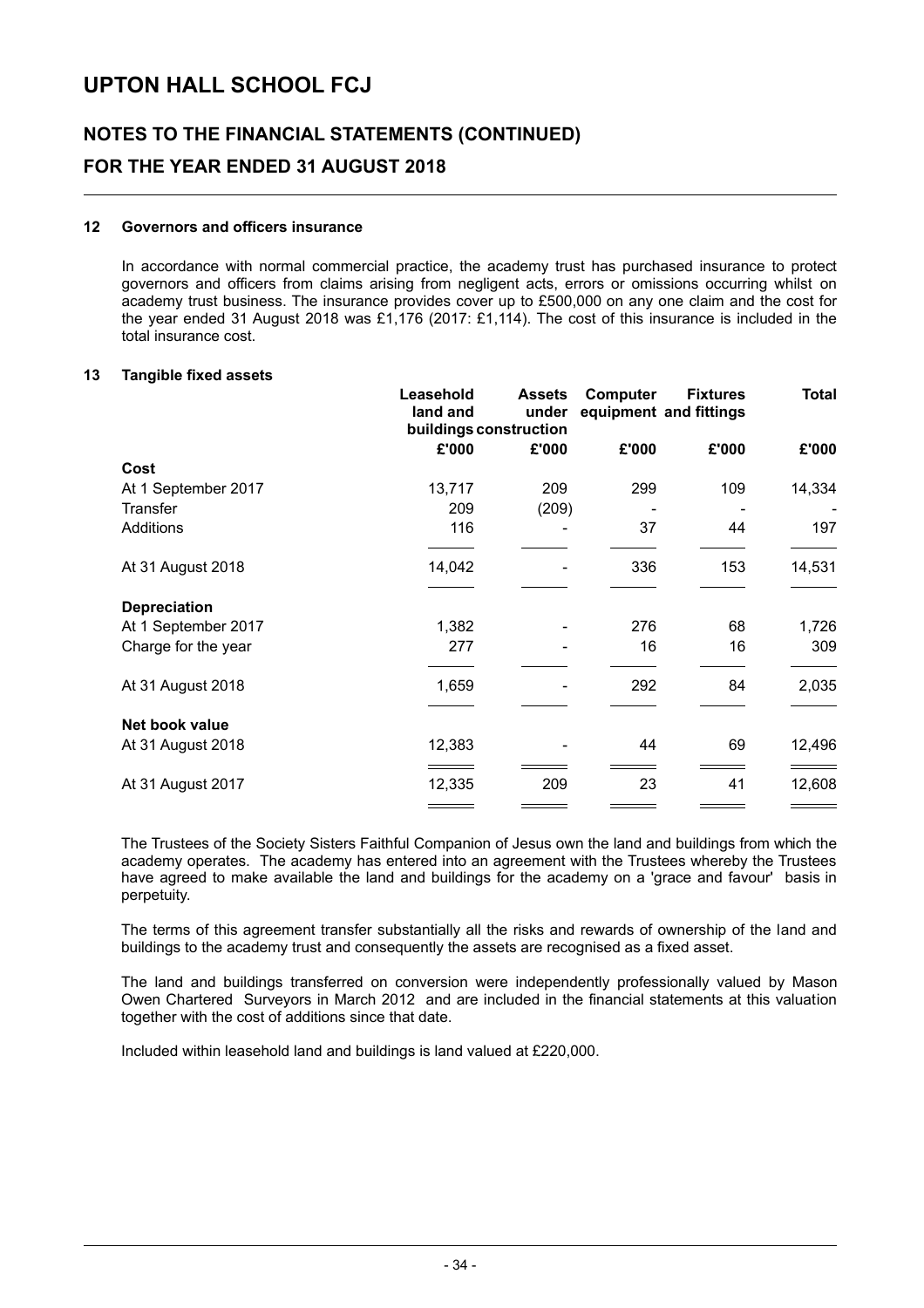### **NOTES TO THE FINANCIAL STATEMENTS (CONTINUED) FOR THE YEAR ENDED 31 AUGUST 2018**

| 14 | <b>Debtors</b>                                 | 2018<br>£'000      | 2017<br>£'000 |
|----|------------------------------------------------|--------------------|---------------|
|    | VAT recoverable                                | 43                 | 106           |
|    | Other debtors                                  | $\overline{2}$     | 142           |
|    | Prepayments and accrued income                 | 87                 | 237           |
|    |                                                | 132                | 485           |
|    |                                                | $\hspace{1.5cm} =$ | $\sim$        |
| 15 | Creditors: amounts falling due within one year | 2018               | 2017          |
|    |                                                | £'000              | £'000         |
|    | Trade creditors                                | 74                 | 73            |
|    | Other taxation and social security             | 72                 | 68            |
|    | Other creditors                                | 116                | 139           |
|    | Accruals and deferred income (see note 16)     | 222                | 203           |
|    |                                                | 484                | 483           |
|    |                                                |                    |               |
| 16 | <b>Deferred income</b>                         | 2018               | 2017          |
|    |                                                | £'000              | £'000         |
|    | Deferred income is included within:            |                    |               |
|    | Creditors due within one year                  | 81                 | 47            |
|    |                                                |                    |               |
|    | Deferred income at 1 September 2017            | 47                 | 60            |
|    | Released from previous years                   | (47)               | (60)          |
|    | Resources deferred in the year                 | 81                 | 47            |
|    | Deferred income at 31 August 2018              | 81                 | 47            |
|    |                                                |                    |               |

At the balance sheet date the academy trust was holding funds received in advance mainly in relation to pupil premium and a mandarin excellence programme funding received in advance to be spent next year.

### **17 Financial instruments**

|                                                 | 2018  | 2017  |
|-------------------------------------------------|-------|-------|
|                                                 | £'000 | £'000 |
| <b>Carrying amount of financial assets</b>      |       |       |
| Debt instruments measured at amortised cost     | 2     | 321   |
|                                                 |       |       |
| <b>Carrying amount of financial liabilities</b> |       |       |
| Measured at amortised cost                      | 331   | 240   |
|                                                 |       |       |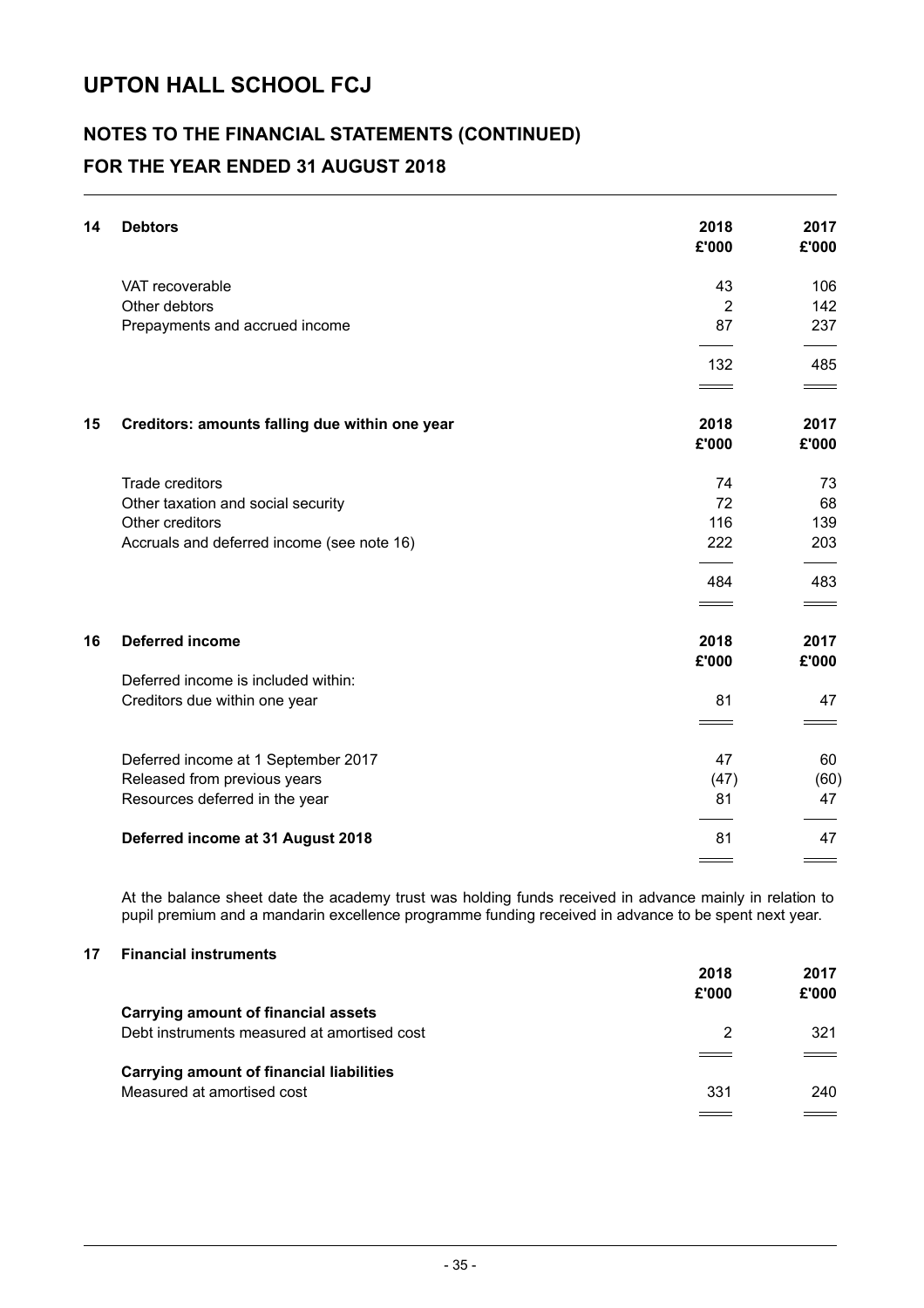# **NOTES TO THE FINANCIAL STATEMENTS (CONTINUED) FOR THE YEAR ENDED 31 AUGUST 2018**

| 18 | <b>Funds</b>                        |                                  |               |                    |                      |                                |
|----|-------------------------------------|----------------------------------|---------------|--------------------|----------------------|--------------------------------|
|    |                                     | <b>Balance at</b><br>1 September |               |                    | Gains,<br>losses and | <b>Balance at</b><br>31 August |
|    |                                     | 2017                             | <b>Income</b> | <b>Expenditure</b> | transfers            | 2018                           |
|    |                                     | £'000                            | £'000         | £'000              | £'000                | £'000                          |
|    | <b>Restricted general funds</b>     |                                  |               |                    |                      |                                |
|    | General Annual Grant (GAG)          |                                  | 4,422         | (4,322)            |                      | 100                            |
|    | Other DfE / ESFA grants             | 328                              | 123           | (212)              |                      | 239                            |
|    | Other government grants             | 531                              | 19            |                    |                      | 550                            |
|    | Other restricted funds              | 205                              | 116           |                    | (89)                 | 232                            |
|    | Pension reserve                     | (1, 427)                         |               | (80)               | 305                  | (1, 202)                       |
|    |                                     | (363)                            | 4,680         | (4,614)            | 216                  | (81)                           |
|    |                                     |                                  |               |                    |                      |                                |
|    | <b>Restricted fixed asset funds</b> |                                  |               |                    |                      |                                |
|    | Transfer on conversion              | 9,898                            |               | (220)              |                      | 9,678                          |
|    | DfE group capital grants            | 2,463                            | 22            | (87)               | 89                   | 2,487                          |
|    | Other capital grants                | 355                              |               | (2)                |                      | 353                            |
|    |                                     | 12,716                           | 22            | (309)              | 89                   | 12,518                         |
|    |                                     |                                  |               |                    |                      |                                |
|    | <b>Total restricted funds</b>       | 12,353                           | 4,702         | (4,923)            | 305                  | 12,437                         |
|    |                                     |                                  |               |                    |                      |                                |
|    | <b>Unrestricted funds</b>           |                                  |               |                    |                      |                                |
|    | General funds                       | 495                              | 229           | (221)              |                      | 503                            |
|    |                                     |                                  |               |                    |                      |                                |
|    | <b>Total funds</b>                  | 12,848                           | 4,931         | (5, 144)           | 305                  | 12,940                         |
|    |                                     |                                  |               |                    |                      |                                |

#### **The specific purposes for which the restricted funds are to be applied are as follows:**

The General Annual Grant is the academies main income steam. Other DfE / ESFA grants are received in relation to pupil premium and rates refunds.

Other government grants are received in relation to income from the local authority. Other restricted funds include various income streams including income from departments and income in relation to fundraising.

### **The specific purposes for which the restricted fixed asset funds are to be applied are as follows:**

The DfE capital grants are provided by the Government for specific capital projects.

Other grants were received to finance the costs of an all weather pitch and new astroturf pitches.

The transfer from the restricted general funds to the restricted fixed asset fund relate to capital expenditure spent from other restricted income.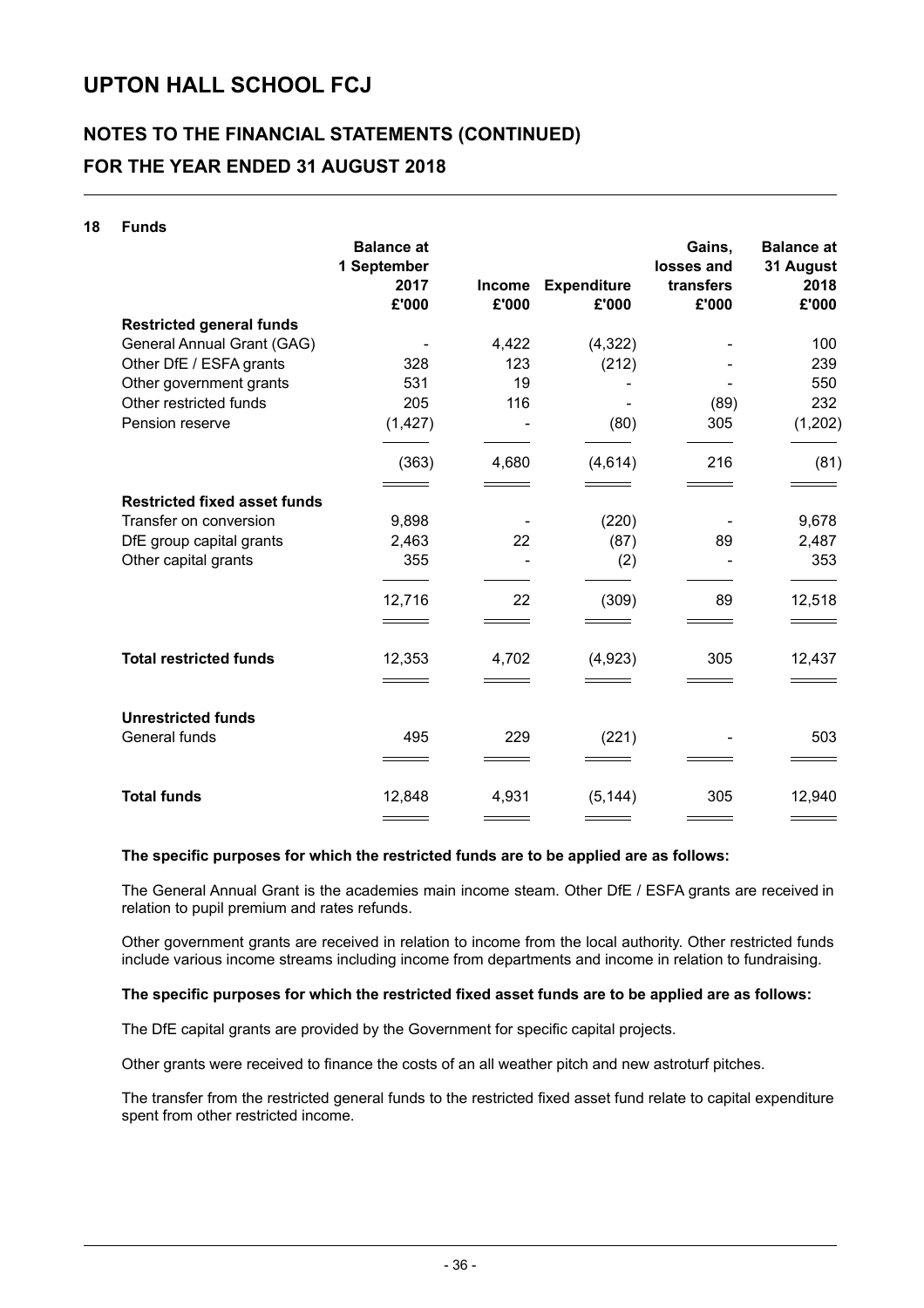# **NOTES TO THE FINANCIAL STATEMENTS (CONTINUED) FOR THE YEAR ENDED 31 AUGUST 2018**

### **18 Funds (Continued)**

### **Funds prior year**

|                                     | <b>Balance at</b><br>1 September<br>2016<br>£'000 | <b>Income</b><br>£'000 | <b>Expenditure</b><br>£'000 | Gains,<br>losses and<br>transfers<br>£'000 | <b>Balance at</b><br>31 August<br>2017<br>£'000 |
|-------------------------------------|---------------------------------------------------|------------------------|-----------------------------|--------------------------------------------|-------------------------------------------------|
| <b>Restricted general funds</b>     |                                                   |                        |                             |                                            |                                                 |
| General Annual Grant (GAG)          |                                                   | 4,393                  | (4, 393)                    |                                            |                                                 |
| Other DfE / ESFA grants             | 414                                               | 111                    | (197)                       |                                            | 328                                             |
| Other government grants             | 501                                               | 30                     |                             |                                            | 531                                             |
| Other restricted funds              | 75                                                | 130                    |                             |                                            | 205                                             |
| Pension reserve                     | (1,675)                                           |                        | (93)                        | 341                                        | (1, 427)                                        |
|                                     | (685)                                             | 4,664                  | (4,683)                     | 341                                        | (363)                                           |
| <b>Restricted fixed asset funds</b> |                                                   |                        |                             |                                            |                                                 |
| Transfer on conversion              | 10,118                                            |                        | (220)                       |                                            | 9,898                                           |
| DfE group capital grants            | 2,513                                             | 21                     | (71)                        |                                            | 2,463                                           |
| Capital expenditure from GAG        | 9                                                 |                        | (9)                         |                                            |                                                 |
| Other capital grants                | 60                                                | 297                    | (2)                         |                                            | 355                                             |
|                                     | 12,700                                            | 318                    | (302)                       |                                            | 12,716                                          |
|                                     |                                                   |                        |                             |                                            |                                                 |
| <b>Total restricted funds</b>       | 12,015                                            | 4,982                  | (4,985)                     | 341                                        | 12,353                                          |
|                                     |                                                   |                        |                             |                                            |                                                 |
| <b>Unrestricted funds</b>           |                                                   |                        |                             |                                            |                                                 |
| General funds                       | 467                                               | 239                    | (211)                       |                                            | 495                                             |
|                                     |                                                   |                        |                             |                                            |                                                 |
| <b>Total funds</b>                  | 12,482                                            | 5,221                  | (5, 196)                    | 341                                        | 12,848                                          |

### **19 Analysis of net assets between funds**

|                                                        | <b>Unrestricted</b><br><b>Funds</b> | <b>Restricted</b><br>General<br><b>Funds</b> | <b>Restricted</b><br><b>Fixed Asset</b><br><b>Funds</b> | <b>Total</b><br><b>Funds</b> |
|--------------------------------------------------------|-------------------------------------|----------------------------------------------|---------------------------------------------------------|------------------------------|
|                                                        | £'000                               | £'000                                        | £'000                                                   | £'000                        |
| Fund balances at 31 August 2018 are<br>represented by: |                                     |                                              |                                                         |                              |
| Tangible fixed assets                                  |                                     |                                              | 12,496                                                  | 12,496                       |
| <b>Current assets</b>                                  | 603                                 | 1,527                                        |                                                         | 2,130                        |
| Creditors falling due within one year                  | (100)                               | (406)                                        | 22                                                      | (484)                        |
| Defined benefit pension liability                      |                                     | (1,202)                                      | -                                                       | (1, 202)                     |
| <b>Total net assets</b>                                | 503                                 | (81)                                         | 12,518                                                  | 12,940                       |
|                                                        |                                     |                                              |                                                         |                              |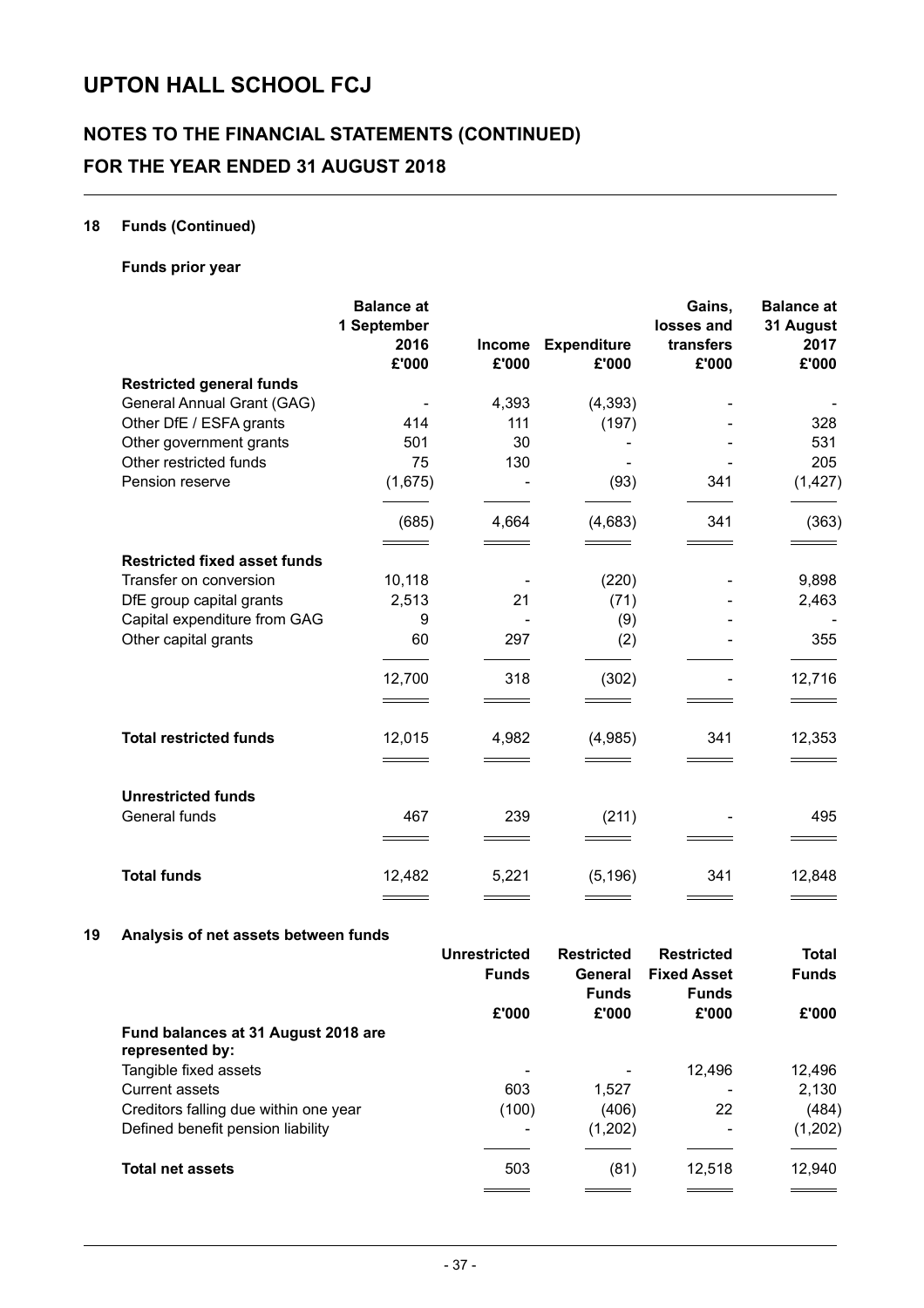# **NOTES TO THE FINANCIAL STATEMENTS (CONTINUED) FOR THE YEAR ENDED 31 AUGUST 2018**

### **19 Analysis of net assets between funds (Continued)**

|                                                        | Unrestricted          | <b>Restricted funds:</b> |                             | Total                 |
|--------------------------------------------------------|-----------------------|--------------------------|-----------------------------|-----------------------|
|                                                        | <b>Funds</b><br>£'000 | General<br>£'000         | <b>Fixed asset</b><br>£'000 | <b>Funds</b><br>£'000 |
| Fund balances at 31 August 2017 are<br>represented by: |                       |                          |                             |                       |
| Tangible fixed assets                                  | -                     |                          | 12,608                      | 12,608                |
| Current assets                                         | 495                   | 1,457                    | 198                         | 2,150                 |
| Creditors falling due within one year                  | -                     | (393)                    | (90)                        | (483)                 |
| Defined benefit pension liability                      | -                     | (1, 427)                 |                             | (1, 427)              |
| <b>Total net assets</b>                                | 495                   | (363)                    | 12,716                      | 12,848                |
|                                                        |                       |                          |                             |                       |

### **20 Commitments under operating leases**

At 31 August 2018 the total of the academy trust's future minimum lease payments under non-cancellable operating leases was:

|                                  |                                                                         | 2018<br>£'000 | 2017<br>£'000 |
|----------------------------------|-------------------------------------------------------------------------|---------------|---------------|
| Amounts due within one year      |                                                                         | 8             | 20            |
|                                  | Amounts due between one and five years                                  |               | 8             |
|                                  |                                                                         | 8             | 28            |
|                                  |                                                                         |               |               |
| 21<br><b>Capital commitments</b> |                                                                         |               |               |
|                                  |                                                                         | 2018<br>£'000 | 2017<br>£'000 |
|                                  | Expenditure contracted for but not provided in the financial statements |               | 88            |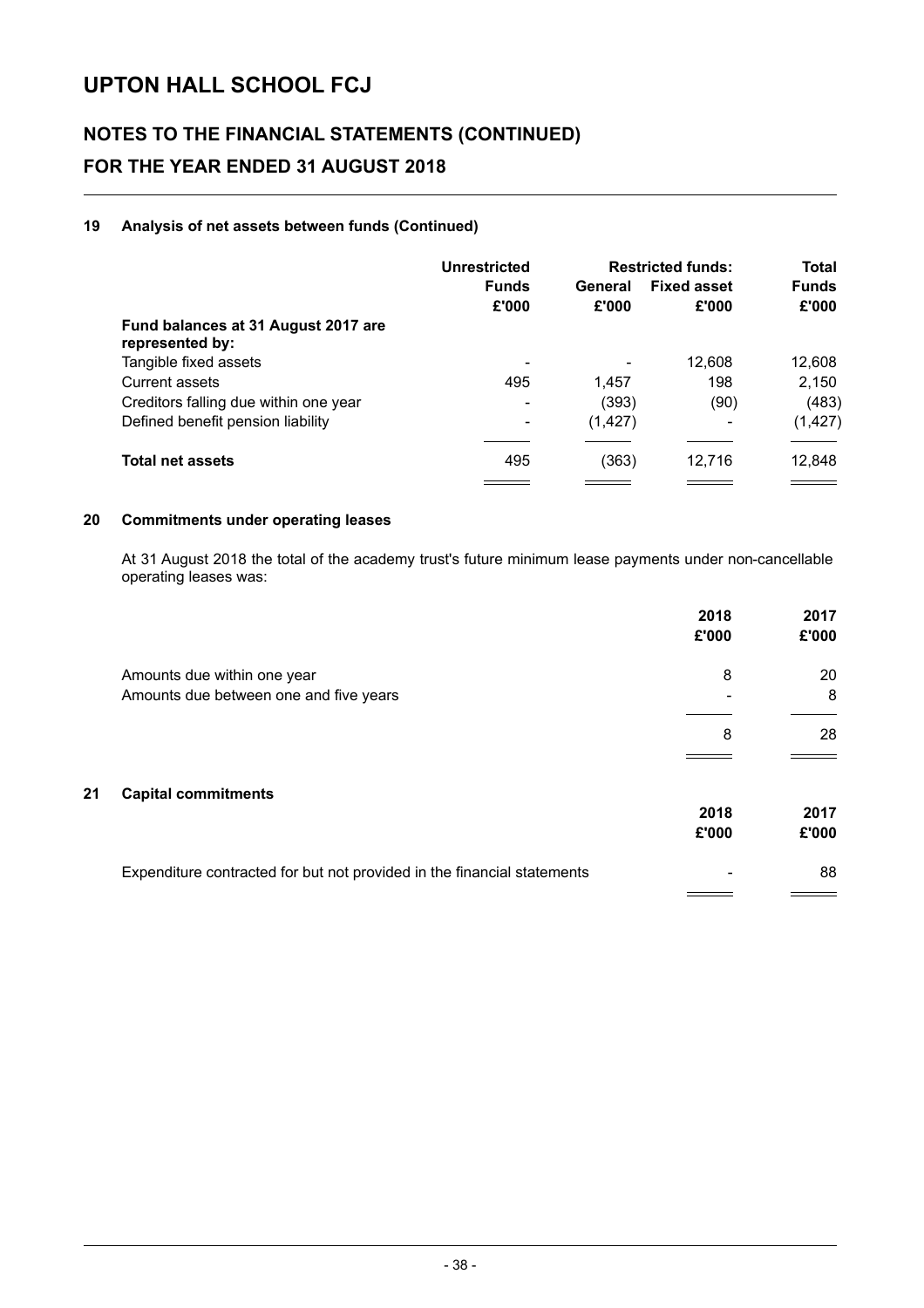### **NOTES TO THE FINANCIAL STATEMENTS (CONTINUED) FOR THE YEAR ENDED 31 AUGUST 2018**

| 22 | Reconciliation of net (expenditure)/income to net cash flow from operating activities | 2018<br>£'000 | 2017<br>£'000 |
|----|---------------------------------------------------------------------------------------|---------------|---------------|
|    | Net (expenditure)/income for the reporting period (as per the Statement of            |               |               |
|    | <b>Financial Activities)</b>                                                          | (213)         | 25            |
|    | <b>Adjusted for:</b>                                                                  |               |               |
|    | Capital grants from DfE/ESFA and other capital income                                 | (22)          | (318)         |
|    | Defined benefit pension scheme cost less contributions payable                        | 46            | 57            |
|    | Defined benefit pension scheme finance cost                                           | 34            | 36            |
|    | Depreciation of tangible fixed assets                                                 | 309           | 302           |
|    | Movements in working capital:                                                         |               |               |
|    | Decrease/(increase) in debtors                                                        | 175           | (179)         |
|    | Increase/(decrease) in creditors                                                      | 1             | (31)          |
|    | Net cash provided by/(used in) operating activities                                   | 330           | (108)         |
|    |                                                                                       |               |               |

### **23 Members' liability**

Each member of the charitable company undertakes to contribute to the assets of the company in the event of it being wound up while he or she is a member, or within one year after he or she ceases to be a member, such amount as may be required, not exceeding £10 for the debts and liabilities contracted before he or she ceases to be a member.

#### **24 Pension and similar obligations**

The academy trust's employees belong to two principal pension schemes: the Teachers' Pension Scheme England and Wales (TPS) for academic and related staff; and the Local Government Pension Scheme (LGPS) for non-teaching staff, which is managed by Wirral Borough Council. Both are multi-employer defined benefit schemes.

The latest actuarial valuation of the TPS related to the period ended 31 March 2012, and that of the LGPS related to the period ended 31 March 2016.

Contributions amounting to £87,372 (2017: £62,364) were payable to the schemes at 31 August 2018 and are included within creditors.

### **Teachers' Pension Scheme**

### **Introduction**

The Teachers' Pension Scheme (TPS) is a statutory, contributory, defined benefit scheme, governed by the Teachers' Pensions Regulations (2010) and, from 1 April 2014, by the Teachers' Pension Scheme Regulations 2014.

The TPS is an unfunded scheme and members contribute on a 'pay as you go' basis - these contributions along with those made by employers are credited to the Exchequer.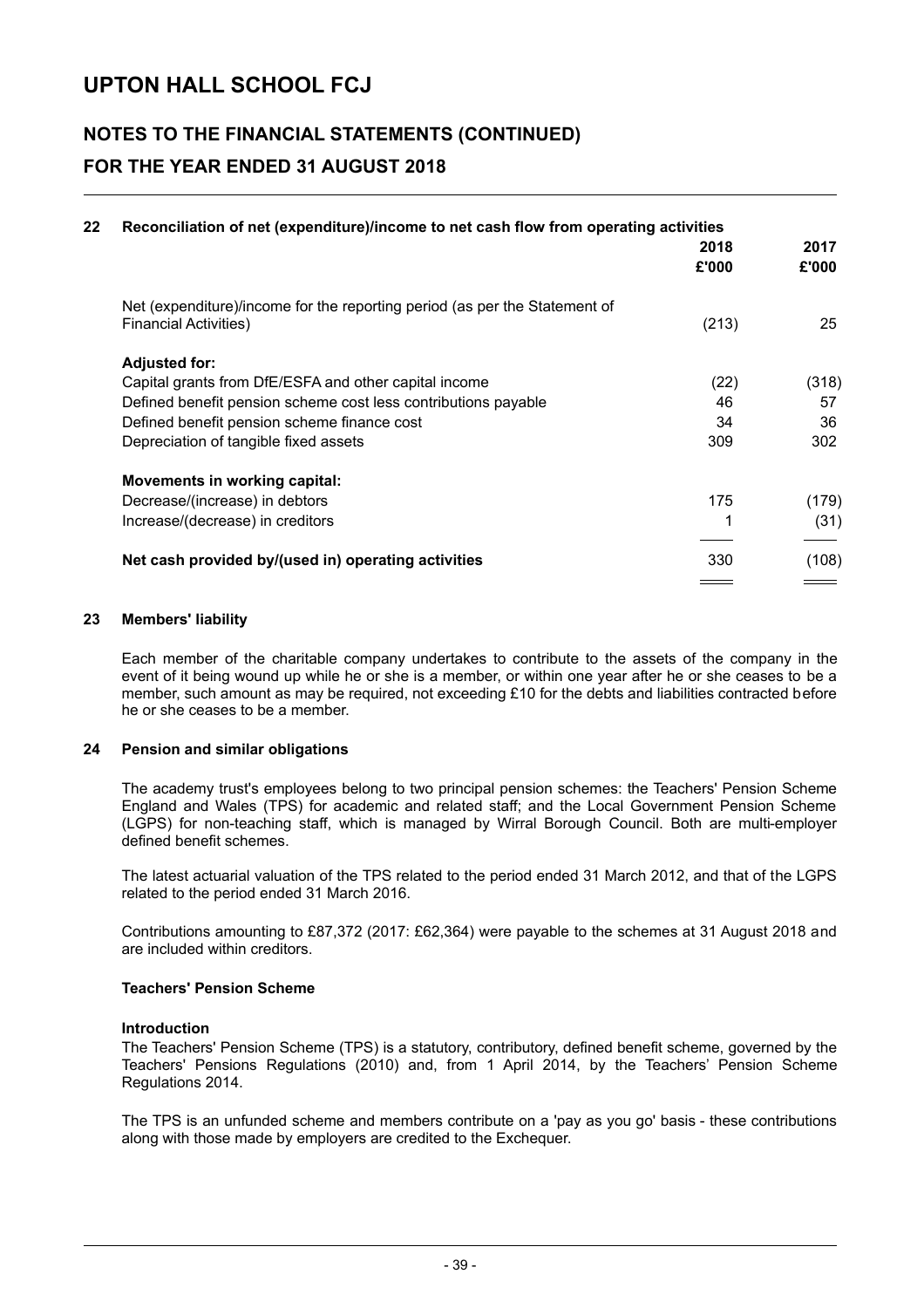### **NOTES TO THE FINANCIAL STATEMENTS (CONTINUED) FOR THE YEAR ENDED 31 AUGUST 2018**

### **24 Pension and similar obligations (Continued)**

### **Valuation of the Teachers' Pension Scheme**

The Government Actuary, using normal actuarial principles, conducts a formal actuarial review of the TPS in accordance with the Public Service Pensions (Valuations and Employer Cost Cap) Directions 2014 published by HM Treasury. The aim of the review is to specify the level of future contributions. Actuarial scheme valuations are dependent on assumptions about the value of future costs, design of benefits and many other factors. The latest actuarial valuation of the TPS was carried out as at 31 March 2012 and in accordance with the Public Service Pensions (Valuations and Employer Cost Cap) Directions 2014. The valuation report was published in June 2014.

The key elements of the valuation and subsequent consultation are:

- employer contribution rates set at 16.48% of pensionable pay (including a 0.08% employer administration charge)
- total scheme liabilities (pensions currently in payment and the estimated cost of future benefits) for service to the effective date of £191,500 million, and notional assets (estimated future contributions together with the notional investments held at the valuation date) of £176,600 million giving a notional past service deficit of £14,900 million
- an employer cost cap of 10.9% of pensionable pay will be applied to future valuations
- the assumed real rate of return is 3.0% in excess of prices and 2.0% in excess of earnings. The rate of real earnings growth is assumed to be 2.75%. The assumed nominal rate of return is 5.06%

The TPS valuation for 2012 determined an employer rate of 16.48% (including a 0.08% administration fees), which was payable from September 2015. The next valuation of the TPS is currently underway based on March 2016 data, whereupon the employer contribution rate is expected to be reassessed and will be payable from 1 April 2019.

The pension costs paid to the TPS in the period amounted to £349,407 (2017: £365,490).

The TPS is a multi-employer pension plan and there is insufficient information to account for the scheme as a defined benefit plan so it is accounted for as a defined contribution plan.

#### **Local Government Pension Scheme**

The LGPS is a funded defined benefit scheme, with the assets held in separate trustee-administered funds. The total contributions are as noted below. The agreed contribution rates for future years are 17.8% for employers and ranges from 5.5-6.5% for employees.

Parliament has agreed, at the request of the Secretary of State for Education, to a guarantee that, in the event of academy closure, outstanding Local Government Pension Scheme liabilities would be met by the Department for Education. The guarantee came into force on 18 July 2013.

The current valuation does not reflect the expected increase in benefits and therefore liability as a result of Guaranteed Minimum Pension ('GMP') equalisation between men and women which is required as a result of the removal of the Additional State Pension. Methodologies for a long-term solution are still being investigated by the Government as set out in the published (January 2018) outcome of the Government Consultation 'Indexation and Equalisation of GMP in Public Sector Pensions Schemes' and therefore the expected impact cannot be reliably estimated and consequently no provision/liability has been recognised.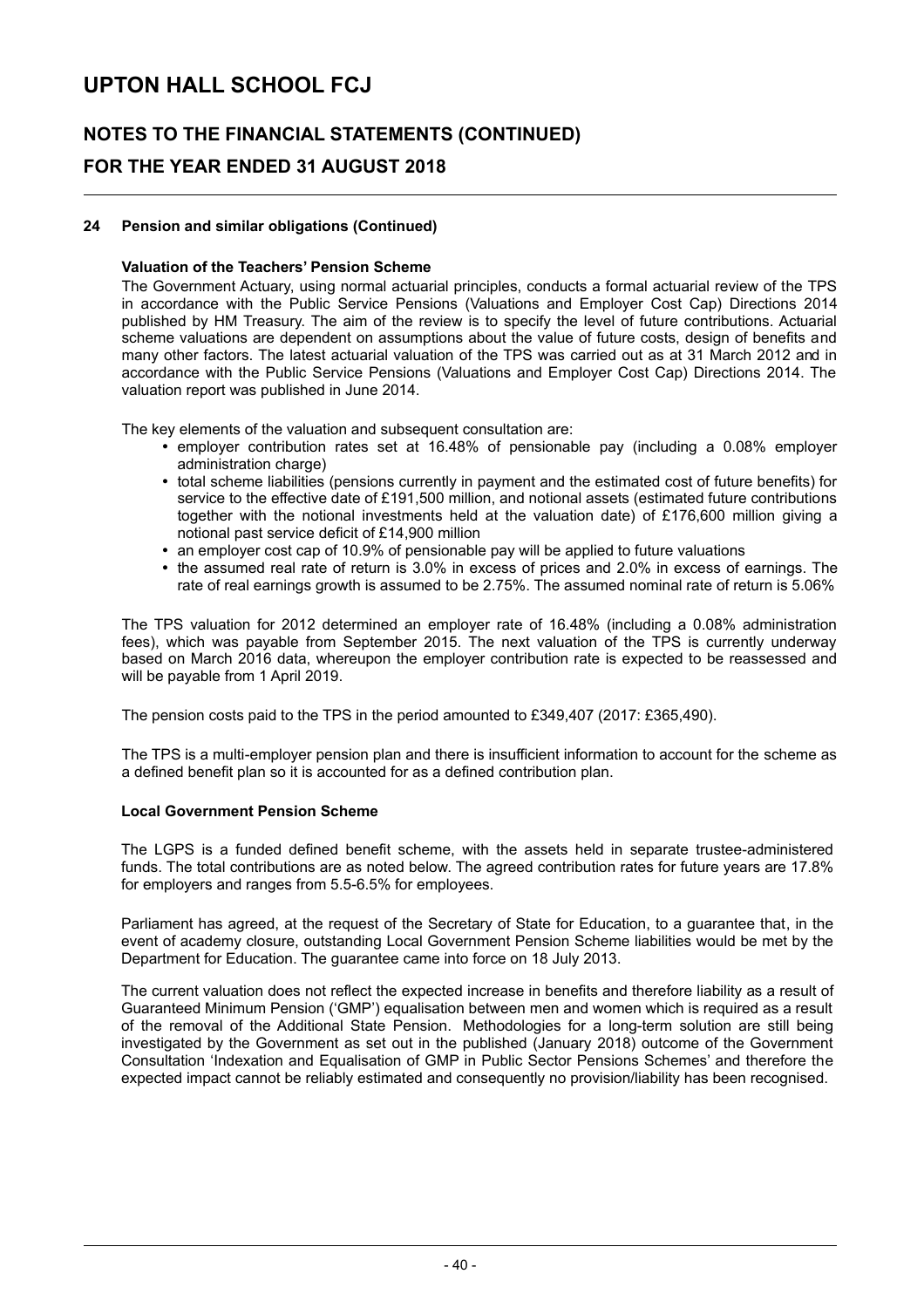# **NOTES TO THE FINANCIAL STATEMENTS (CONTINUED) FOR THE YEAR ENDED 31 AUGUST 2018**

### **24 Pension and similar obligations (Continued)**

| <b>Total contributions made</b>                      | 2018<br>£'000 | 2017<br>£'000 |
|------------------------------------------------------|---------------|---------------|
| Employer's contributions<br>Employees' contributions | 125<br>29     | 114<br>29     |
|                                                      |               |               |
| Total contributions                                  | 154           | 143           |

### **Principal actuarial assumptions**

The following information is based upon a full actuarial valuation of the fund at 31 March 2016 updated to 31 August 2018 by a qualified independent actuary.

|                                                    | 2018 | 2017 |
|----------------------------------------------------|------|------|
|                                                    | %    | $\%$ |
| Rate of increase in salaries                       | 3.6  | 3.7  |
| Rate of increase for pensions in payment/inflation | 22   | 2.2  |
| Discount rate for scheme liabilities               | 2.8  | 2.4  |
| Inflation assumption (CPI)                         | 2.1  | 2.2  |
|                                                    |      |      |

The assumed life expectations on retirement age 65 are: **2018 2017 Years Years** Retiring today - Males 22.0 21.6 - Females 24.8 24.7 Retiring in 20 years - Males 25.0 24.2 - Females 27.8 27.7

| The academy trust's share of the assets in the scheme | 2018<br><b>Fair value</b><br>£'000 | 2017<br><b>Fair value</b><br>£'000 |
|-------------------------------------------------------|------------------------------------|------------------------------------|
| Equities                                              | 801                                | 750                                |
| Goverment bonds                                       | 52                                 | 49                                 |
| Other bonds                                           | 182                                | 174                                |
| Cash                                                  | 48                                 | 69                                 |
| Property                                              | 140                                | 115                                |
| Other assets                                          | 317                                | 277                                |
| Total fair value of assets                            | 1,540                              | 1,434                              |
|                                                       |                                    | $\sim$ $\sim$                      |

The actual return on scheme assets was £80,000 (2017: £248,000).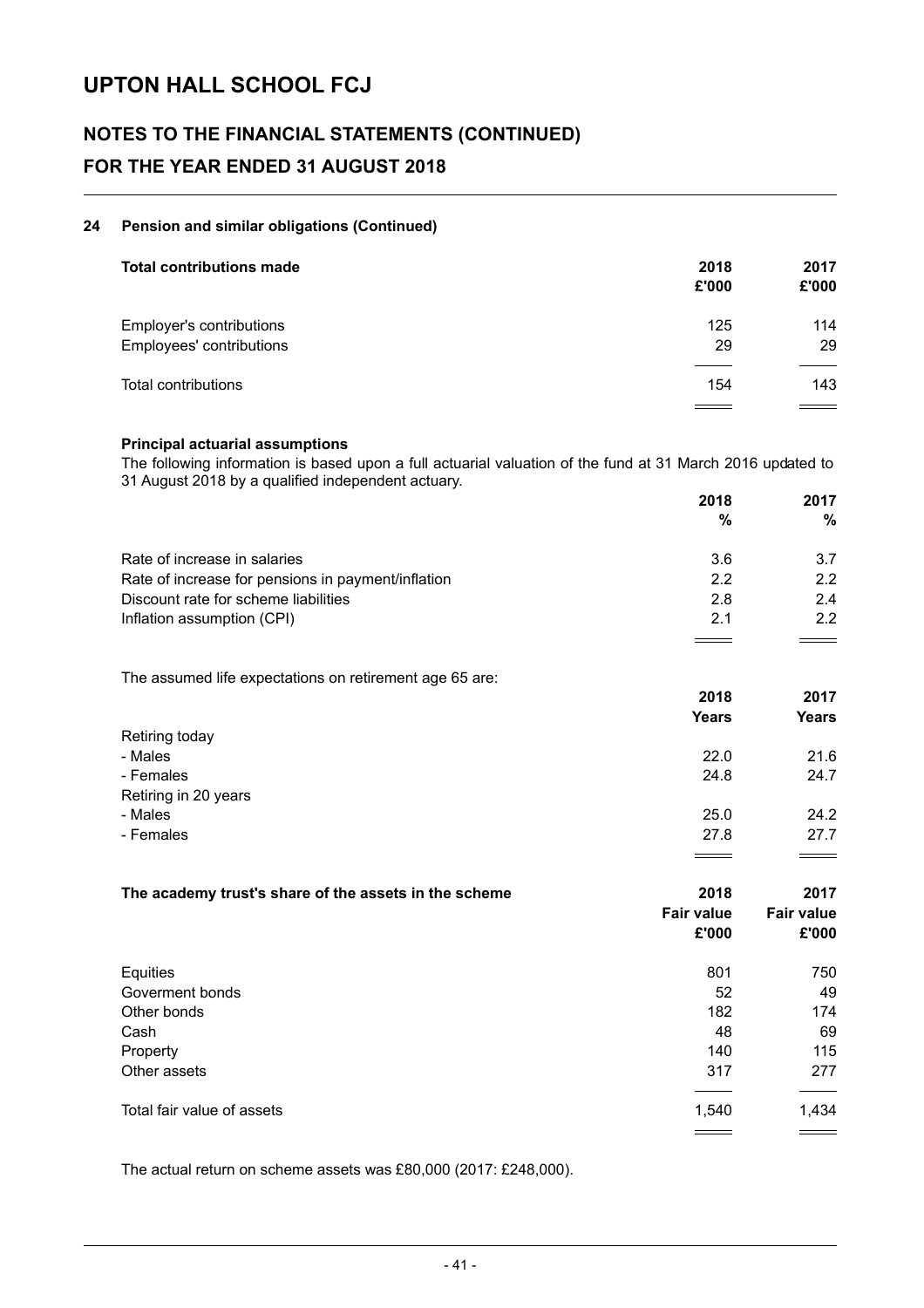# **NOTES TO THE FINANCIAL STATEMENTS (CONTINUED) FOR THE YEAR ENDED 31 AUGUST 2018**

| 24 | Pension and similar obligations (Continued)                                         |                                                                                                                                                                                                                                                                                                                                                                                                                                                                                   |                          |
|----|-------------------------------------------------------------------------------------|-----------------------------------------------------------------------------------------------------------------------------------------------------------------------------------------------------------------------------------------------------------------------------------------------------------------------------------------------------------------------------------------------------------------------------------------------------------------------------------|--------------------------|
|    | Amount recognised in the Statement of Financial Activities                          | 2018<br>£'000                                                                                                                                                                                                                                                                                                                                                                                                                                                                     | 2017<br>£'000            |
|    | Current service cost                                                                | 171                                                                                                                                                                                                                                                                                                                                                                                                                                                                               | 171                      |
|    | Net interest cost                                                                   | 34                                                                                                                                                                                                                                                                                                                                                                                                                                                                                | 36                       |
|    | Total operating charge                                                              | 205<br>$\frac{1}{2} \left( \frac{1}{2} \right) \left( \frac{1}{2} \right) \left( \frac{1}{2} \right) \left( \frac{1}{2} \right) \left( \frac{1}{2} \right) \left( \frac{1}{2} \right) \left( \frac{1}{2} \right) \left( \frac{1}{2} \right) \left( \frac{1}{2} \right) \left( \frac{1}{2} \right) \left( \frac{1}{2} \right) \left( \frac{1}{2} \right) \left( \frac{1}{2} \right) \left( \frac{1}{2} \right) \left( \frac{1}{2} \right) \left( \frac{1}{2} \right) \left( \frac$ | 207<br>$\equiv$ $\equiv$ |
|    | Changes in the present value of defined benefit obligations                         |                                                                                                                                                                                                                                                                                                                                                                                                                                                                                   | 2018<br>£'000            |
|    | At 1 September 2017                                                                 |                                                                                                                                                                                                                                                                                                                                                                                                                                                                                   | 2,861                    |
|    | Current service cost                                                                |                                                                                                                                                                                                                                                                                                                                                                                                                                                                                   | 171                      |
|    | Interest cost                                                                       |                                                                                                                                                                                                                                                                                                                                                                                                                                                                                   | 67                       |
|    | Employee contributions                                                              |                                                                                                                                                                                                                                                                                                                                                                                                                                                                                   | 29                       |
|    | Actuarial gain<br>Benefits paid                                                     |                                                                                                                                                                                                                                                                                                                                                                                                                                                                                   | (258)<br>(128)           |
|    | At 31 August 2018                                                                   |                                                                                                                                                                                                                                                                                                                                                                                                                                                                                   | 2,742                    |
|    | Changes in the fair value of the academy trust's share of scheme assets             |                                                                                                                                                                                                                                                                                                                                                                                                                                                                                   |                          |
|    |                                                                                     |                                                                                                                                                                                                                                                                                                                                                                                                                                                                                   | 2018<br>£'000            |
|    | At 1 September 2017                                                                 |                                                                                                                                                                                                                                                                                                                                                                                                                                                                                   | 1,434                    |
|    | Interest income                                                                     |                                                                                                                                                                                                                                                                                                                                                                                                                                                                                   | 33                       |
|    | Return on plan assets (excluding net interest on the net defined pension liability) |                                                                                                                                                                                                                                                                                                                                                                                                                                                                                   | 47                       |
|    | <b>Employer contributions</b><br>Employee contributions                             |                                                                                                                                                                                                                                                                                                                                                                                                                                                                                   | 125<br>29                |
|    | Benefits paid                                                                       |                                                                                                                                                                                                                                                                                                                                                                                                                                                                                   | (128)                    |
|    | At 31 August 2018                                                                   |                                                                                                                                                                                                                                                                                                                                                                                                                                                                                   | 1,540                    |
|    |                                                                                     |                                                                                                                                                                                                                                                                                                                                                                                                                                                                                   |                          |

### **25 Related party transactions**

All transactions involving related parties or connected parties are conducted at arm's length and in accordance with the trust's financial regulations and normal procurement procedures.

No related party transactions took place in the period of account (2017: £nil), other than certain trustees' remuneration and expenses already disclosed in note 11.

Key management personnel compensation disclosure is included in note 10.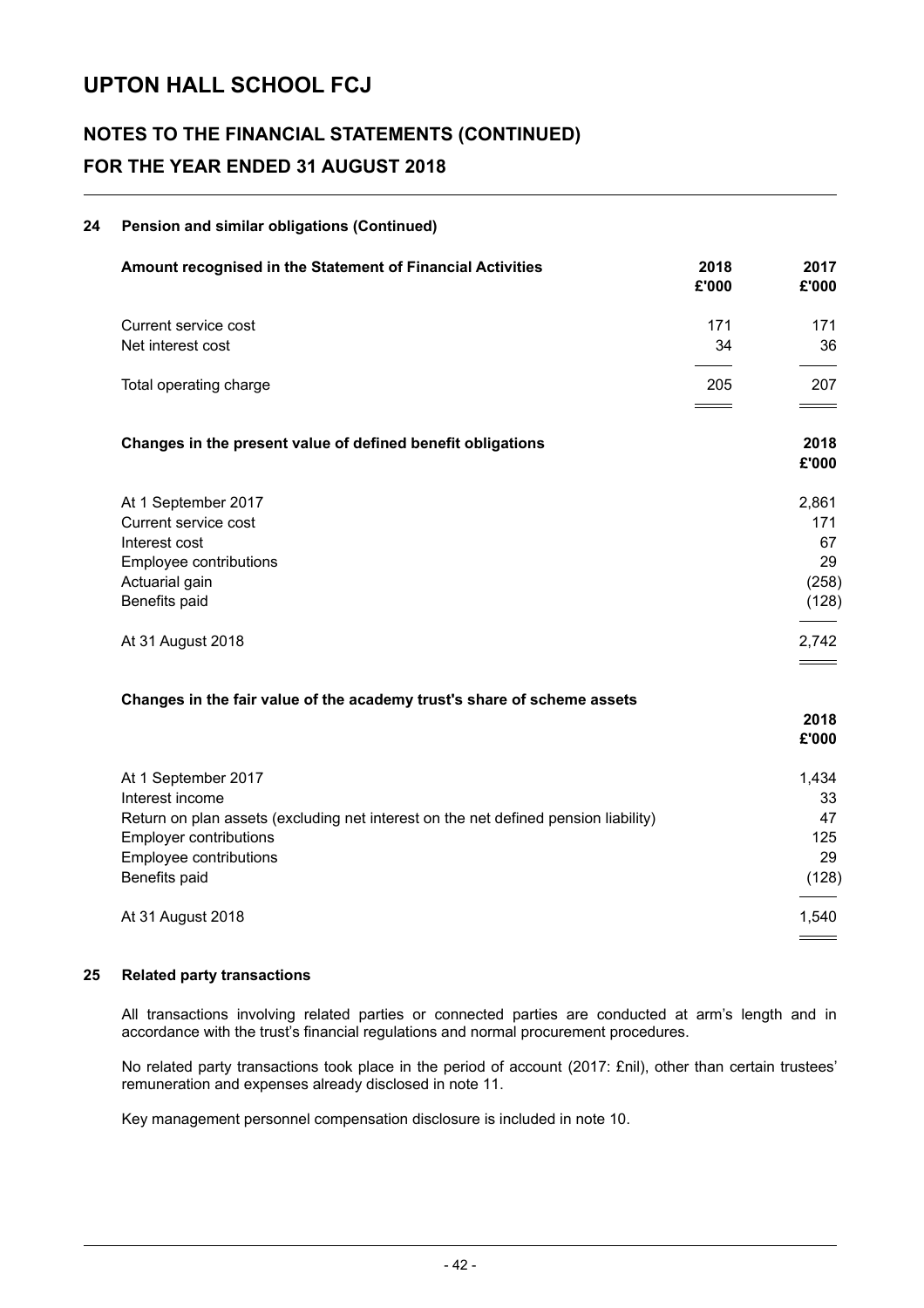### **NOTES TO THE FINANCIAL STATEMENTS (CONTINUED) FOR THE YEAR ENDED 31 AUGUST 2018**

### **26 Agency arrangements**

The Academy Trust distributes16-19 Bursary Funds, on behalf of the ESFA. In the accounting period ending 31 August 2018 it received £16,575 (2017: £16,434) and disbursed £12,685 (2017: £5,477), with therefore an amount of £3,890 (2017: £10,957) repayable to the ESFA at the 31 August 2018.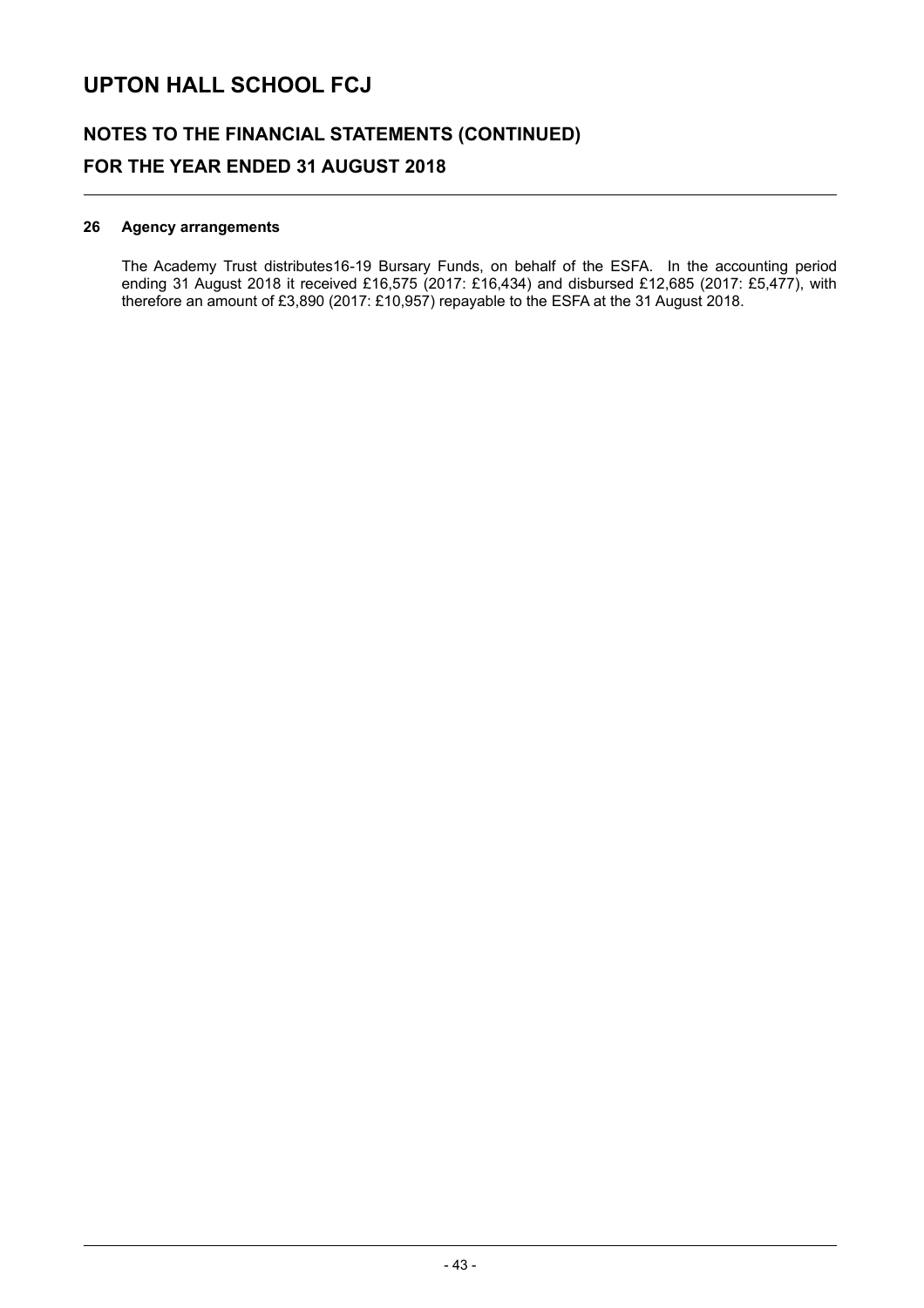### **INDEPENDENT REPORTING ACCOUNTANT'S ASSURANCE REPORT ON REGULARITY TO UPTON HALL SCHOOL FCJ AND THE EDUCATION AND SKILLS FUNDING AGENCY**

### **Conclusion**

We have carried out an engagement in accordance with the terms of our engagement letter dated 7 September 2017 and further to the requirements of the Education and Skills Funding Agency ("ESFA") as included in the Academies Accounts Direction 2017 to 2018, to obtain limited assurance about whether the expenditure disbursed and income received by Upton Hall School FCJ during the period 1 September 2017 to 31 August 2018 have been applied to the purposes identified by Parliament and the financial transactions conform to the authorities which govern them.

In the course of our work, nothing has come to our attention which suggests that in all material respects the expenditure disbursed and income received during the period 1 September 2017 to 31 August 2018 has not been applied to purposes intended by Parliament and the financial transactions do not conform to the authorities which govern them.

#### **Basis for conclusion**

The framework that has been applied is set out in the Academies Accounts Direction 2017 to 2018 Part 9: Regularity Reporting. We are independent of Upton Hall School FCJ in accordance with the ethical requirements that are applicable to this engagement and we have fulfilled our ethical requirements in accordance with these requirements. We believe the assurance evidence we have obtained is sufficient to provide a basis for our conclusion.

#### **Responsibilities of Upton Hall School FCJ's accounting officer and governors**

The accounting officer is responsible, under the requirements of Upton Hall School FCJ's funding agreement with the Secretary of State for Education dated 28 February 2012 and the Academies Financial Handbook, extant from 1 September 2017, for ensuring that expenditure disbursed and income received is applied for the purposes intended by Parliament and the financial transactions conform to the authorities which govern them. The accounting officer is also responsible for preparing the Statement of Regularity, Propriety and Compliance. The governors (who are also the directors of the charitable company for the purposes of company law) are responsible for the proper conduct and financial operation of Upton Hall School FCJ and appointment of the accounting officer.

#### **Reporting Accountant's responsibilities for reporting on regularity**

Our responsibilities for this engagement are established in the United Kingdom by our profession's ethical guidance and are to obtain limited assurance and report in accordance with our engagement letter and the requirements of the Academies Accounts Direction 2017 to 2018.

The objective of a limited assurance engagement is to perform such procedures as to obtain information and explanations in order to provide us with sufficient appropriate evidence to express a negative conclusion on regularity. A limited assurance engagement is more limited in scope than a reasonable assurance engagement and the procedures vary in nature and timing from, and are less in extent than for a reasonable assurance engagement; consequently a limited assurance engagement does not enable us to obtain assurance that we would become aware of all significant matters that might be identified in a reasonable assurance engagement. Accordingly, we do not express a positive opinion.

We report to you whether anything has come to our attention in carrying out our work which suggests that in all material respects, expenditure disbursed and income received during the period 1 September 2017 to 31 August 2018 have not been applied to purposes identified by Parliament or that the financial transactions do not conform to the authorities which govern them.